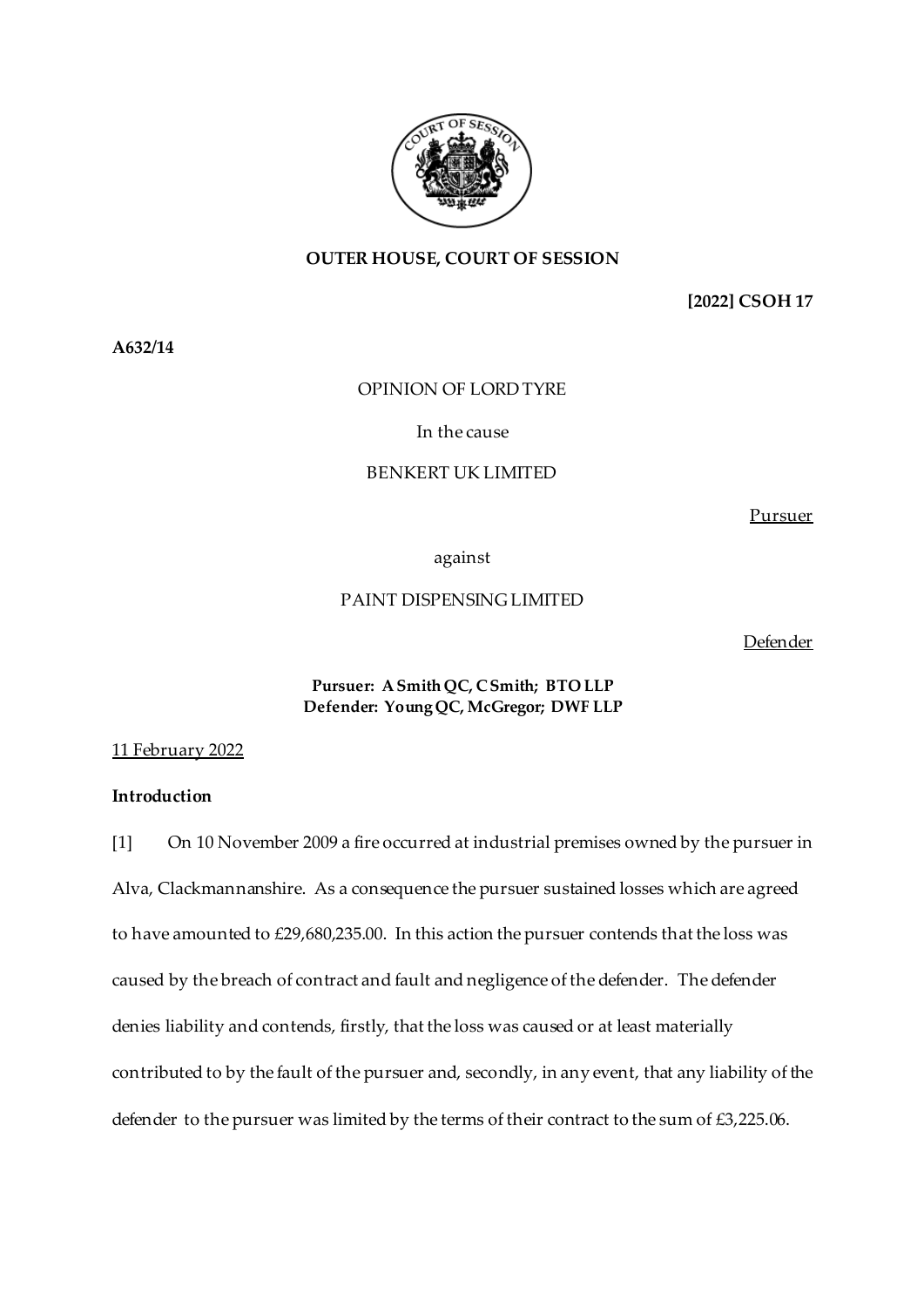The case came before me for proof before answer which, due to Covid-19 restrictions, was conducted remotely.

[2] At the time of the fire, the pursuer ("Benkert") produced printed paper used mainly in the manufacture of cigarette filters. (The premises were rebuilt after the fire but closed in December 2020, when the employees were made redundant.) As part of Benkert's process, paper was printed with solvent-based coloured ink. Solvents are highly flammable. Inks and solvents were stored in drums and mixed to the desired colour and consistency by two computer-controlled dispensing machines referred to as the large dispenser and the small dispenser, both located in the ink plant room. The dispensers had been supplied by the defender, whose name until October 2019 was Rexson Colorweigh Limited and to whom I shall refer in this opinion as "Rexson". The dispensers were maintained by Rexson in accordance with the terms of a series of maintenance contracts entered into between the parties.

[3] It is not in dispute that the fire started in the ink plant room, and that it was probably caused by a spark igniting flammable solvent vapour. The parties disagree however as to exactly where and why this is likely to have occurred. There are two principal competing explanations. Benkert contends that the fire started at the large dispenser and that it occurred because a hose connecting the dispenser to the ink and solvent drums which was attached by a worm drive clip, commonly referred to as a "jubilee" clip, came suddenly loose, allowing solvent vapour to escape, which was then ignited by a spark caused either by static electricity created by the escaping liquid or by the clip striking another part of the dispenser. Rexson contends that it is equally or more likely that the fire started at the small dispenser, where one of Benkert's employees was engaged in filling a can with solvent,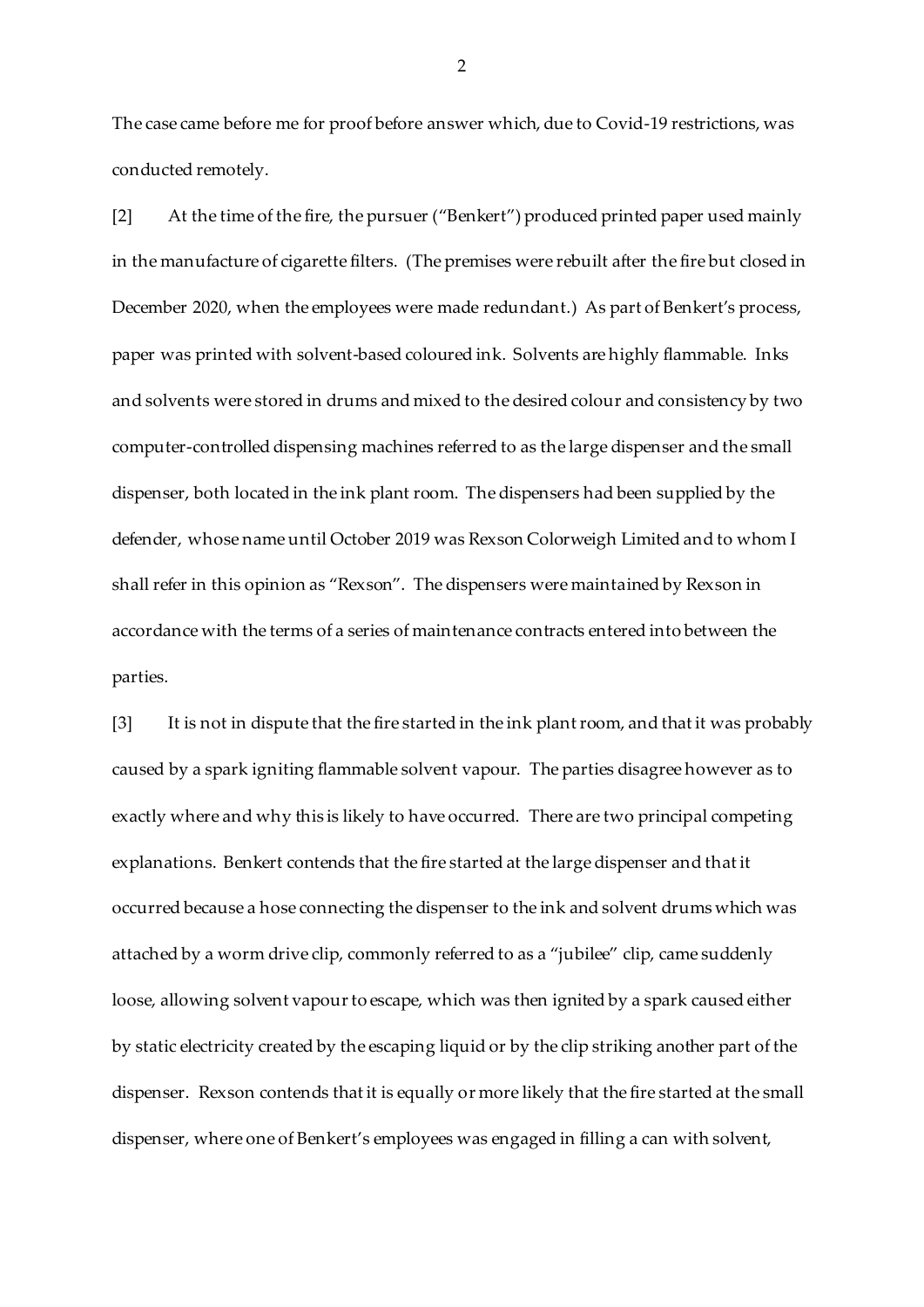possibly without carrying out all of the precautions prescribed to prevent a build-up and discharge of static electricity.

[4] Evidence in the form of witness statements and oral testimony was given by a large number of former Benkert employees and by employees of Rexson including the maintenance engineer who serviced Benkert's dispensers. Three witness statements by former Benkert employees were agreed to be the entirety of their evidence. I accept the evidence of the factual witnesses as credible and, except where I state otherwise in this opinion, reliable.

[5] Expert evidence in the form of written reports and oral testimony was given on behalf of Benkert by:

Mr Daniel Pointon of Burgoynes, consulting scientists and engineers;

Mr Michael Halliday, HSD Safety Ltd, loss prevention consultants; and

Mr Tony Brunton, master plumber.

Expert evidence in the form of a report, supplementary report and oral testimony was given on behalf of Rexson by Mr Peter Reupke of Hawkins, forensic engineers. On 1 February 2021 the expert witnesses held a lengthy telephone conference and provided a very helpful joint report explaining in detail their areas of agreement and disagreement. At the proof the evidence of Mr Pointon, Mr Halliday and Mr Reupke was taken concurrently. I accept that all of the expert witnesses were qualified to provide opinion evidence on the matters contained in their written reports and in their oral evidence to the court.

# **Description of the dispensers**

[6] The ink plant room was at a corner of the main factory area. It had six large storage tanks along one wall. Adjacent to these tanks were the two ink dispensers. In front of the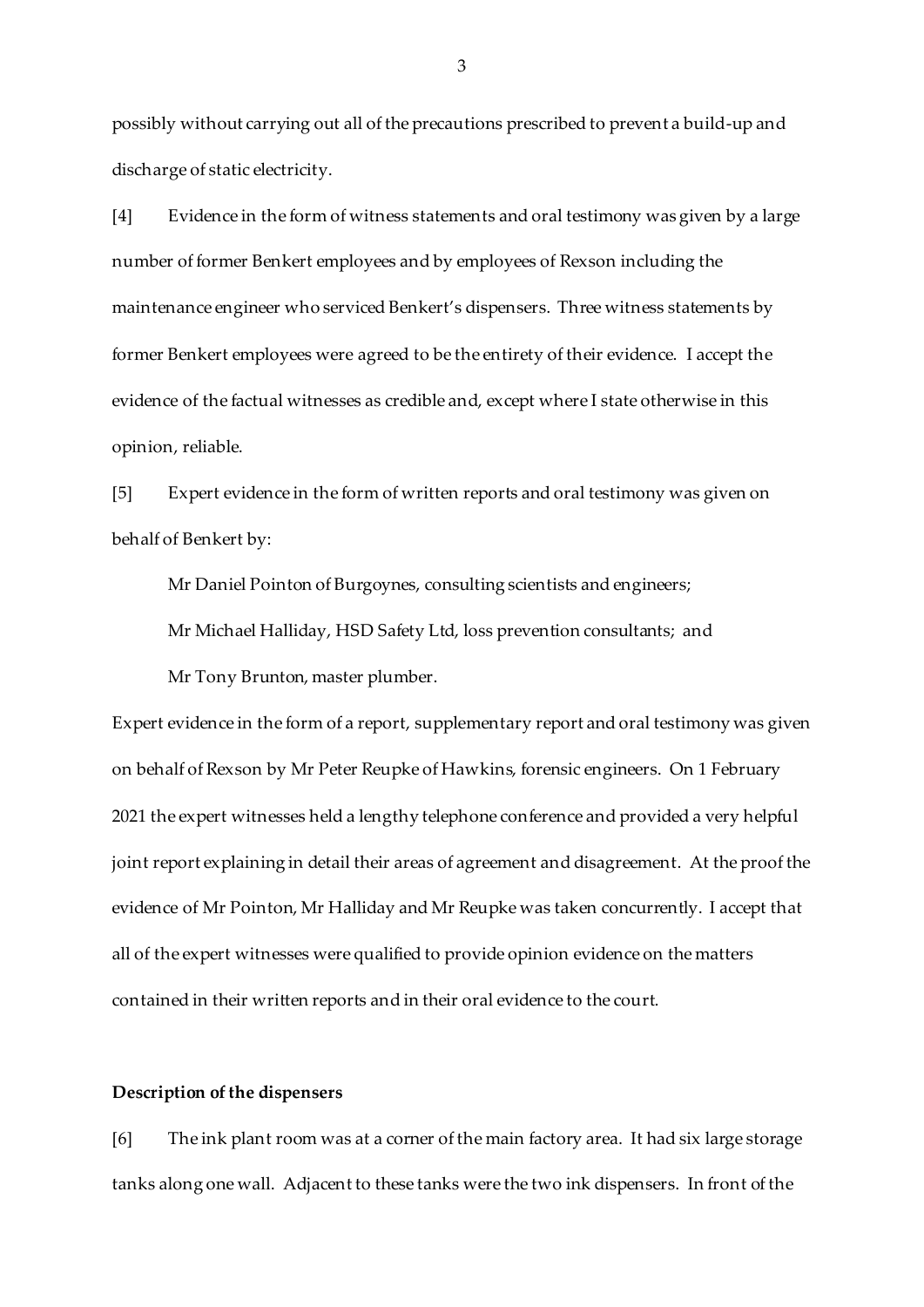dispensers in the centre of the room, was a large open area, to allow large drums and containers of ink to be moved around.

[7] The dispensers were of similar design, comprising a shower head type arrangement (the dispenser head) with a large number of valves above an open area. The valves were opened by compressed air. In normal operation, a container would be placed beneath the dispenser head and the operator would then key instructions into the appropriate computer screen to deliver the desired ink or mixture of inks/solvents. The small dispenser was designed to fill can-sized containers and had the dispenser head at about waist height, with a weighing scale below. The large dispenser was designed to allow oversized drums to be filled, using a dispenser head at shoulder height with a weighing scale mounted in the floor beneath.

[8] Each dispenser head was linked to pipes to supply 24 different inks or solvents. The solvents were delivered to valves via a single-pipe pumped arrangement. However, the inks tended to "settle out" giving inconsistent results if the ink was left stationary in the pipes. Consequently, inks were delivered to the valves using a two pipe system allowing each ink to be pumped around a circuit, with only a proportion being drawn off at the dispenser head valves. The circulation pumps were placed adjacent to the tanks or drums in the drum room. They were air driven and designed to deliver up to 6 bar pressure. They ran for short periods and not continuously.

[9] The majority of the solvent delivery and ink collection pipework was formed in stainless steel pipes with screwed connections. However, at the two dispenser heads, the final connections were made using short lengths of flexible rubber hoses. In the large dispenser as initially installed, the flexible coupling hoses were of a plastic or rubber inner hose, surrounded by a woven metal outer sheath. The end pieces were swaged fittings with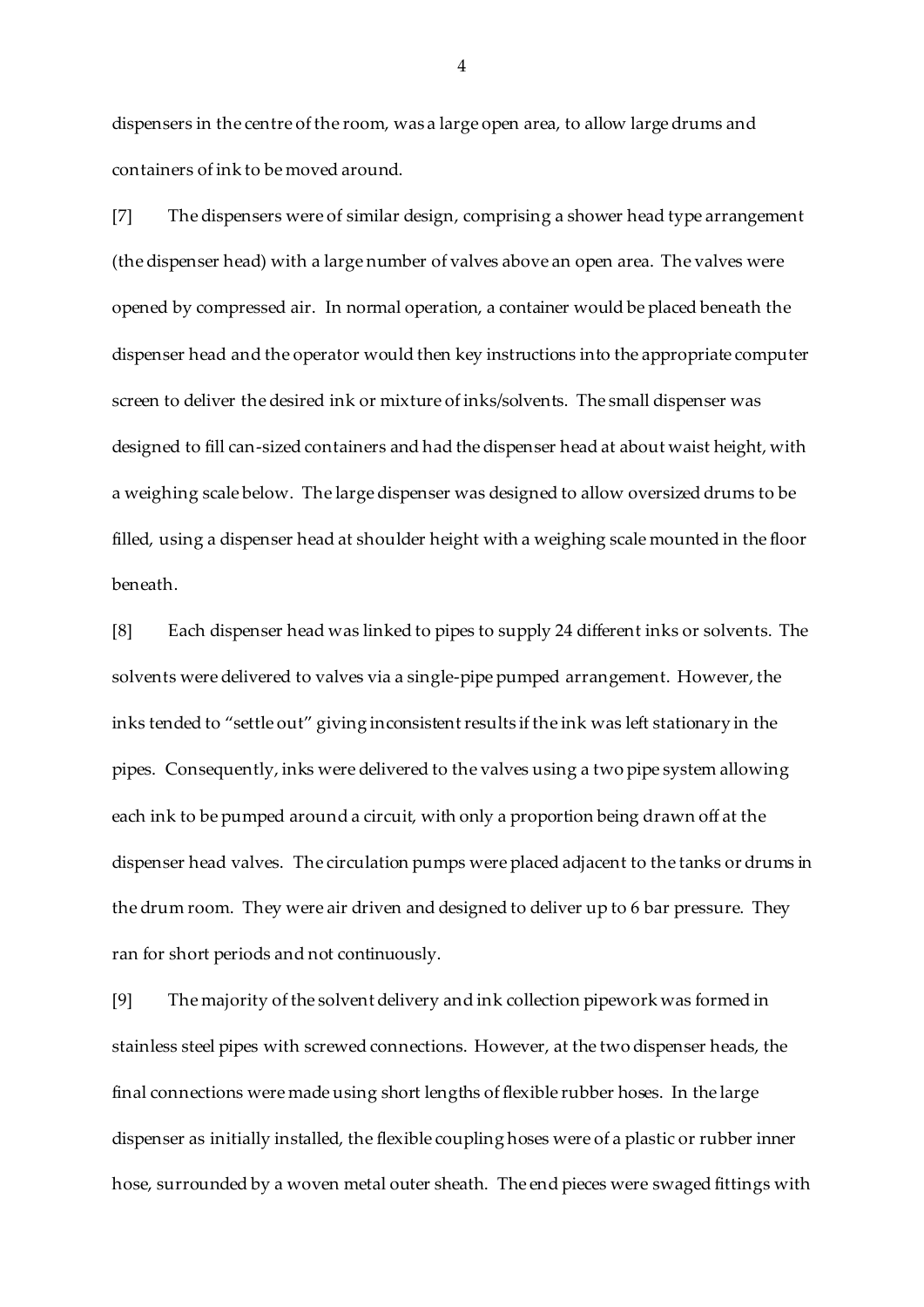machine fitted crimps secured by swivel nuts. By the time of the fire, however, all but three of these hoses had been replaced by EPDM (polypropylene) hoses without an outer woven metal sheath, held in place at either end by jubilee clips holding them on to stainless steel male connections known as ferrules. The connectors in the large dispenser head were closely packed together and covered by a hood which shielded them from view from floor level.

[10] Static electricity creates a risk of ignition of solvents and solvent-based inks. For this reason, static avoidance methods, such as the use of earth clamps on cans and other metal equipment and the wearing of anti-static work clothing and boots, were practised on site. Staff were trained in anti-static precautionary measures.

## **Maintenance of the dispensers**

[11] The large dispenser was installed in 1997 in pursuance of a contract for the purchase of inks entered into between Benkert (then called Interbobbin (UK) Ltd) and an ink manufacturer called Manders Liquid Inks (subsequently Flint Inks). That contract provided for the supply for installation of dispensing equipment, for whose maintenance and repair Manders would be responsible. The equipment, which was bespoke to Benkert's requirements, was manufactured and installed by Rexson, and Manders subcontracted their maintenance and repair obligation to Rexson. The small dispenser was installed in 2002. At that time the agreement between Benkert and Flint Inks was amended: Flint's maintenance obligations ceased and ownership of the large dispenser passed to Benkert. Thereafter Benkert contracted directly with Rexson for programmed maintenance of both dispensers. [12] Also in 2002 an upgrade was carried out to the large dispenser, increasing the diameter of the flexible hoses to improve flow rate. Rexson's recommendation was to fit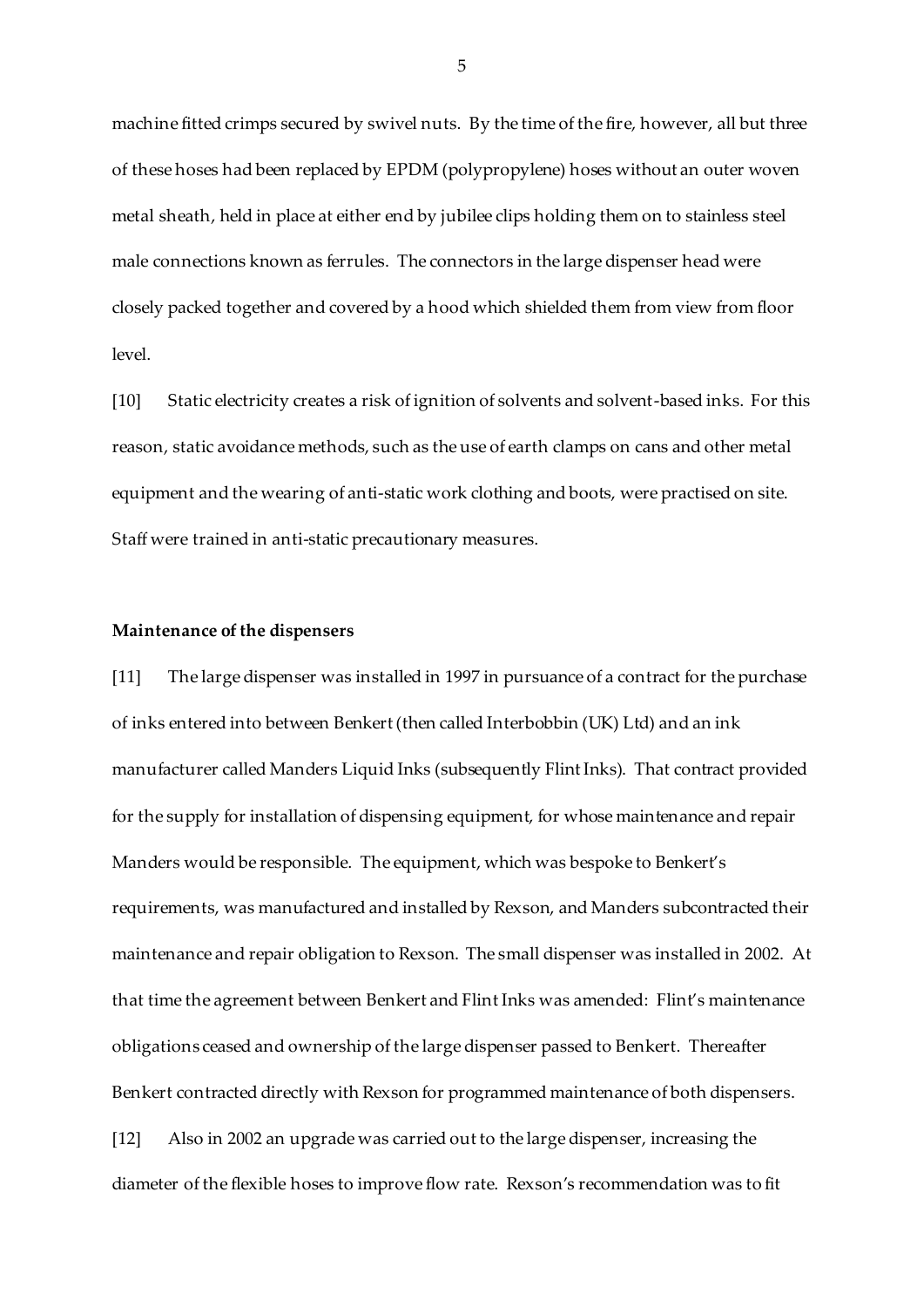both dispensers with EPDM hoses, covered in a loose stainless steel braiding. As the solvent lines would not affect ink flow, they remained stainless steel-braided PTFE. Benkert accepted the recommendation and the work was carried out towards the end of 2002. However the hoses fitted were EPDM hoses without stainless steel braiding. They were secured to the ferrules by jubilee clips. In 2007 Benkert experienced a problem with ink blockage of four hoses connected to pipes which were being brought back into service after a period of non-use. On the advice of Rexson they replaced the hoses with four new EPDM hoses which were fitted by Benkert engineers. This was the only occasion when hoses were fitted to the large dispenser head other than by a Rexson engineer.

[13] I return to consider the terms of the maintenance agreement between Benkert and Rexson in more detail below. For present purposes it suffices to say that Rexson carried out two services per year. The engineer who usually carried these out was Mr Andrew Dunkley. His work would include checking that all pipe work joints and fittings were tight and that there were no leaks. This would be done by pumping fluid through and observing that there were no leaks, and then a visual check that jubilee clips were not loose. If the jubilee clip and hose were not attached tightly, there would be a very little bit of fluid seepage around the base. He had never known a hose secured by a jubilee clip to work its way off the ferrule. He would also check that all flexible hoses were kink free and tighten swivel nuts if required. He would replace valves as necessary. Mr Dunkley's last visit before the fire was on 1 and 2 April 2009. His work report for that visit records that he replaced three valves on the large dispenser and carried out more extensive work on the small dispenser, including replacing nine valves. He had been due to return in about November 2009 but the fire intervened.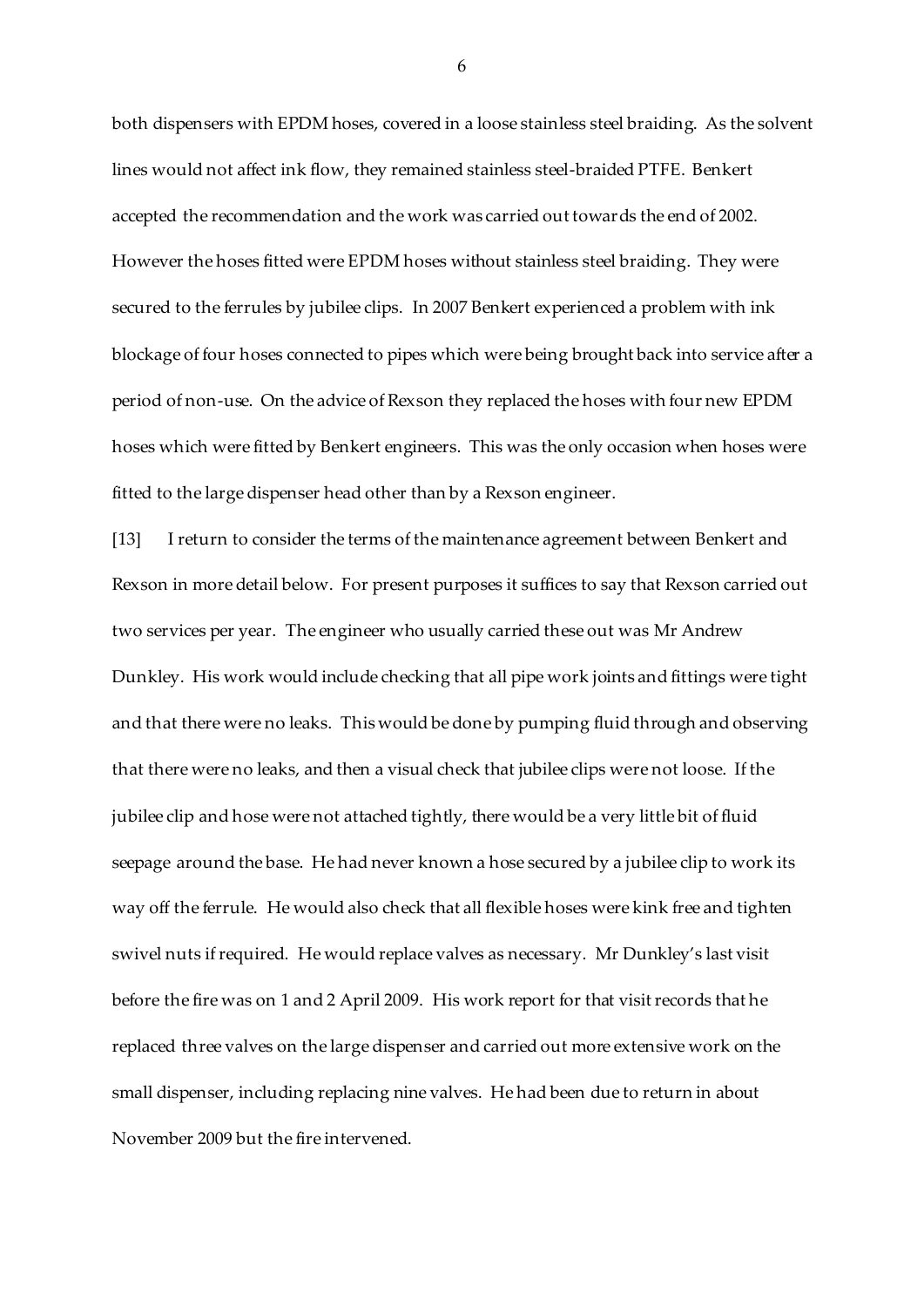[14] Benkert employed its own maintenance engineers but they were not trained to carry out maintenance of the dispensers beyond flushing out blocked hoses and replacing valves that were not working. The latter was a straightforward operation, carried out from beneath the dispenser head using a special tool supplied by Rexson. It did not require the Benkert engineer to take the cover off the dispenser head or to do anything to the ink/solvent hose connections. The Benkert engineers did not check the hose connections or jubilee clips in the course of their general maintenance activities; they regarded that as a matter for Rexson to attend to under the contract. There was some evidence that on rare occasions a Benkert engineer would tighten a hose connection if there was a leak evidenced by a drip from inside the dispenser head.

### **Eye witness evidence of the fire**

[15] The operative who was at the small dispenser when fire broke out at about 11.25am was Mr Gerald Hastings, who worked on the printing presses. He had come to the ink plant room with a metal vessel to obtain solvent to reduce the viscosity of a batch of ink. (The vessel was variously described as a can or a bucket. I shall use the word "can" because photographs taken after the fire show a vessel akin to a watering can without a spout, with a lid and a hole through which the vessel was filled.) Mr Hastings did not go near the large dispenser. He typed his order into the computer of the small dispenser and, according to his evidence, put the can on a tray under the small dispenser head. He put a funnel into the can and connected the earth clamp. Solvent was dispensed into the can. When the screen display showed "Complete", he bent down to remove the funnel and lift the can. At that moment he heard a sharp bang behind him. He turned round and saw, over his left shoulder, flames on the large dispenser around the hood. The flames, which were at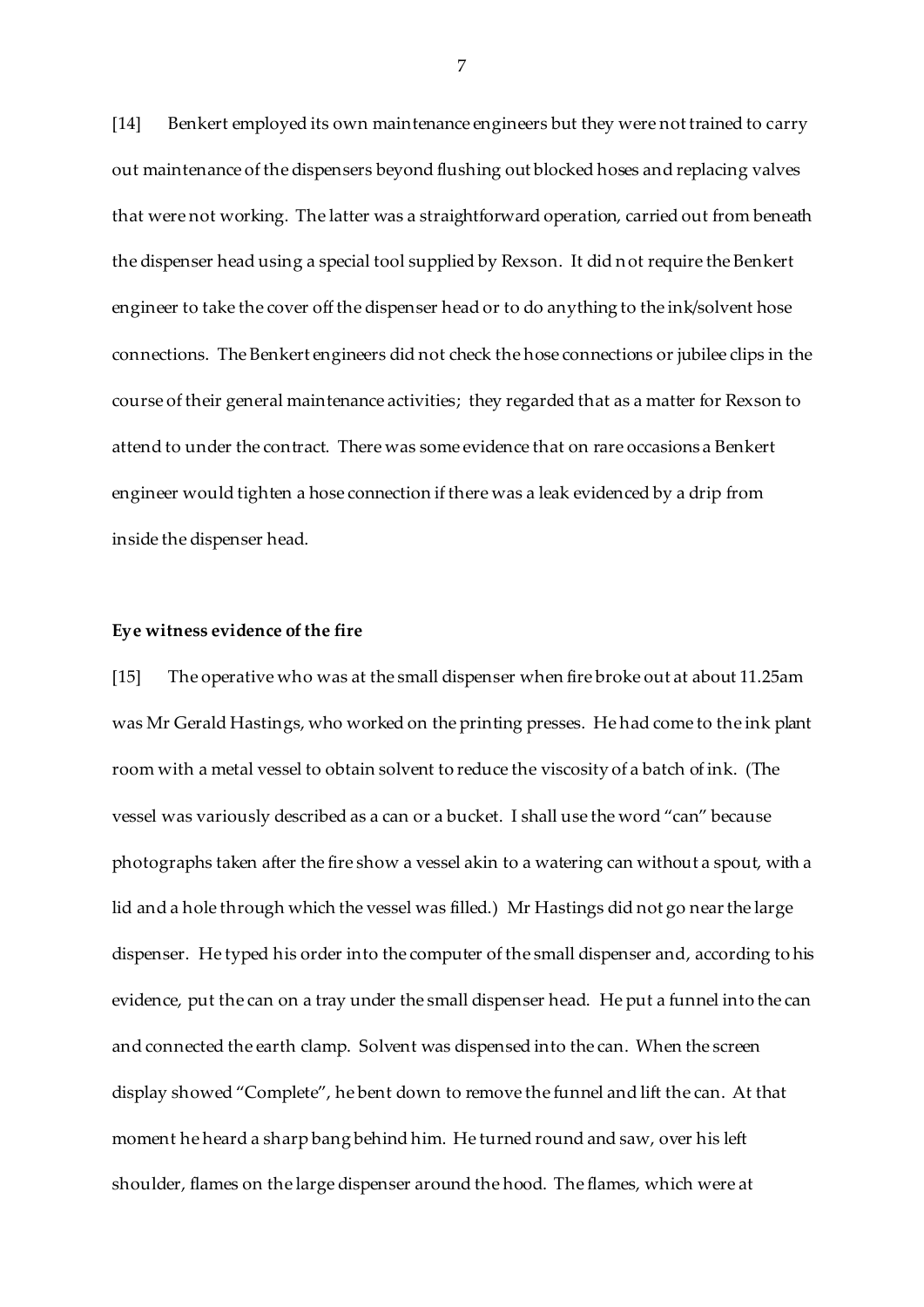shoulder height, were yellow and about 1½ feet high. He did not notice any flames on the floor. He left the can where it was and ran through the doorway into the main factory area shouting "Fire". Shortly afterwards the fire alarm sounded and the fire door between the ink plant room and the main factory closed automatically. Mr Hastings could not recall whether he took the earth clamp off the can before hearing the bang, but was adamant that he had put it on.

[16] Mr John Bauld was Benkert's ink plant technician. He worked in a small computer room through the wall from the ink plant room. He was there when he heard a loud thud or bang which sounded like something being dropped off a forklift truck. He went into the ink plant room and could see that the door into the factory was still open. He did not think the fire alarm was sounding. There was no-one in the ink plant room. He saw fire to his left at the large dispenser. The flames were at floor level. They were small and bright orange, about two feet high and spread over an area of a few feet. The floor seemed to be on fire but the dispenser head was not on fire. He was sure that if there had been fire on the dispenser head he would have seen it. He could hear the fire burning. He was only in the ink plant room for a couple of seconds before leaving by a corridor to a fire exit to the yard. He saw the fire team heading towards the fire with extinguishers.

[17] Mr Alex Downie, a maintenance shift engineer, was a member of the company's fire team who had received training in fire-fighting from the fire service and a private agency. He had been taking a break at the smoking area which was at the opposite end of the factory building from the ink plant room. He heard a thump like a paper reel falling. A few seconds later the fire alarm sounded. He was one of the first to arrive at the fire panel which was indicating the ink plant room as the location of the fire. Once the fire team had assembled they walked to the ink plant room; this took less than a minute. There were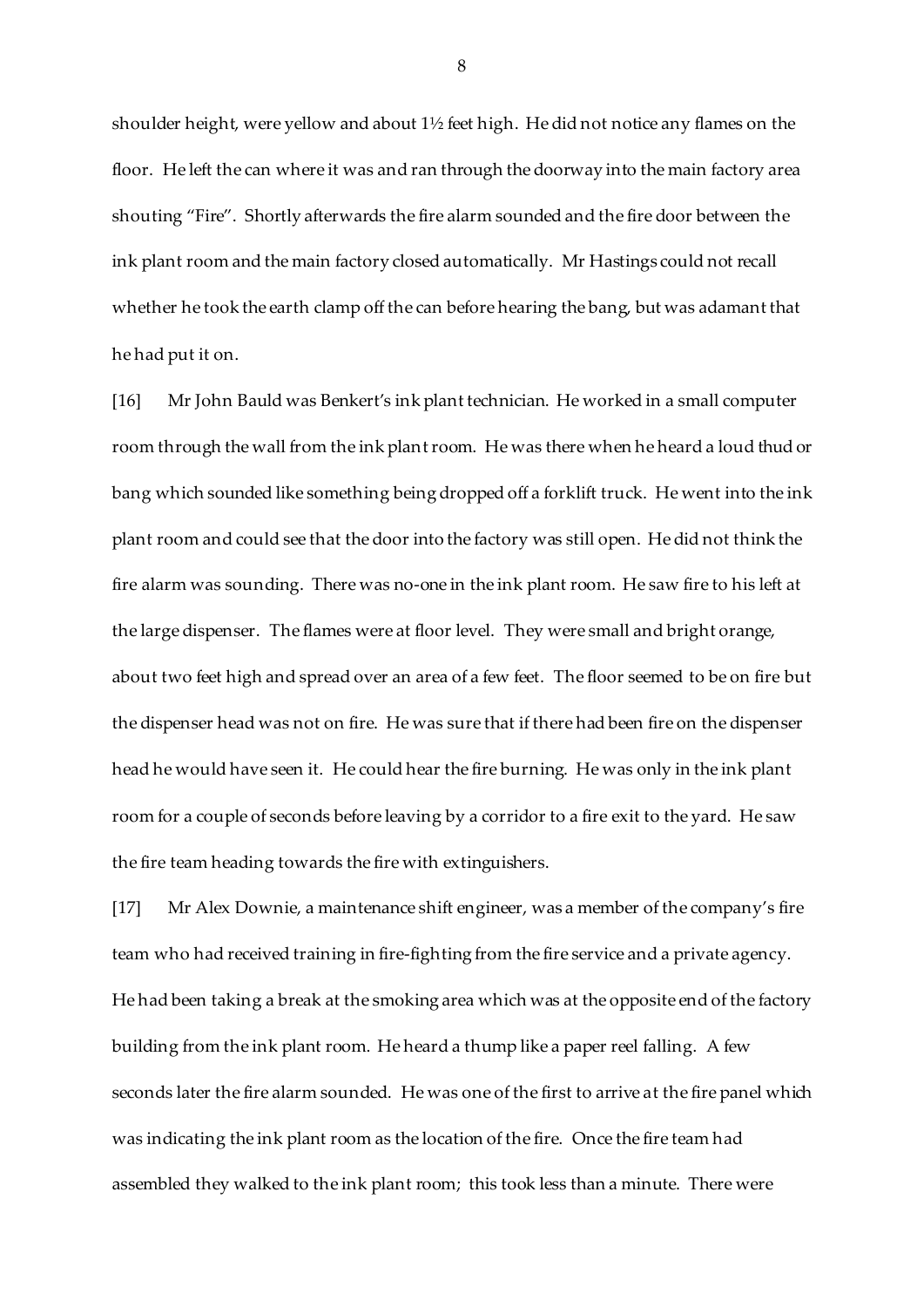about eight members of the fire crew as they approached the fire door. Mr Downie pulled the door open slightly. He saw a ring of flames about 1½ feet high above the large dispenser head. He was not aware of any fire below the dispenser. Three men entered the room with CO2 and dry powder extinguishers. They dowsed the flames and backed off out of the room. The fire seemed to be out. Shortly afterwards however there was a second thud, and flames could be seen through a gap at the top of the fire door. It was too dangerous to reenter and they awaited the arrival of the fire service.

[18] Mr Ian Gilchrist, an ink plant operator, was also out having a coffee break at the smoking area. He did not hear a bang but did hear the fire alarm. It only took seconds to walk to the fire panel and from there to the door into the ink plant room: perhaps a couple of minutes in total after hearing the alarm. He had a dry powder extinguisher. When Mr Downie opened the door, Mr Gilchrist saw flames on the top of the large dispenser, above the dispenser head. He also saw flames on the floor below. The worst fire was on the dispenser head. The flames were yellow/orange with a bit of blue. He went in first and the two men with CO<sub>2</sub> extinguishers followed. The fire seemed to go out and they withdrew but a minute later they heard a whooshing noise. He could see that the fire had restarted and that it was a serious fire.

[19] Mr Eric Dick, whose job was slitting bobbins to size, was also a member of the fire team. According to his witness statement he was one of the men with the CO<sub>2</sub> extinguishers. It would have taken him 1-2 minutes to reach the fire panel. He described the flames as being "around the back of the cisterns" and as "lying on the top of the cistern at the large dispenser". He could not tell if the fire was on the floor or not. When he gave his oral evidence he could not remember what he had meant by a cistern, or what was on fire on the floor.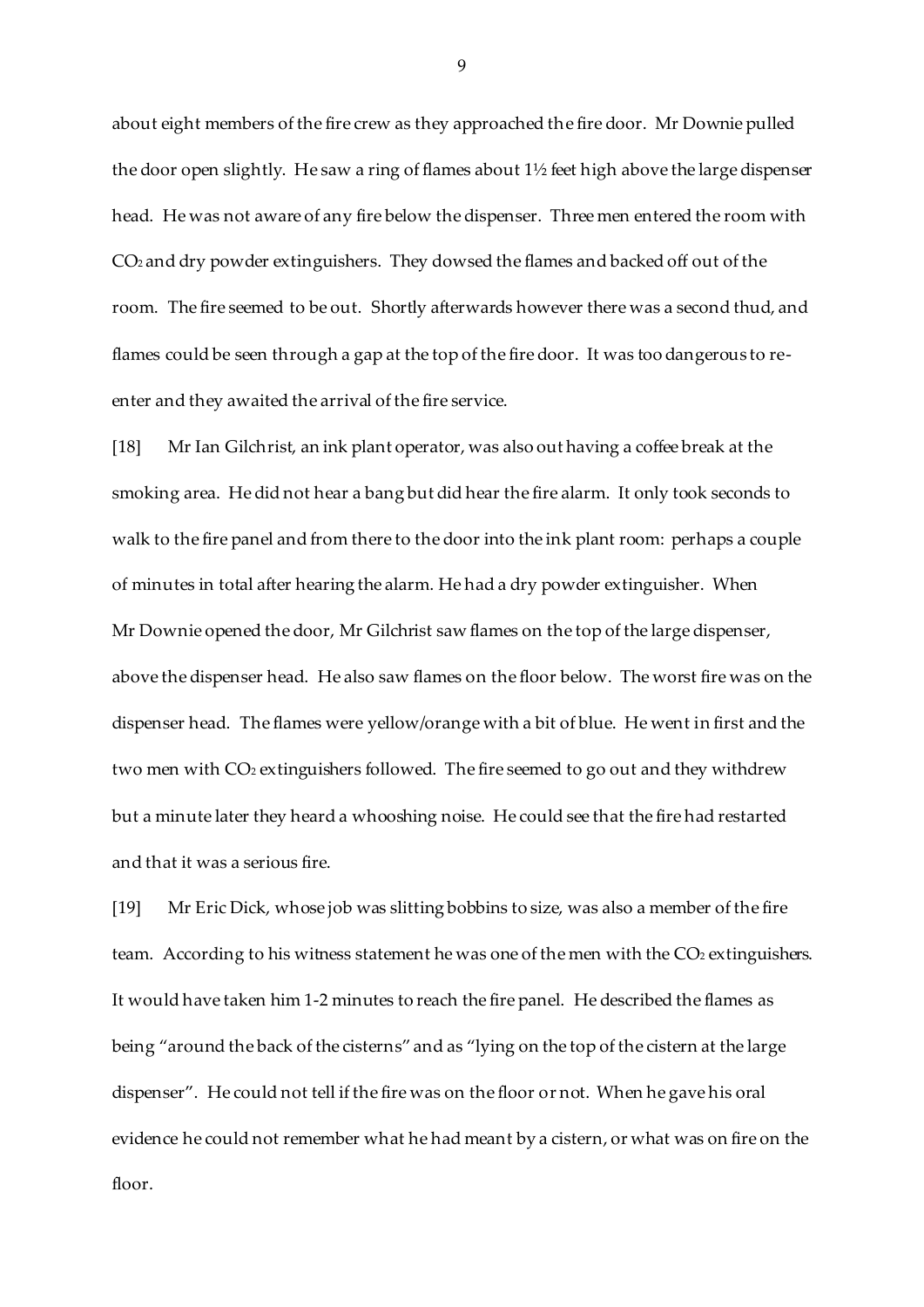[20] The other CO<sub>2</sub> extinguisher was wielded by Mr Matthew Fagan, a laser operator who had heard the bang from the far end of the factory. Seconds later the fire alarm sounded and he made his way to the fire panel where the fire team were assembling. When the door to the ink plant room was opened, the flames were around the head of the large dispenser, not down below. The fire was at shoulder height. Flames were lapping out from the hood.

### **Post-fire investigation**

[21] The fire spread to involve the whole ink plant room and the adjacent reel store before being extinguished. Within the ink plant room all combustible material was consumed. Mr Pointon made his first visit to the site on 12 November, while the reel store was still burning and in the process of being demolished. Representatives of the police, fire service and HSE were also carrying out investigations on site. Mr Pointon returned on subsequent dates once inspection of the remains of the ink plant room became feasible.

[22] The large dispenser was heavily fire damaged, with most of its non-combustible parts destroyed. The electronic controls and the electrical valve controllers were no longer identifiable. Three earth clips were positioned on an adjacent storage hook with cables still attached. Above the dispenser head, three flexible hoses which were metal-braided with screwed connections at each end had partially survived the fire. The other hoses, which had been connected using jubilee clips to hold the hose ends over ferrules, had been consumed. The connections above the dispenser, between the hoses and the pipes leading to the storage drums, were downward facing and a number of the jubilee clips and hose ends were absent. At the dispenser head itself, the connectors were facing upwards, and the jubilee clips were mainly in place with partially burnt rubber beneath each clip. However, one clip was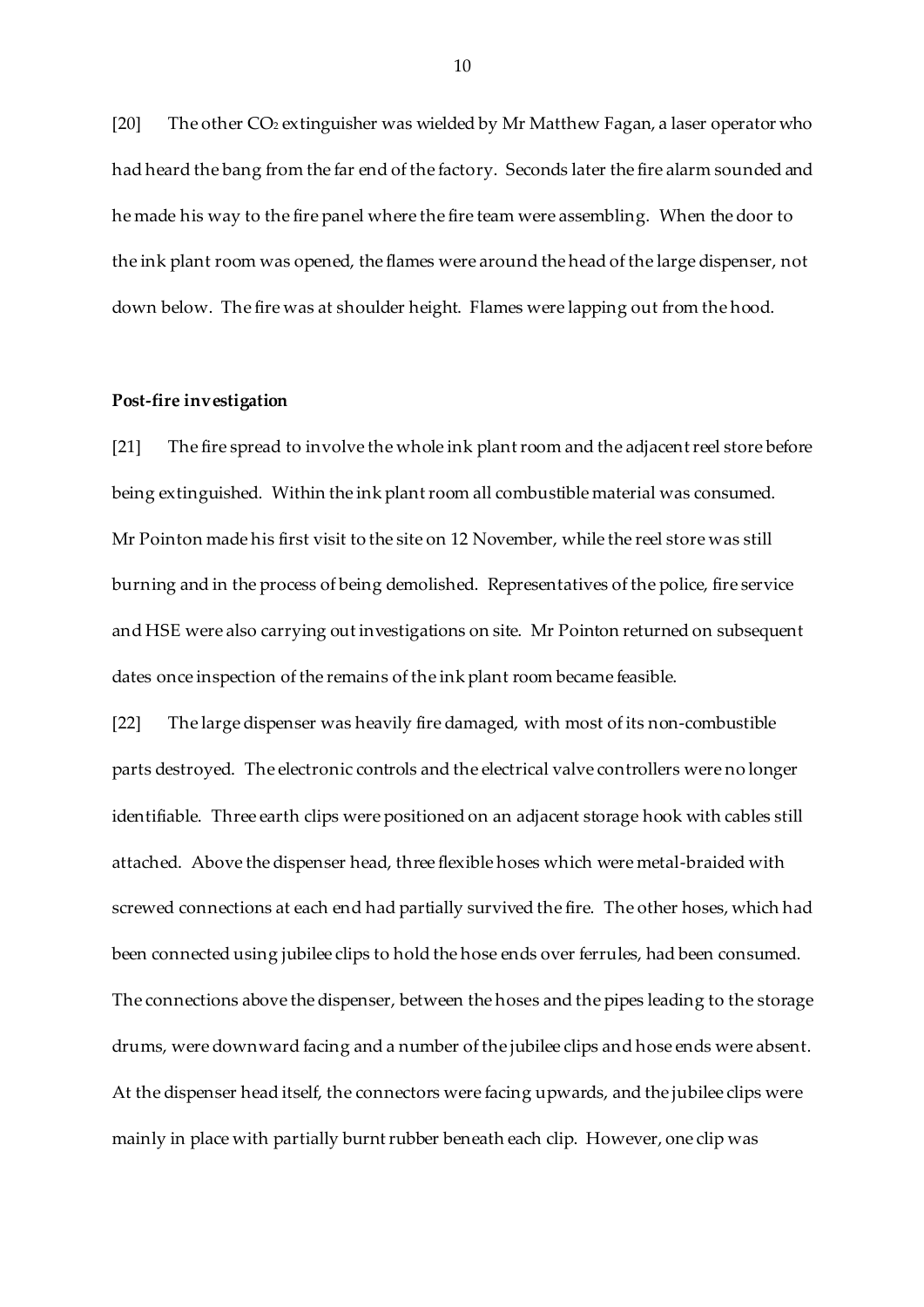absent. It was unclear which ink/solvent this connector served, as the valves were not uniquely numbered. Photographs show a drum directly beneath the dispenser head.

[23] When the debris was removed from the large dispenser head and various clips collected from the surrounding debris, it was apparent that the number of clips collected from the debris was two less than the total number of pipes. It was noted that two pipes had their outlet valves missing. Parts of one valve were found in the debris but it was not clear where the other valve was, nor whether it had been removed pre-fire.

[24] As regards the small dispenser, the flexible hoses were consumed in the fire. Mr Hastings' can was still in place, and a metal funnel was identified on the floor nearby. No remains of any earth clamps were identified on the small dispenser.

[25] The large dispenser head was removed from the fire location by crane and placed on a wooden pallet elsewhere on site for cleaning and further examination. It was inspected there on 30 November and 1 December 2009 by Dr Chris Wareham, a colleague of Mr Reupke. In the course of his inspection Dr Wareham noted that jubilee clips were missing from *two* of the upward facing ferrules.

## **The cause of the fire**

# *Points of agreement among experts*

[26] The joint report of the experts' meeting on 1 February 2021 set out a number of matters of agreement, including the following:

The potential causes of the fire all involve an ignition of flammable vapour from escaping inks or solvents.

Ignitable vapours would not normally be present except immediately adjacent to any flammable liquids in open containers (or spilt), so the incident must have involved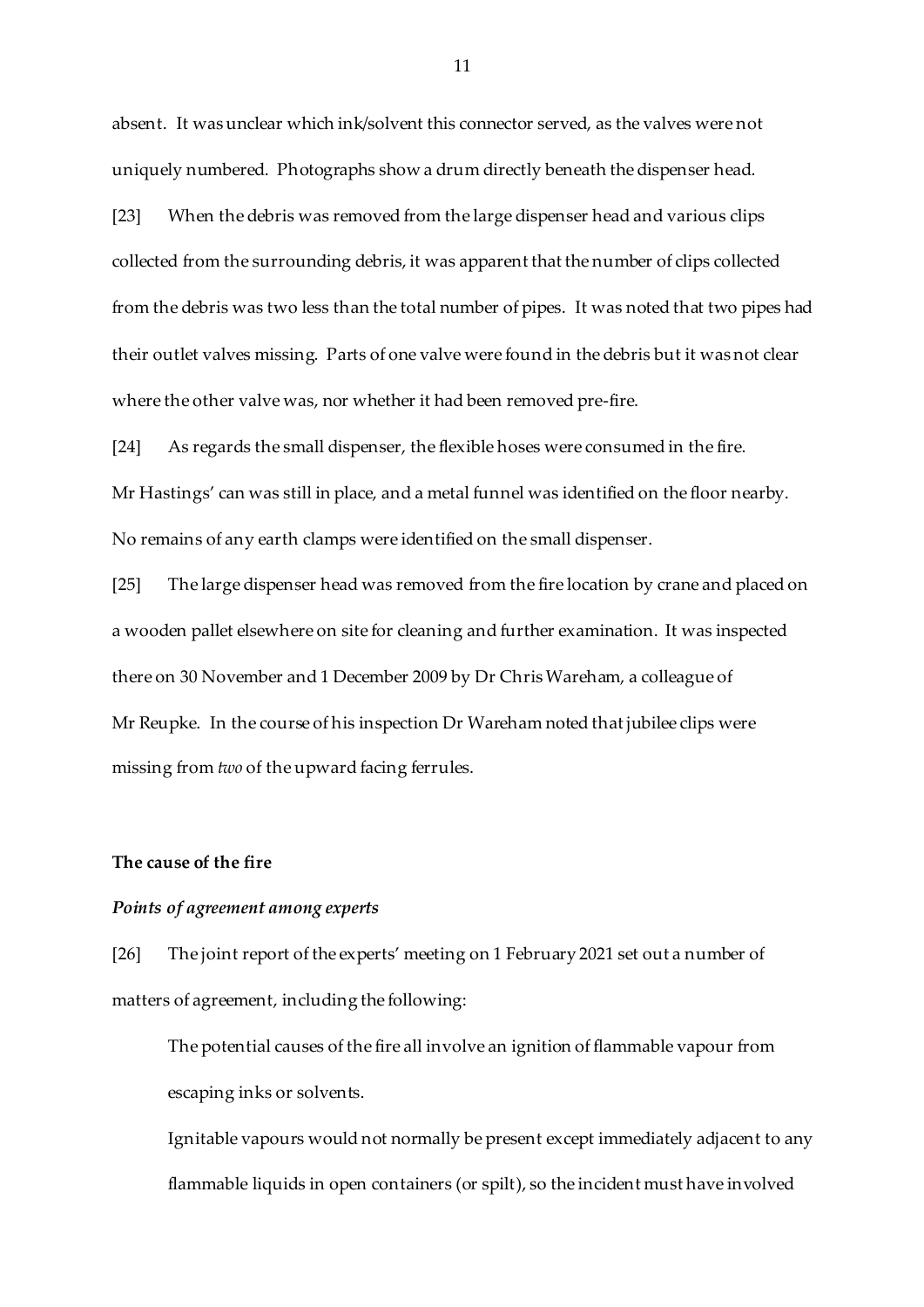either Mr Hastings' actions in the area where he was working at the small dispenser, or a defect leading to an escape of flammable liquid.

The ignition of a vapour spread over a large area can lead to a "flash", where an ignition of the vapour in one location causes the flame to spread and the fire may then continue in another area where there is additional vapour. It was agreed, however, that the main area for early development of the fire was at the large dispenser head.

The credible ignition sources for the fire are electrostatic discharge, a mechanical spark and an electrical fault. Other ignition sources are discounted as implausible. The ranking of the most probable to least probable ignition sources depends on a number of factors, the most significant being the electrostatic properties of the EPDM rubber hoses.

For practical purposes, the anti-static properties of braided hoses and anti-static EPDM hoses are similar.

If the hoses were not anti-static, likely ignition sources include electrostatic discharges from a jubilee clip or the escaping liquid, or a mechanical spark from a clip being impacted on a nearby metal object. Less likely but still possible are an electrical fault or another electrostatic event, such as a spark discharge from Mr Hastings. On the other hand, if the hoses were anti-static, ignition by an electrostatic discharge from a jubilee clip is unlikely.

There is an increased risk of a hose separating from its joint if the jubilee clip is absent completely. Failure to attach a clip is not proper and reasonable practice and the absence of a clip should be noticed during an inspection.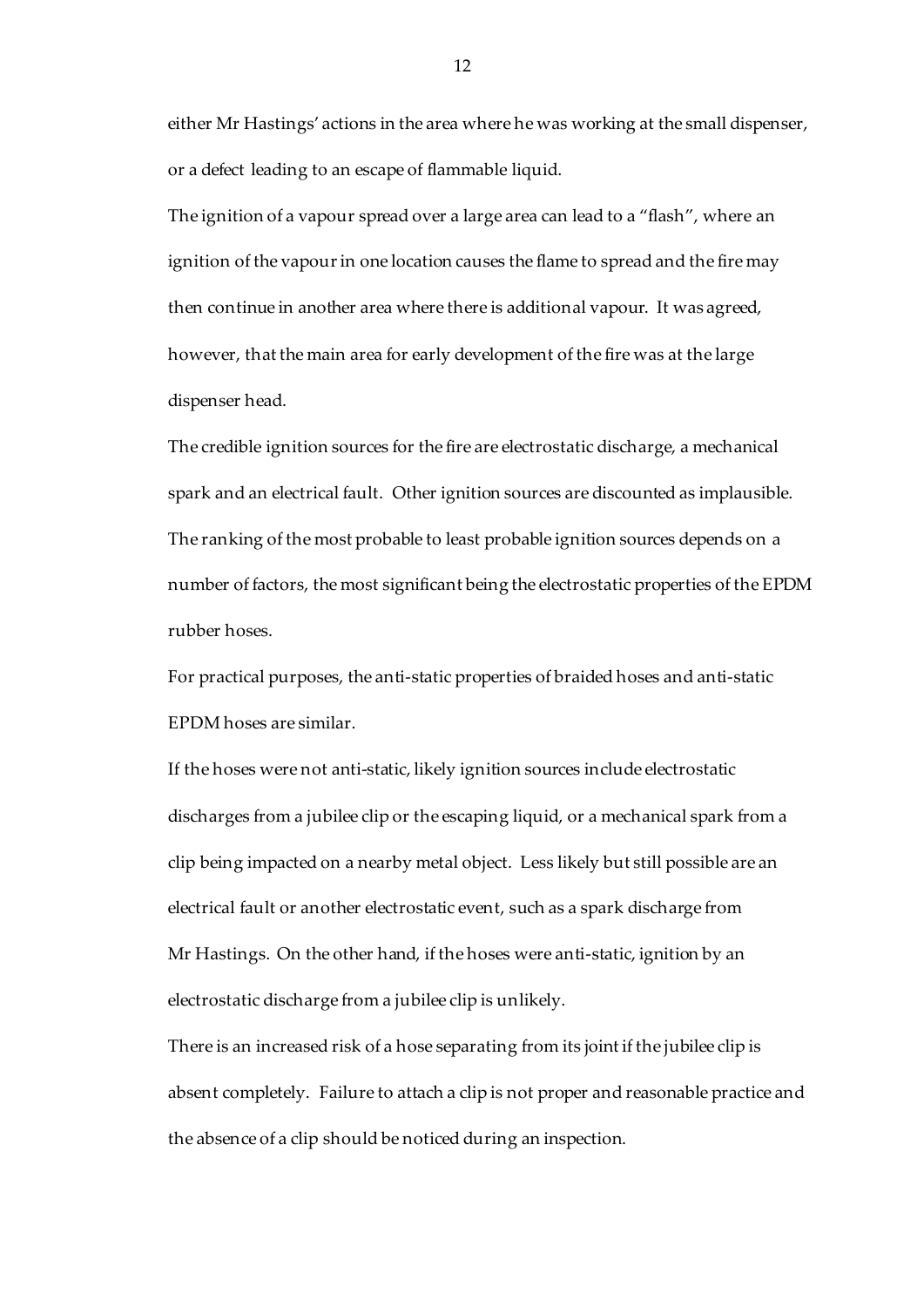An attending engineer would expect to maintain the equipment as found, not to consider the design. It would be the responsibility of the employer to ensure that the fixing was appropriately designed and the engineer was adequately trained. Detailed service inspections carried out by Rexson at six-monthly intervals would be more likely to detect deficient attachment of a hose with a jubilee clip than a routine inspection carried out by Benkert, if the deficiency was present during the inspection.

### *The cause according to Benkert*

### *Mr Pointon's report*

[27] Mr Pointon acknowledged that physical evidence of the pattern of development of the fire was very limited and that it was necessary to rely upon witness evidence to identify the area of origin. The clearest evidence was that of Mr Hastings, indicating that the fire started at the large dispenser head. The information from the fire team was consistent with this, although Mr Bauld's account was not so clear. The likely explanation for a loud noise, the immediate onset of fire, and the fire burning in two locations was a sudden release of flammable liquid with almost immediate ignition.

[28] The final piece of information was the apparent absence of one jubilee clip from an upward facing connector on the dispenser head. It was extremely unlikely that such a clip would fall from this position or even be dragged from it due to the effects of the fire. The absence of only one clip was remarkable, and the simplest explanation was that the hose end carrying this clip popped off violently while under pressure. This would provide a source of leaking flammable liquid, and the escape of liquid could also provide a source of ignition, either because of static generated by the escaping liquid, or by the clip becoming impacted on adjacent items to generate a spark as the hose end was moved about during the escape.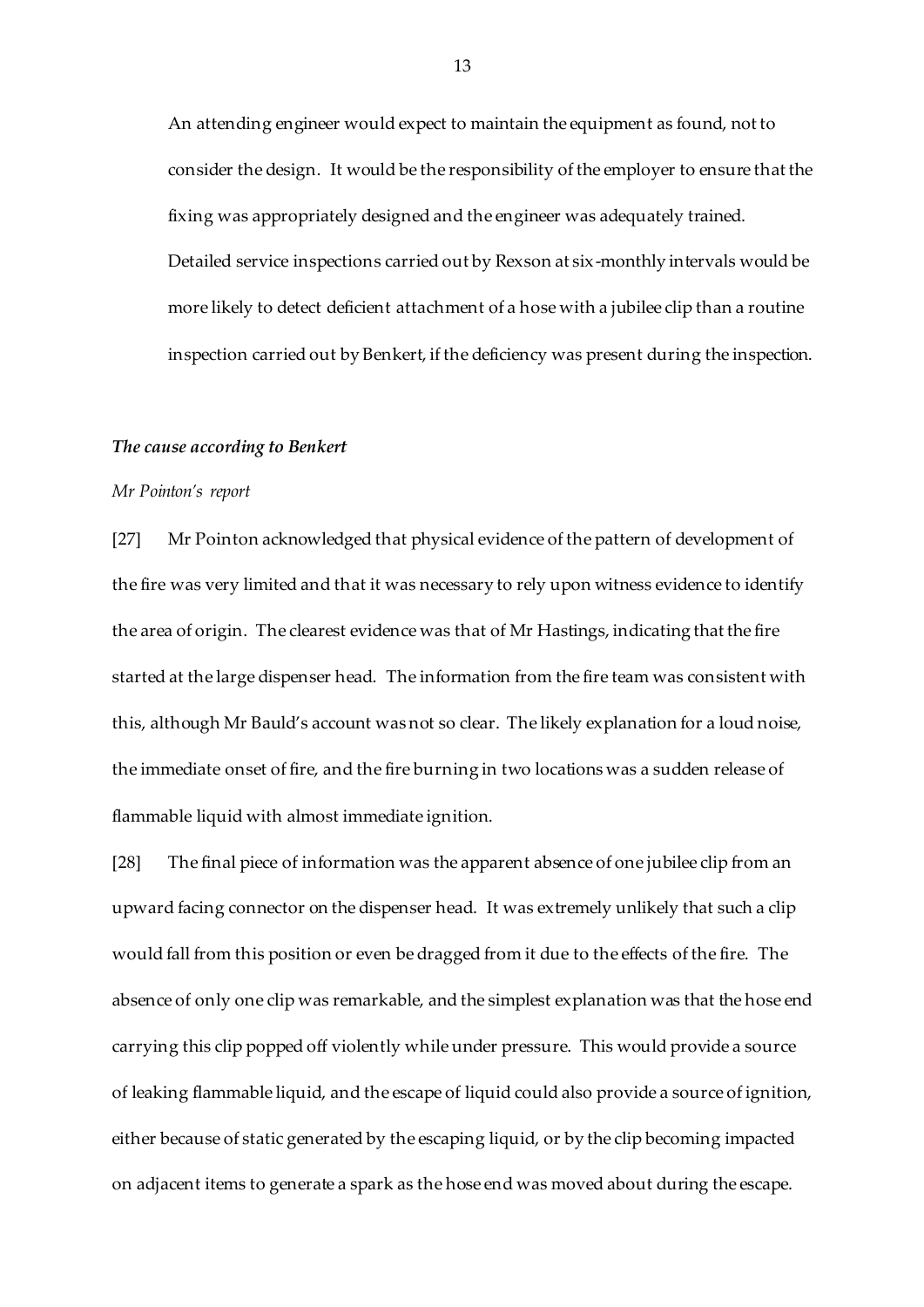[29] With respect to electrostatic ignition, it was clear that static was a significant problem on site, especially during dispensing operations. It was possible that Mr Hastings had generated a spark while finishing his work, particularly if he had failed to earth his equipment adequately. However, this would have been likely to ignite the dispensed liquid at the small dispenser, and it was difficult to reconcile this scenario with either Mr Hastings' description of the fire or other witness reports of fire around the large dispenser. It would have been necessary for any such electrostatic spark to not ignite the liquid at the small dispenser, but to ignite vapours from a coincidental leak at the large dispenser, which appeared very unlikely.

[30] If the separation of a hose from a ferrule on the large dispenser was indeed the cause of the fire, this must have occurred due to a defect which was either longstanding, or which developed only shortly before the incident, due to "normal" usage. In general terms, the use of jubilee clips rather than screwed fittings appeared surprising.

## *Mr Halliday's report*

[31] Mr Halliday was critical of the use of both jubilee clips and EPDM hoses. Pulses from the ink pumps would create pressure within the system, which would be greater when the valves at the dispenser head were shut because the kinetic energy had to dissipate. The pulses would test all the connections between the pump outlet and the valves. Small pressure peaks could be expected each time the pump started up, slightly greater on the inlet to the three-way valve than on the return side. Any blockage or restriction caused by ink deposits would result in increased pressure within the upstream pipework.

[32] The absence of a jubilee clip, or an improperly tightened clip, would be a significant concern to the safe operation of the equipment. Without a clip there was nothing but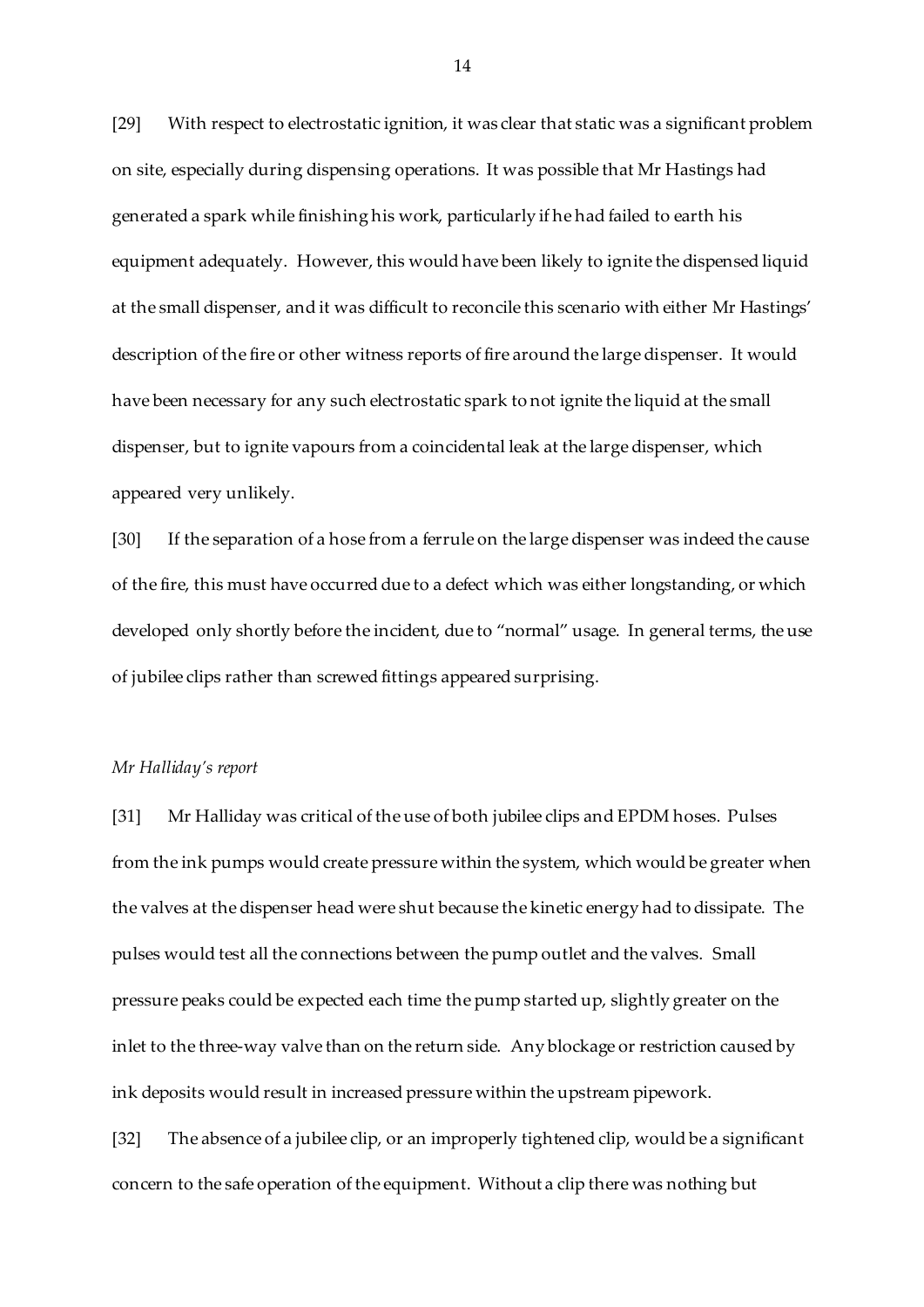friction between the flexible hose and male fitting to hold the hose in place. Use of push fitting hoses carrying flammable solvents was bad practice. If the clip was present but under-tightened, it could exert insufficient force to securely grip the hose on to the ferrule. If it was overtightened, its metal edges could damage the fabric of the hose and weaken it. [33] As regards the use of EPDM hoses, the specification of the hoses used by Rexson in its upgrade of the dispenser made no claim to anti-static properties. Without such properties charge could accumulate on the hose and thereby create opportunities for ignition of vapours by electrostatic discharge.

[34] In these circumstances, Mr Halliday's opinion was that the use of EPDM hoses with no or limited antistatic properties in this dispensing system, in substitution for the original hoses incorporating stainless steel overbraid, was inappropriate. Even if the use of a jubilee clip had been appropriate, any EPDM hose should have been secured in such a way as to prevent it dislodging. If it was found that the EPDM hose had become detached, a spark was probably generated which ignited the ink and led to the fire.

[35] A maintenance engineer exercising reasonable skill and care and having received appropriate training should have identified that use of the non-compliant EPDM hose secured with jubilee clips did not meet the requisite safety standard, and either advised Benkert immediately to replace the arrangement with factory formed steel braided hoses and in-built screw-on connections or sought instruction from his technical superior. If he was instructed only to rectify visible or apparent damage or omissions from the arrangements in place, he should have taken steps to check that all relevant hoses were fitted with appropriately tightened jubilee clips until steel braided hoses could be fitted as a matter of priority.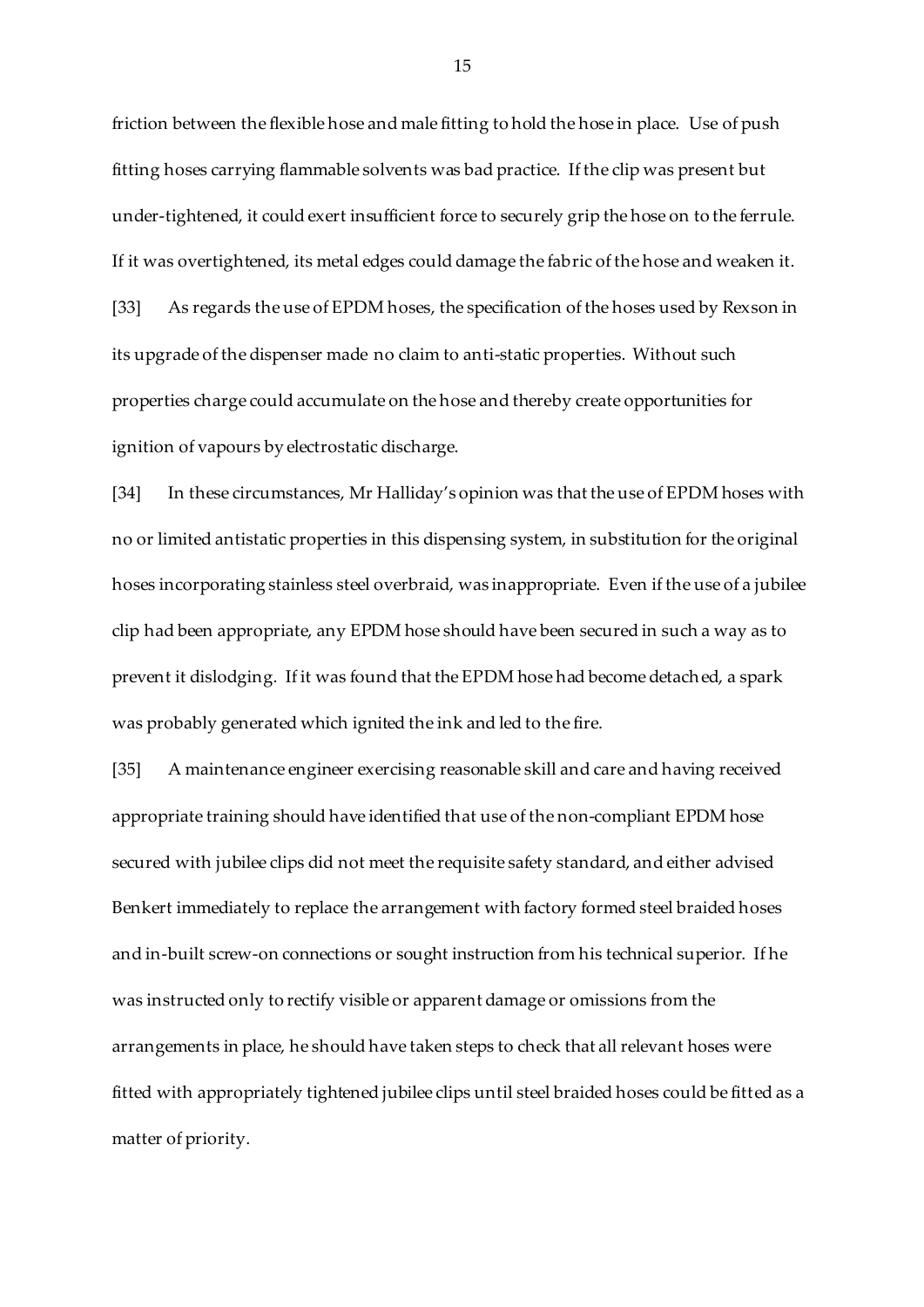*Mr Brunton's report*

[36] In Mr Brunton's opinion, a friction fitting such as a jubilee clip was, in a pressurised system, more likely to become detached than a screwed fixing. While the valve was open there was little or no pressure on the hose connections, but when the valve closed the system pressure would act on the unrestrained hose, placing a momentary drag on the connection. Constant repetition of this action could and often does result in leakage and sometimes complete failure of the connection. The competence of a friction connection, unlike a mechanical connection, was dependent on a number of variables including the cleanliness of the ferrule, the amount of torque applied to the worm screw of the clip, the specification of the hose, and the size and positioning of the clip, all of which made the amount of pressure that the hose and/or the connection could withstand without failing impossible to predict.

[37] An experienced maintenance engineer would, in Mr Brunton's view, make the client aware of the risks of using a friction connection in a system carrying flammable liquids with a tendency to vaporise, highlighting that it was inappropriate and insisting on replacing any damaged or worn hoses with braided hose and swivel nut connectors.

# *The cause according to Rexson*

## *Mr Reupke's reports*

[38] As part of his investigation, Mr Reupke carried out various laboratory tests. These included pressure tests on hoses and ferrules supplied to him by Rexson and said to be the same as the EPDM hoses and ferrules used in the large dispenser head at the time of the fire. (As a result of an inspection of the remains of the large dispenser head carried out on the eve of giving evidence, Mr Reupke discovered that the hoses in place at the time of the fire had an internal diameter of 19mm whereas the hose used in his tests had an internal diameter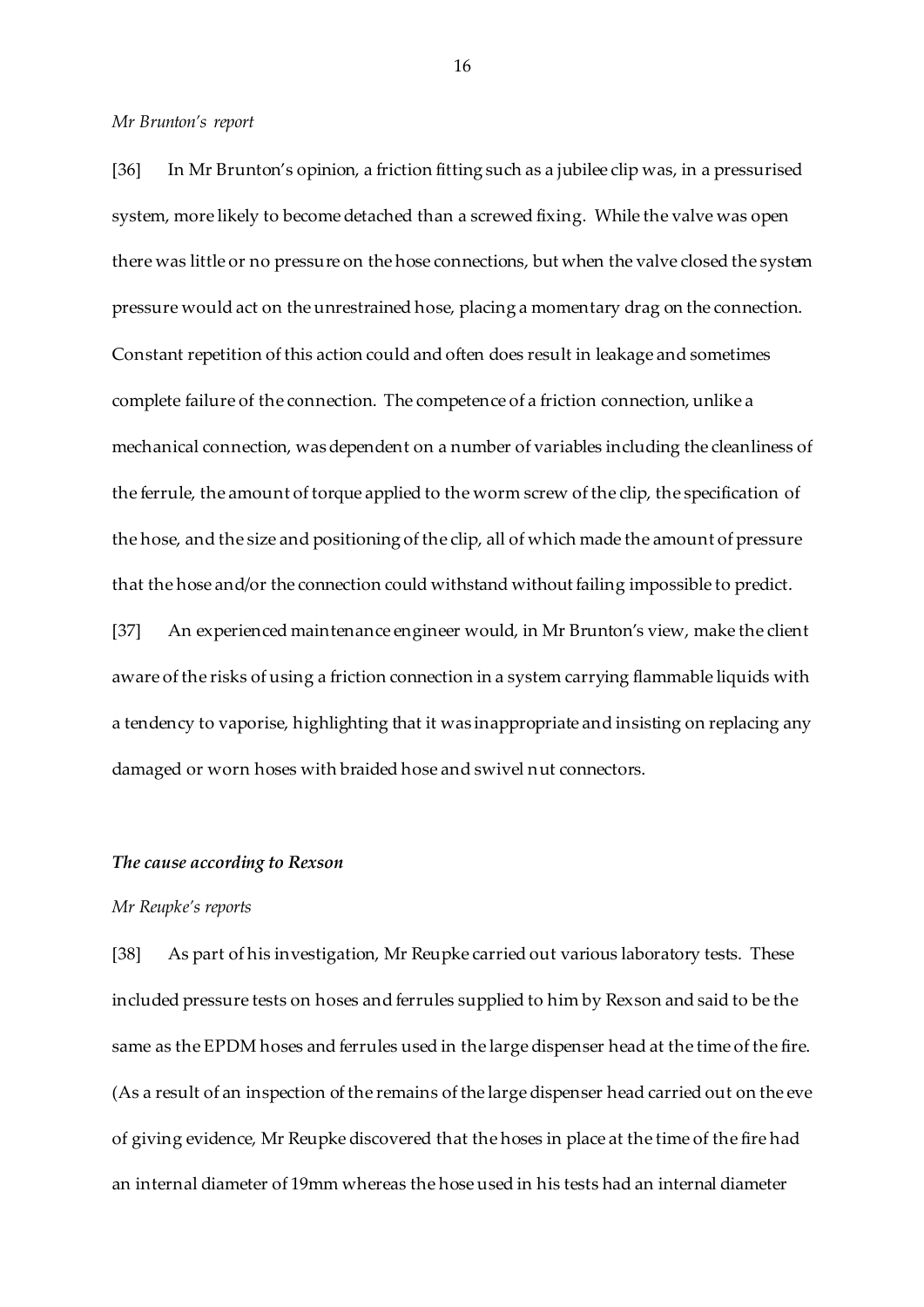of 25mm. He did not consider that this invalidated his conclusions.) With a jubilee clip attached and tightened to the minimum, the hose came off the ferrule at 33 bar. Without a clip attached, it came off at 16 bar. Mr Reupke then carried out repeated pressurisation of a new unclipped hose connection to a pressure of between 5 and 7 bar, 50 times in succession. The connection did not fail during the 50 pressurisation cycles, but when pressurised to failure the hose slipped off at 17 bar. Mr Reupke also overtightened a jubilee clip on a hose and then removed the clip to inspect the hose for damage; there was slight tearing which required a low power microscope to detect. Finally, Mr Reupke tested the hose supplied to him for anti-static properties and found it to be semi-conductive and made from anti-static materials. In the course of the joint meeting of experts, Mr Reupke suggested that conductivity may have been provided by the colouring of the hose with carbon black, a good conductor.

[39] In Mr Reupke's opinion, the EPDM hose supplied and fitted by Rexson was suitable for flammable liquids that were sensitive to electrostatic ignition. The use of jubilee clips to clamp hoses on to metal ferrules was appropriate and the joints were unlikely to loosen through vibration or use. It was possible that one or two clips were not attached at the last service in April 2009, but Benkert's staff had worked on the large dispenser head (and thus the hose joints) after that date and it was at least as likely that they left the clips off. Rexson's instructions recommended checking the hose connections every two weeks. A competent person carrying out such checks ought to have seen any missing clips and fitted replacements before putting the machine back into service.

[40] In his supplementary report Mr Reupke considered the possibility that a solvent leak at the large dispenser had created a flammable mix close to floor level which spread beyond the vicinity of the large dispenser and was ignited by an electrostatic discharge when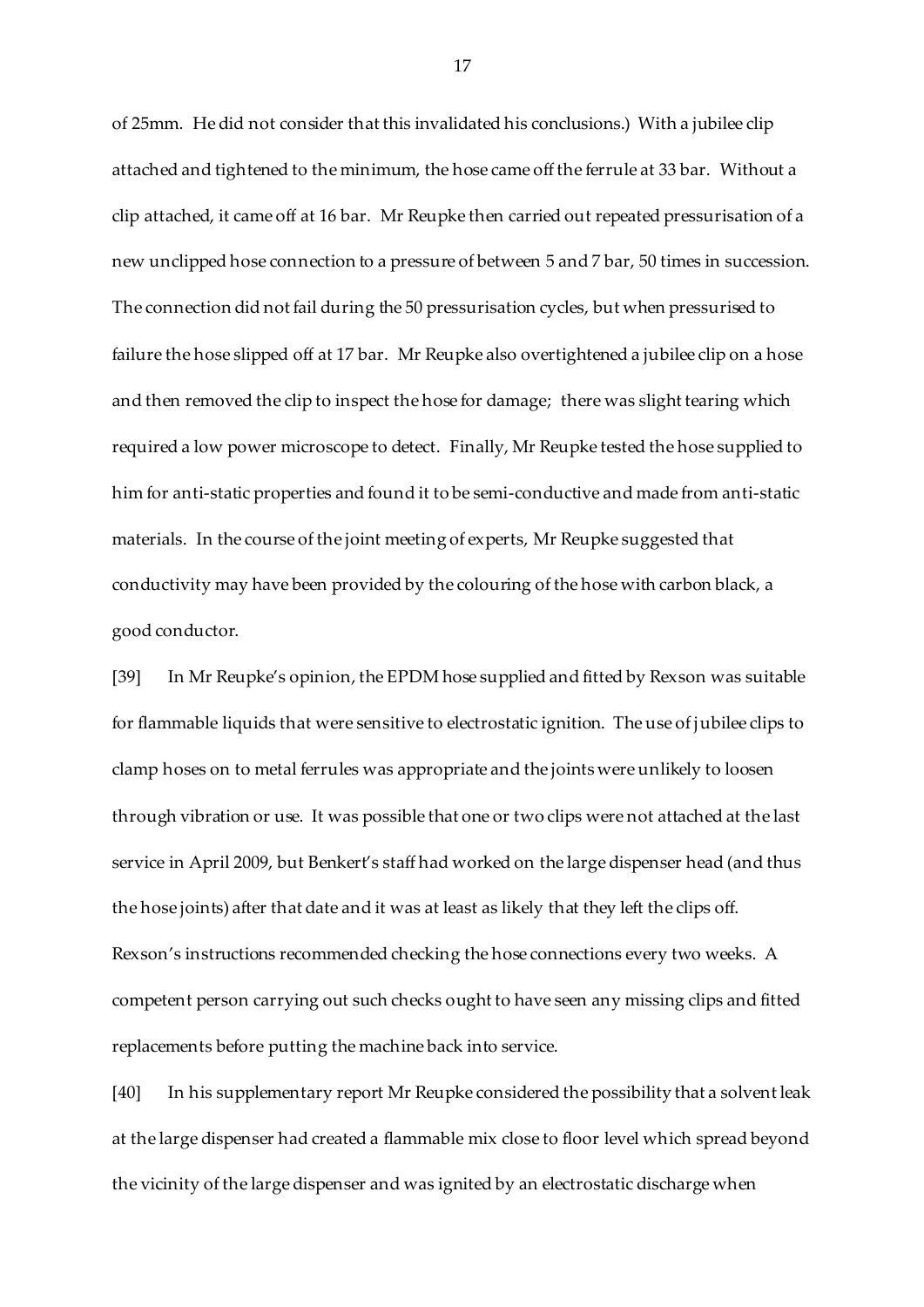Mr Hastings touched the earth clip. If Mr Hastings was wearing anti-static shoes with clean soles and the floor was anti-static, there would not have been an incendive electrostatic discharge in this scenario. Conversely, if Mr Hastings was not well earthed through his footwear, it was possible that he generated an electrostatic discharge that ignited the vapour. If the vapour/air mixture near him was lean, he would not necessarily have been affected by the ensuing fire that would flash back towards the richer mixture, creating the more obvious flames at the large dispenser head.

[41] Based on the available evidence, ignition of solvent vapour by a mechanical spark or an electrical fault could not be eliminated. An electrostatic discharge from the escaping liquid was also a possible ignition source.

[42] At their joint meeting the experts considered whether the work being carried out by Mr Hastings was a possible source of ignition. On that occasion Mr Reupke agreed that for ignition arising due to a spark at the work can or at Mr Hastings, the can would probably be ignited and if so would be noticed, although in the case of ignition of lean flammable mixtures, the passage of the flame front is brief and not particularly hot. A static discharge from Mr Hastings to a metal item, or from an incorrectly earthed can, could cause ignition. [43] In the course of his oral evidence Mr Reupke offered an alternative (or additional) mechanism by which the fire could have been started by a spark caused by Mr Hastings. When Mr Hastings reached for the can he touched something, for example the can, creating a spark which ignited flammable vapour displaced from the can into the atmosphere by the rising level of liquid in the can. As the vapour is denser than air it would form a layer at floor level and spread for some distance in such directions as the configuration of the room allowed. One would see a circular flame spreading across the floor at a low level until it reached another source of vapour at the large dispenser (such as a can of flammable material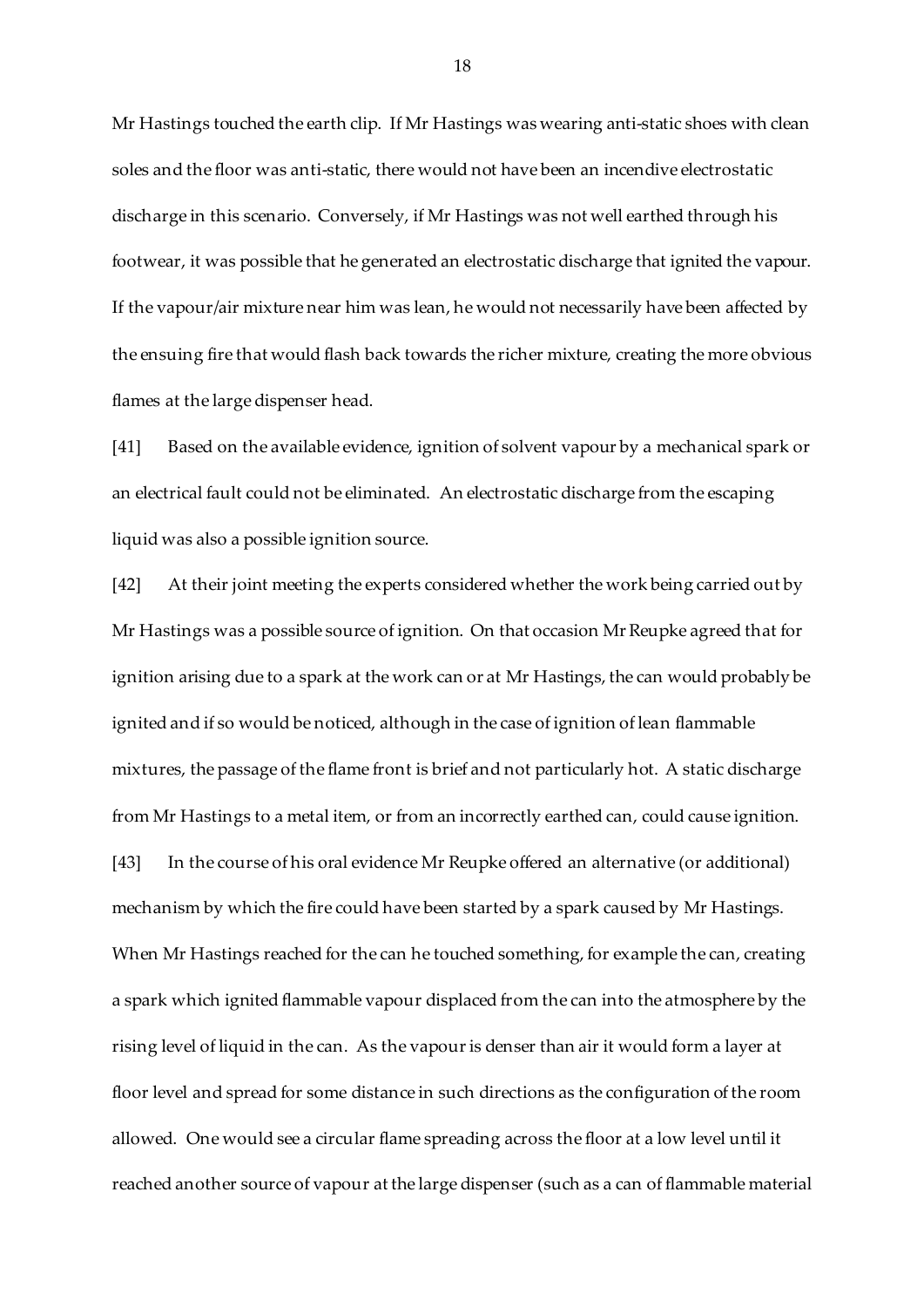or a leak), which it would ignite. This would not necessarily have been prevented by ventilation within the room. The leak could have resulted from a pressure pulse when Mr Hastings closed the valve on the small dispenser causing a hose to fail. The spreading flame would be bluish and it was possible that Mr Hastings did not notice it. The liquid solvent in Mr Hastings' can would be too rich to burn and a low flame burning temporarily at the rim might similarly go unnoticed.

### *Benkert's response to Rexson analysis*

[44] The experts instructed on behalf of Benkert were not convinced that Mr Reupke's laboratory tests had any evidential value. It was not clear that the hoses tested by Mr Reupke were of the same specification as those present in the large dispenser at the date of the fire. The addition of a conductive material was not part of the specification of the hose material, and it could not be assumed that all black hoses were intrinsically electrically conductive. The hoses at site were likely to have been exposed to pressure cycles 100 to 10,000 times greater than the 50 cycles of Mr Reupke's test, and so the testing was not representative of actual use. Mr Halliday considered that the actual peak pressure in the system might be 24 bar, due to pumping. Mr Brunton considered that the minor damage to the hose by an overtightened clip, identified after 50 cycles, was evidence of progressive and rapid failure. Mr Pointon observed that testing could not help to determine whether the incident clip was not tightened, or tightened too much, nor if the clip was missing, nor if lubricant was used during installation, of if the hose was not pushed fully onto the ferrule. [45] As regards the scenario that the fire was caused by a spark created by Mr Hastings, the experts were of the view that this was not consistent with the evidence. Mr Pointon

accepted that if Mr Hastings had failed to attach an earth clamp to the can, there was a risk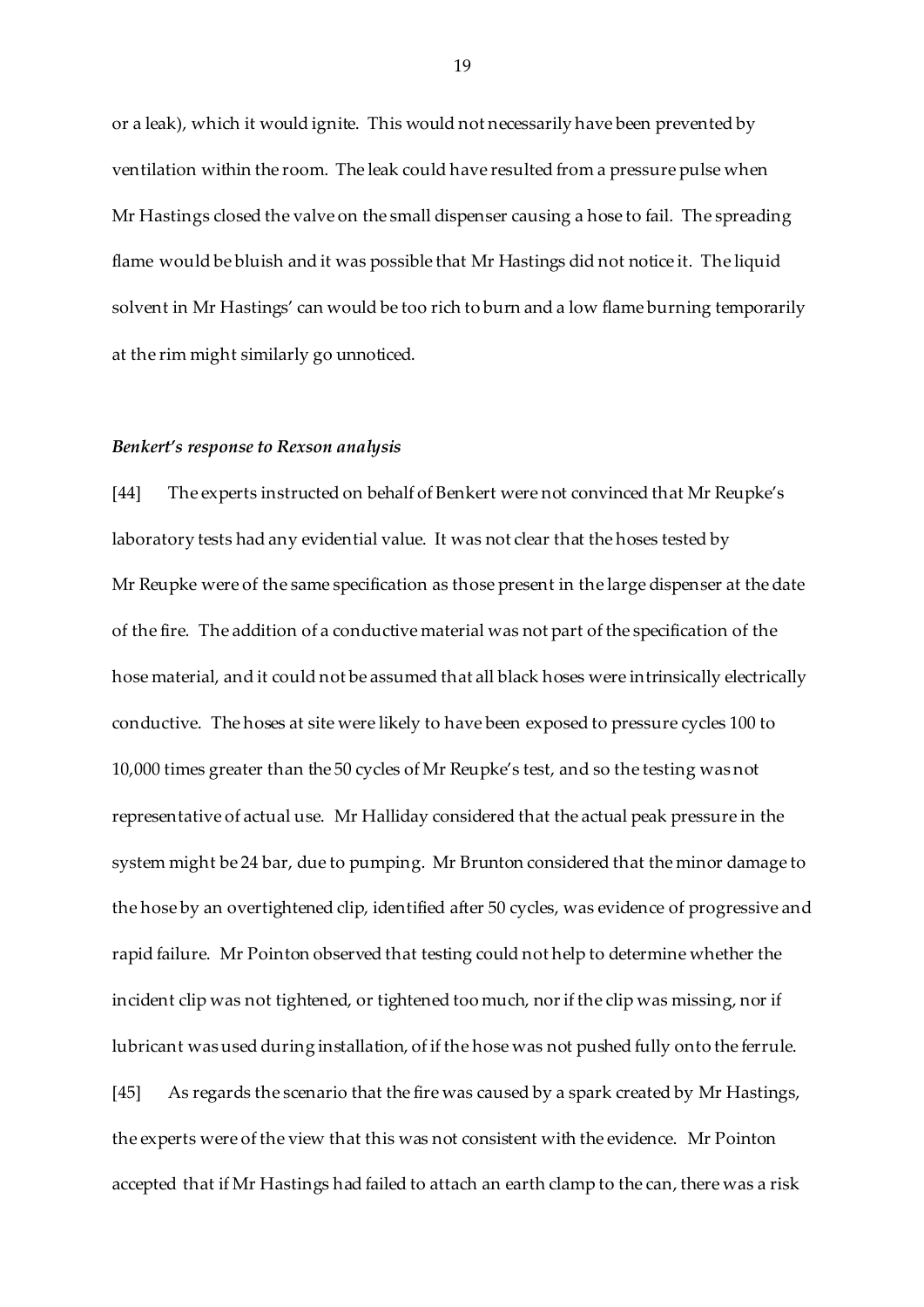of a static charge. He observed however that it required a lot of coincidences in order for a spark caused by Mr Hastings to reach another source of fuel, yet for the fire to be so limited in size that no flames around the small dispenser were observed by anyone. The probability of vapour from the can reaching a flammable mixture several metres away was low. There was nothing to indicate that the drum seen beneath the large dispenser after the fire had contained combustible material; if it had been there to catch drips, solvent would have evaporated quickly and dried ink was not combustible. If vapour emanating from Mr Hastings' can had caught fire, convection would have lifted further material into the combustion zone and the flame would have been maintained and visible to him. Mr Halliday considered that flames at the neck of the can would almost certainly have been seen by Mr Hastings.

#### *Parties' submissions on the cause of the fire*

#### *Submissions for Benkert*

[46] There was a broad conjunction of witness testimony that the seat of the fire was at the large dispenser head. It was accepted that it was doubtful that Mr Hastings had connected the earth clamp, but even if a spark was generated by Mr Hastings no fire at the large dispenser would have occurred without leaking ink. The most likely cause of such a leak was that a jubilee clip – the one noted by Mr Pointon to have been missing – popped off while under pressure or was never attached at all. The flammable liquid was ignited either by a static charge created by its violent escape or by the jubilee clip striking adjacent items at the dispenser head as it flailed around. The alternative premise propounded by Mr Reupke, namely that Mr Hastings was the source of a static charge which set light to a cloud of vapour around the flask without alerting him to such an occurrence, was fanciful.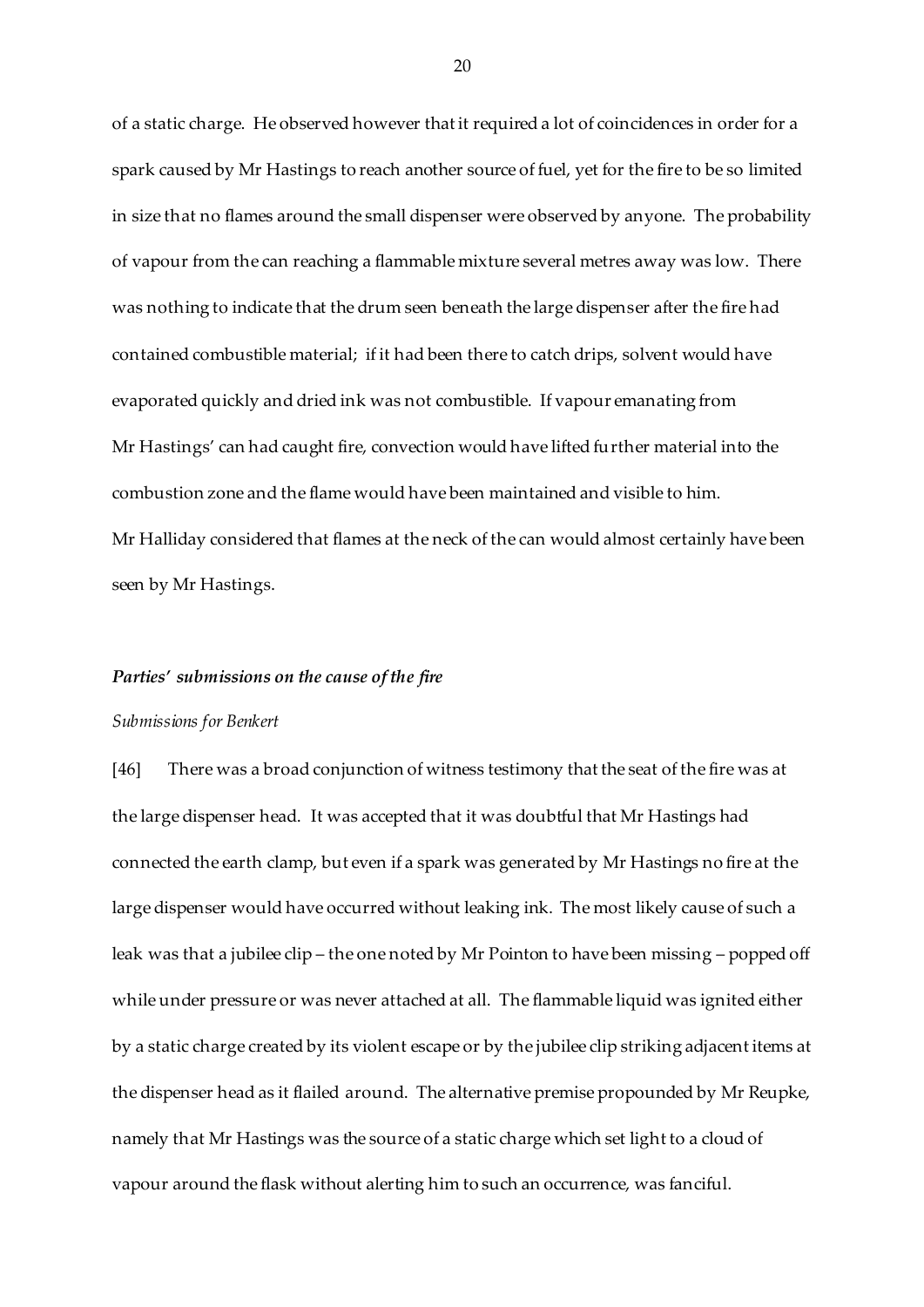[47] The court could not be confident that the EPDM hose attached by the jubilee clips had had antistatic properties. There was no guarantee that the hose tested by Mr Reupke had the same qualities as the hose fitted at the time of the fire.

### *Submissions for Rexson*

[48] The task of the court was not to decide which was the least improbable cause of the fire. Benkert had to establish the cause of the fire on the balance of probabilities and had failed to do so. It had failed to establish that the fire was caused by an explosion within the large dispenser or, even if it did, that the mechanism of the fire was one for which Rexson was responsible.

[49] The absence before the fire of a jubilee clip from a ferrule was no more than a possibility. There were other explanations for why one clip was found to be missing when Mr Pointon gained access after the fire, for example that it came off during the fire, or was removed or detached by other investigators. There was nothing to make a missing clip more likely than an incorrectly tightened clip. There was no direct evidence of a clip coming away from a hose fitting immediately before the fire. Mr Brunton's theory that a jubilee clip failed due to the incremental effect of pressure pulses over a period of time had no secure foundation. His comparison with a domestic water supply system was inapt. His theory did not explain why it had taken so long for a fitting to fail, or why no such failure had been observed by Mr Dunkley on any similar machine. There was no evidence of the magnitude or frequency of pressure pulses within the system. On the basis that the EPDM hoses supplied by the defenders were semi-conductive, there was no evidential basis for static build up within the hose as being the cause of ignition.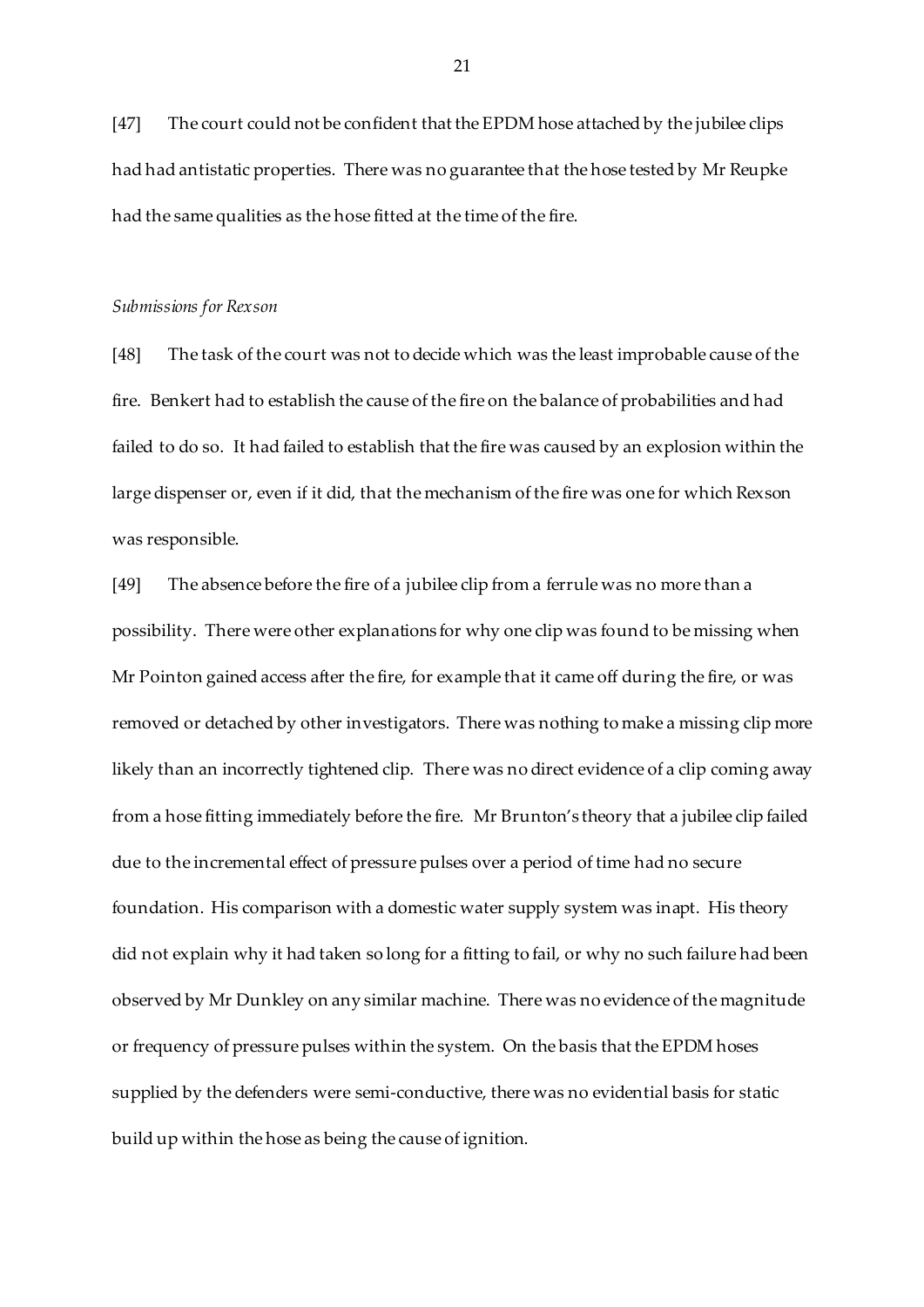[50] There was stronger evidence that the fire had started at the small dispenser: the fact that it was in use at the time of the explosion; the similarity of Mr Hastings' description to a previous fire in 2007 involving the large dispenser; the presence of solvent vapour around a dispenser after a dispensing operation; the clear evidential indications that Mr Hastings' can was not earthed; the presence of buckets on the floor between the dispensers; Mr Bauld's description of the fire on the floor under the large dispenser; and the existence of potential fuel at the large dispenser even if no hose was ruptured. On the other hand, the evidence that the fire started in the large dispenser was limited and involved a large number of unlikely and unproven events: an absent, under-tightened or overtightened jubilee clip which had failed incrementally over time, and a static ignition at the point of failure at the same time as Mr Hastings touching an unearthed metal container. The observations of the members of the fire team came too long after the fire started to be of assistance.

[51] The experts had identified other possible causes that could not be discounted: an electrical fault within the ink plant room coinciding with a release of vapour; an electrostatic charge generated by a spray of solvent/ink escaping through a leak in a hose unrelated to a connection, for example because the hose had been damaged by a Benkert employee working in the dispenser head; or a failure of a valve in the large dispenser head.

## *Decision*

[52] In *Rhesa Shipping Co SA* v *Edmunds (The Popi M)* [1985] 1 WLR 948 at page 955, Lord Brandon of Oakbrook made the well-known observation that a judge at first instance is not bound always to make a finding one way or the other with regard to the facts averred by the parties, but has open to him the third alternative of saying that the party on whom the burden of proof lies in relation to any averment made by him has failed to discharge that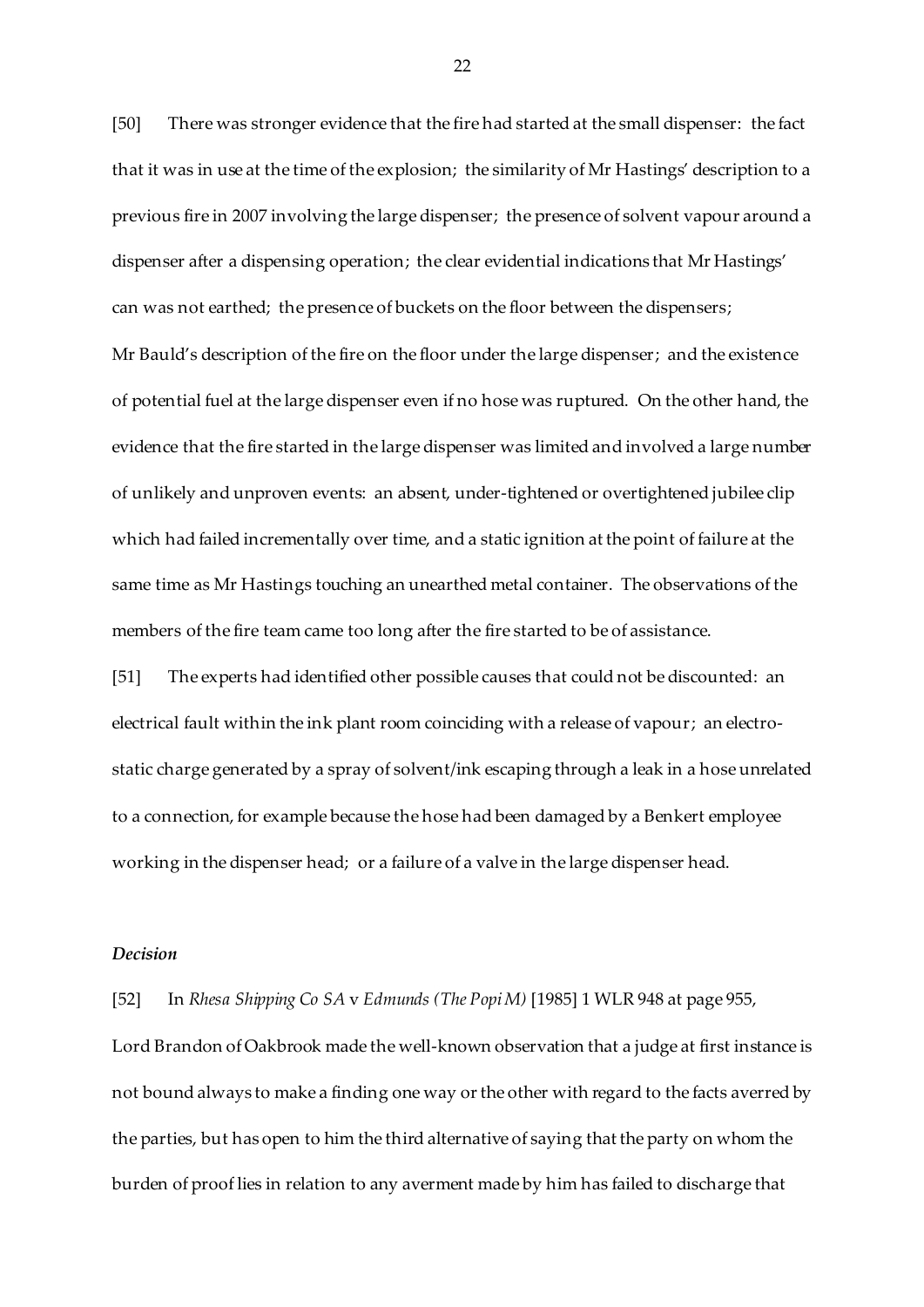burden. Similarly, in *Datec Electronic Holdings Ltd* v *United Parcels Service Lt*d [2007] 1 WLR 1325 at paragraphs 48 and 50, Lord Mance warned of an inherent risk that a systematic consideration of the possibilities could become a process of elimination "leading to no more than a conclusion regarding the least unlikely cause of loss". Commenting on these dicta in *Milton Keynes BC* v *Nulty* [2013] 1 WLR 1183, Toulson LJ observed at

paragraphs 34 and 35:

"… (T)he court has to stand back and ask itself the ultimate question whether it is satisfied that the suggested explanation is more likely than not to be true. The elimination of other possibilities as more implausible may well lead to that conclusion, but that will be a conclusion of fact: there is no rule of law that it must  $d$ o so  $\ldots$ 

The civil 'balance of probability' test means no less and no more than that the court must be satisfied on rational and objective grounds that the case for believing that the suggested means of causation occurred is stronger than the case for not so believing …"

[53] Senior counsel for Rexson referred to three recent Scottish decisions in which *The* 

*Popi M* had been applied and where it had been held that the pursuer had failed to discharge the onus of proof. In my opinion this is not such a case. Firstly, there is nothing improbable or implausible about either of the principal competing contentions. Secondly, there is at least some circumstantial evidence in support of each of them. In the latter respect the present case differs from those to which senior counsel referred. I am satisfied that I can reach my decision on the basis that the explanation that I prefer is more likely to be correct than not.

[54] In determining the initial source of the fire, the evidence of Mr Hastings is critical. Although his oral evidence was given remotely in unsatisfactory circumstances (he was distracted by domestic commitments), his written statement, which he adopted, was clear: after hearing the bang and turning round, the only place where he saw flames was on the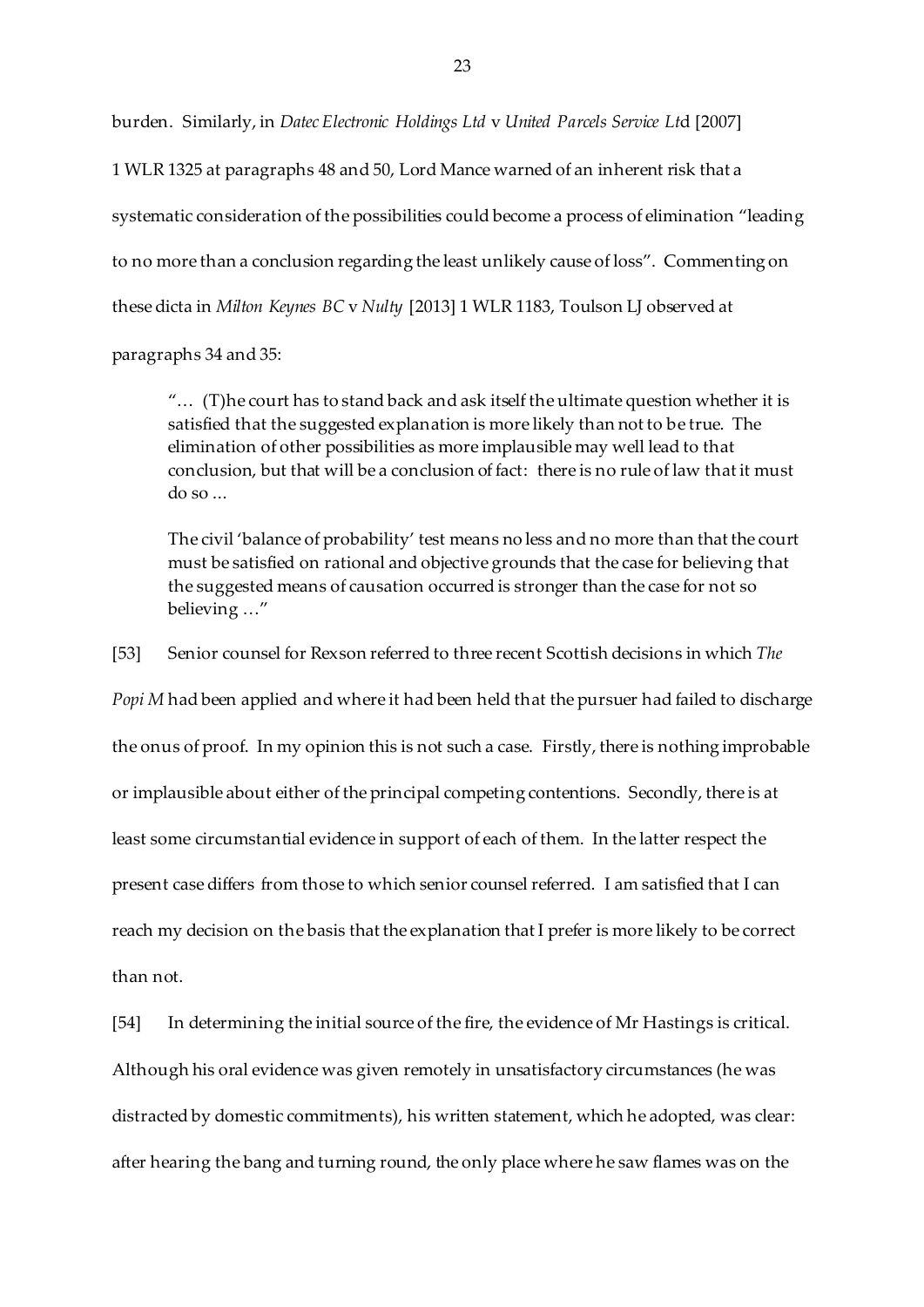large dispenser. He did not see flames on the floor and there is nothing in his evidence to suggest that he was aware of any kind of flame in the vicinity of the small dispenser or on the can that he had just filled. I find no reason not to accept his evidence in this regard as both credible and reliable. He was only a short distance from the large dispenser and in a position to observe it without obstruction. Because his observation was made immediately after the noise which all concerned have associated with the event that caused fire to break out, his evidence is the strongest indication of the location of the origin of the fire, namely the large dispenser head.

[55] The next evidence chronologically is that of Mr Bauld. His sight of the fire must have occurred after that of Mr Hastings because he had been in the computer room next door when he heard the bang, and by the time he entered the ink plant room Mr Hastings had gone. His description of flames on the floor is not of itself inconsistent with Mr Hastings' account because in the time between their respective observations burning solvent/ink could have spilled on to the floor. However his evidence that he did not see flames on the dispenser head is not consistent with that of Mr Hastings and the members of the fire team. Possible explanations for this discrepancy are that during the short period when Mr Bauld was observing the scene, the supply of fuel within the dispenser head had temporarily subsided, or that Mr Bauld was mistaken in either his observation or his recollection. I do not find the discrepancy to be of sufficient concern to cause me to doubt the reliability of Mr Hastings' description.

[56] The evidence of the members of the fire team is supportive of Mr Hastings' account but carries less weight. Estimates varied of the time lapse before the arrival of the team at the doors between the main factory area and the ink plant room. I find it likely that it would have taken more than one minute but less than two minutes from the sounding of the alarm,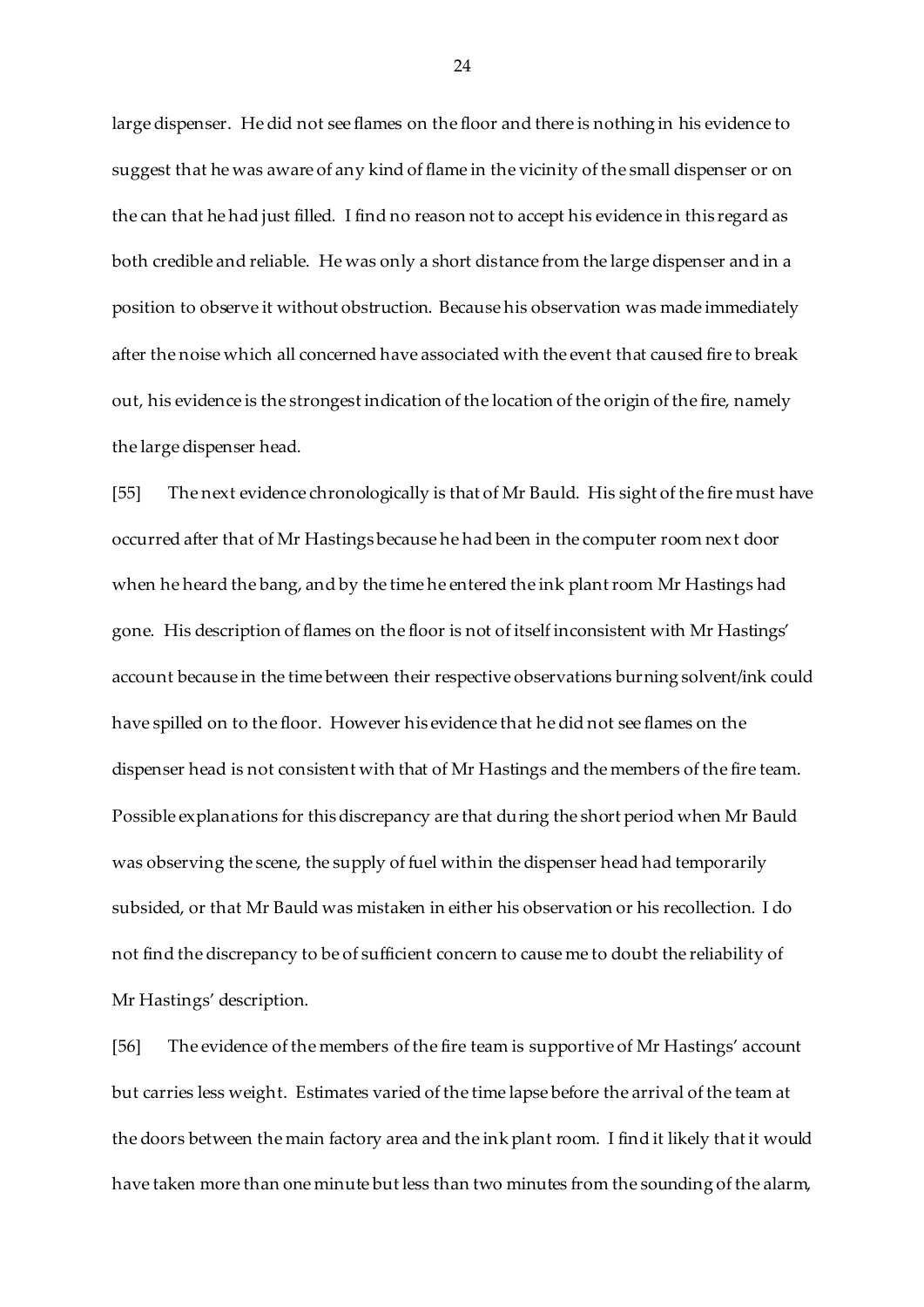very shortly after the bang, to the moment when Mr Downie opened the doors and allowed the assembled fire team a view of the fire. There is no doubt that by then the fire had taken hold at the large dispenser head, and it is possible, as described by Mr Gilchrist, that there were also flames below. This evidence is of lesser assistance in pinpointing the initial source of the fire because if the small dispenser had been the initial source the fire would have had time, assuming there to have been a credible path, to spread to the large dispenser before the fire team's arrival. It does however confirm that within about two minutes of ignition the fire was well established at the large dispenser but not at the small dispenser.

[57] I turn then to consider the likelihood of Rexson's alternative mechanism. Given that no earth clamp was found after the fire in the vicinity of the small dispenser, I find that it is more likely than not that Mr Hastings did not attach a clamp prior to carrying out his dispensing operation, and that it was therefore possible for a spark to be caused by discharge of electrostatic energy when Mr Hastings reached for the can. (A discharge could not have been caused by splashing within the can if, as Mr Hastings narrated, the dispensing had been completed.) However, the remainder of his evidence, which I accept, is not consistent with the initial ignition occurring at the small dispenser. The first indication he reported was the bang, loud enough to have been heard by some employees at the other end of the factory, which came from the vicinity of the large dispenser. If the ignition of solvent vapour at the large dispenser had been caused by flames spreading across the floor from the small dispenser, there would have to have been fire present at the small terminal before the bang. The time taken for the fire to reach the floor beneath the large dispenser might have been very short, but Mr Hastings cannot have failed to see a fire where he was working at the small dispenser because he was distracted by a more dramatic fire already burning at the large dispenser. On the contrary, the first indication of fire that he would have had would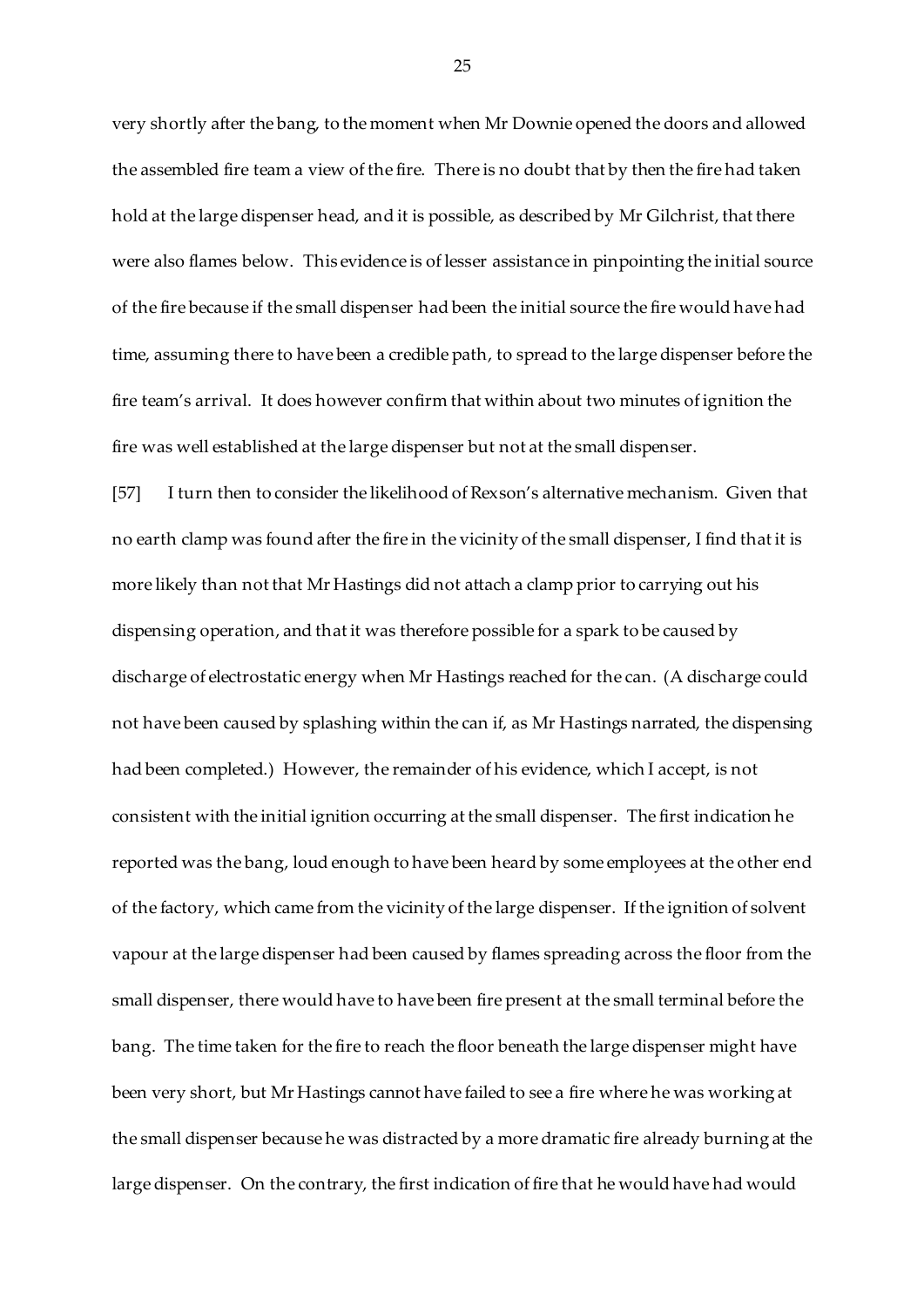have been the presence of flame at or around the neck of the can which he was reaching to pick up, and I find it extremely unlikely that he would not have noticed it.

[58] I am also unpersuaded that a likely physical pathway between an initial fire at the small dispenser and the fire that took hold at the large dispenser head has been established. The evidence relied on by Rexson was the presence of buckets in the ink plant room as shown in photographs taken after the fire, including a bucket directly beneath the large dispenser head. The reason why that bucket was there, assuming it also to have been present before the fire, was unexplained. So far as can be discerned from the photographs it was not full of any liquid. Mr Pointon recalled being told that it had been there to catch drips. Benkert's ink plant operators agreed that it was bad practice to leave buckets containing ink or solvent in the ink plant room. Although the small dispenser had been used several times during the morning for the dispensing of inks and solvents, the large dispenser had last been used at 6.58am, more than four hours before the fire, for the dispensing of a solvent. There is no evidence to connect the bucket in the photographs with that operation. Any solvent vapour created during that operation would have dispersed before the time of the fire. As Mr Pointon explained, any ink in the bucket would not have been combustible. I find that the bucket beneath the dispenser head did not provide a pathway for flame to move to the large dispenser head from any ignited solvent vapour spreading away from the small dispenser at floor level. There was no evidence of how any other bucket present in the ink plant room could have contributed to the outbreak of fire. [59] Having determined that the source of the fire was the large dispenser head, the next step is to consider whether the cause was a leak of solvent or ink/solvent from a loosened hose or something else. There was no plausible evidence of any cause other than such a leak. A possibility that had occurred to Mr Reupke during his inspection of the remains of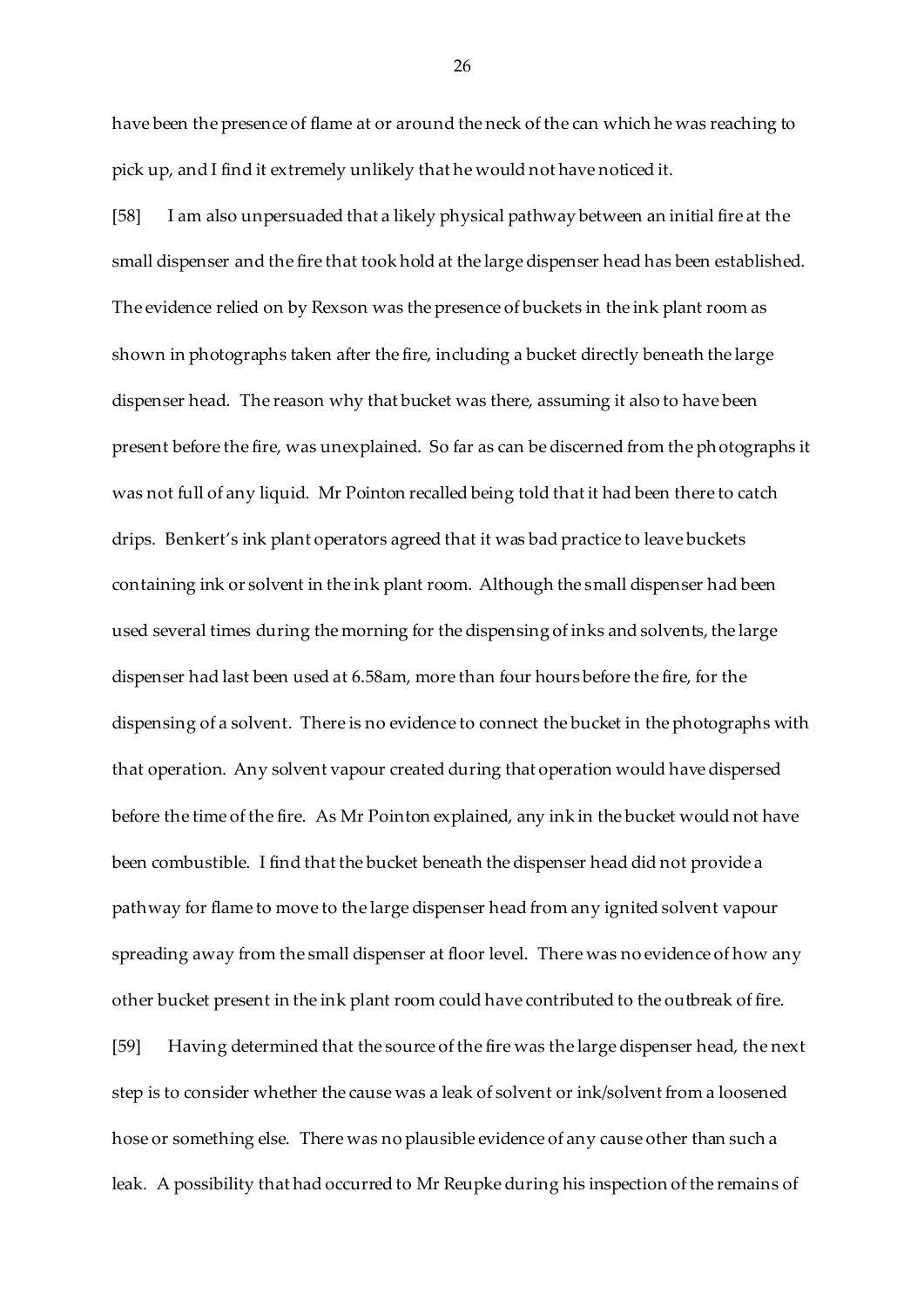the large dispenser head on the day before he gave his evidence, namely that a valve fell out, can be disregarded in the light of the explanation given by Mr Pointon, accepted by Mr Reupke, of the mechanism by which valves were held in place by washers all of which were present after the fire. Another theoretical possibility, that of a leak in a hose unrelated to a connection to the dispenser head, has no evidence to support it.

[60] On the other hand the absence of a jubilee clip from one of the ferrules after the fire constitutes credible evidence that the solvent vapour that caught fire escaped because a hose came loose. I accept the opinion of the three expert witnesses for Benkert that a cycle of pressure pulses, repeated many thousands of times, could cause a hose fitted with an undertightened clip, or with its clip missing, to work its way loose and then suddenly come off, and I find that it is more likely than not that that is what happened. On this scenario the event that caused the ignition was not a spark created by Mr Hastings' failure to fit an earth clamp but the closing of the valve on the small dispenser which, whether alone or (as suggested by Mr Halliday) in combination with a pulse from the pump, produced an increase in pressure which caused the vulnerable hose to separate from the ferrule. Whether the spark that ignited the escaping vapour was caused by electrostatic charge from the liquid or by the clip striking a surface within the dispenser head is not the critical issue and there is no need for me to make a finding in that regard; either way there was a spark and a source of fuel, both caused by the hose working loose.

[61] It is impossible to exclude altogether the alternative explanations suggested by Rexson for why a ferrule without a clip was found by Mr Pointon after the fire. However, Mr Reupke agreed that it was unlikely that it came off during the fire, whether by being pushed off by water from a fire-fighting hose or otherwise, and it is entirely speculative to suggest that it was removed or detached, for no apparent reason, by another investigator. I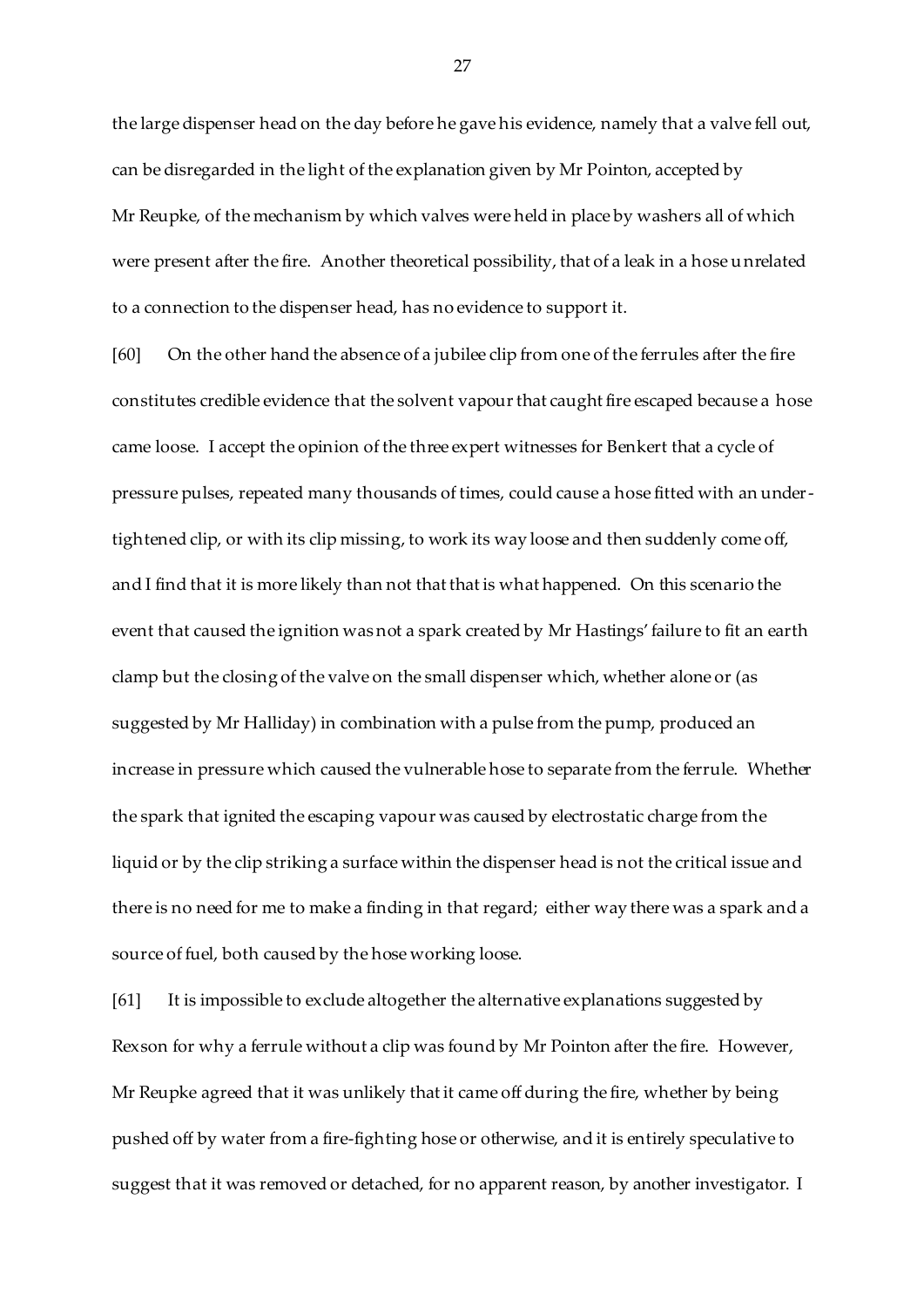therefore accept Mr Pointon's view that the absence of the clip is a significant adminicle of evidence that a hose detached from the dispenser head before the fire, and was the likely cause. I reject Rexson's contention that Mr Brunton's theory does not explain why it took so long for a connector to fail. The mechanism propounded is one of multiple pressure events acting (on this hypothesis) on a vulnerable connection. The degree of pressure would vary according to whether, for example, a pulse from the pumps coincided with the closing of a valve, and the extent of any ink blockage in the return system, and as such would be unmeasurable by post-fire testing. It is not in dispute that such pressure events did occur, and that they provide a credible explanation of why a hose with an under-tightened clip or no clip could eventually work loose.

[62] Mr Dunkley's evidence was that he had never seen a hose secured by a jubilee clip come loose in the manner described by Benkert's expert witnesses. I have no reason to reject Mr Dunkley's evidence in this regard but the problem is that it does not address the situation of a defectively-attached hose whose propensity to fail is not predictable on the basis of past experience. Mr Dunkley also disagreed that the operation of valves caused surges of pressure and release, on the basis that the system was not closed and ink not flowing through an open valve would simply return to the barrel. He did, however agree that a blockage on the return line would create a build-up of pressure. I do not therefore regard his evidence as casting doubt on the mechanism described by Benkert's expert witnesses whereby pressure could be exerted on connections by regular pulses created by the pumps and/or by the closing of valves.

[63] I am unable on the evidence to make a finding as to whether the EPDM hose that came loose had anti-static properties. The results of Mr Reupke's tests are not, in my view, conclusive of this issue. The fact that the specification of the hose made no mention of it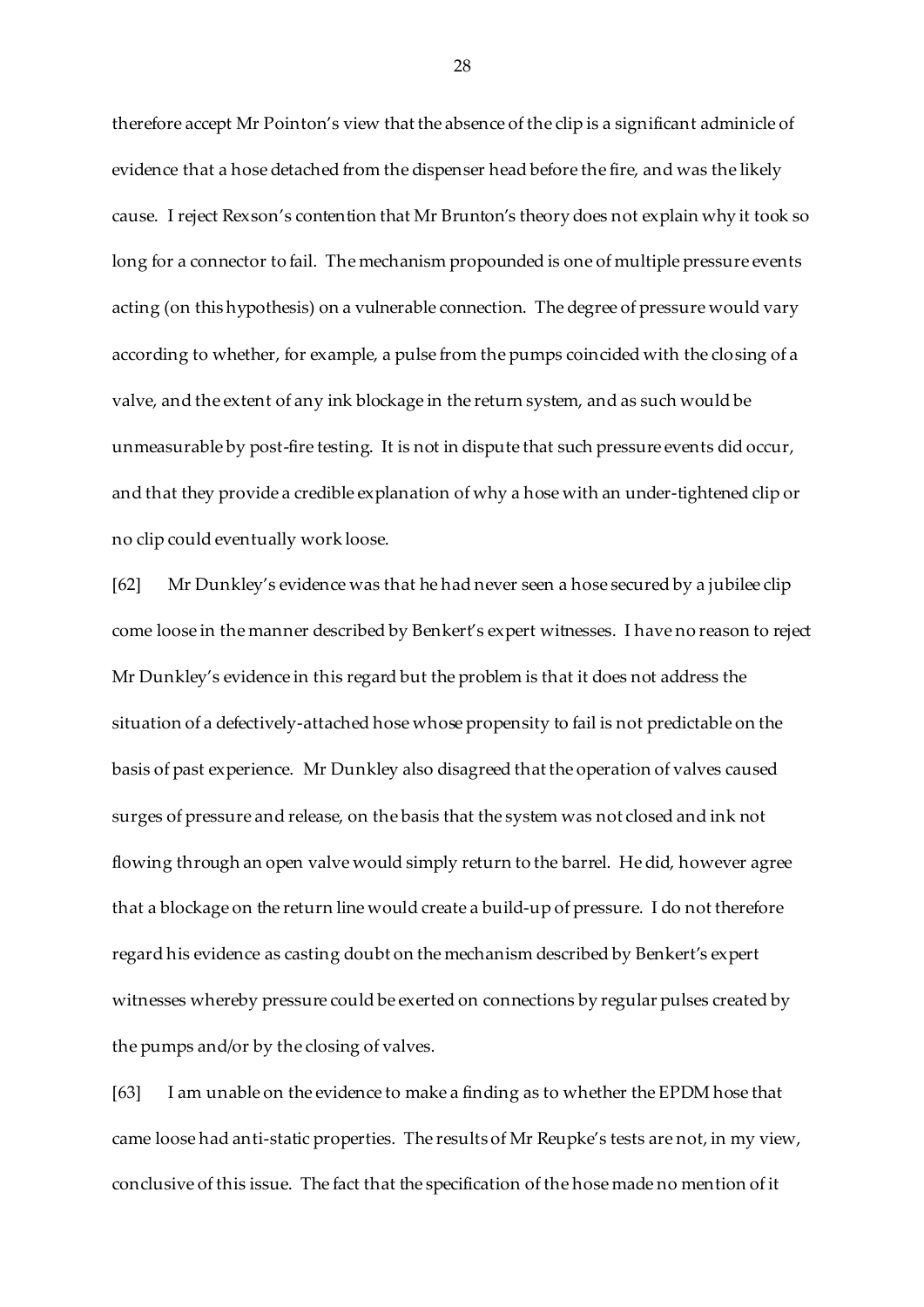being anti-static suggests that the fact that the specimen tested by Mr Reupke was semiconductive was a matter of good fortune rather than design. If indeed the semi-conductivity of the tested hose was caused by carbon black colouring, it cannot be presumed that the colouring adhering to the hoses fitted at the time of the fire was sufficient to bestow antistatic properties, although it may have done. The point is not critical because ignition could have occurred as a consequence of the electrostatic charge of the escaping liquid regardless of the properties of the hose.

### **Was the fire caused by Rexson's fault/breach of contract?**

### *Submission for Benkert*

[64] On behalf of Benkert it was submitted that if the court accepted that the fire happened because a flexible hose became detached from the large dispenser, and would not have happened if Rexson had used a swaged/swivel nut fitting, this alone rendered Rexson liable to Benkert for losses incurred as a result of the fire. The risk of fire from an escape of flammable liquid was well known. It was also known that a jubilee clip could come off without warning and that the safety of a swaged/swivel nut fitting was superior. In these circumstances the use of jubilee clips was not a reasonable and recognised alternative to a swaged fitting, as originally specified and installed, where inks and solvents were being transported. It was significant that the system installed when the factory was rebuilt after the fire reverted to the original specification.

[65] The above defects were so acute and obvious that any service engineer exercising reasonable care and skill ought to have recognised this and taken remedial steps. The service engineer should have advised Benkert to revert to the previous safer and more robust hose and connection methodology. Any failure or refusal to follow this advice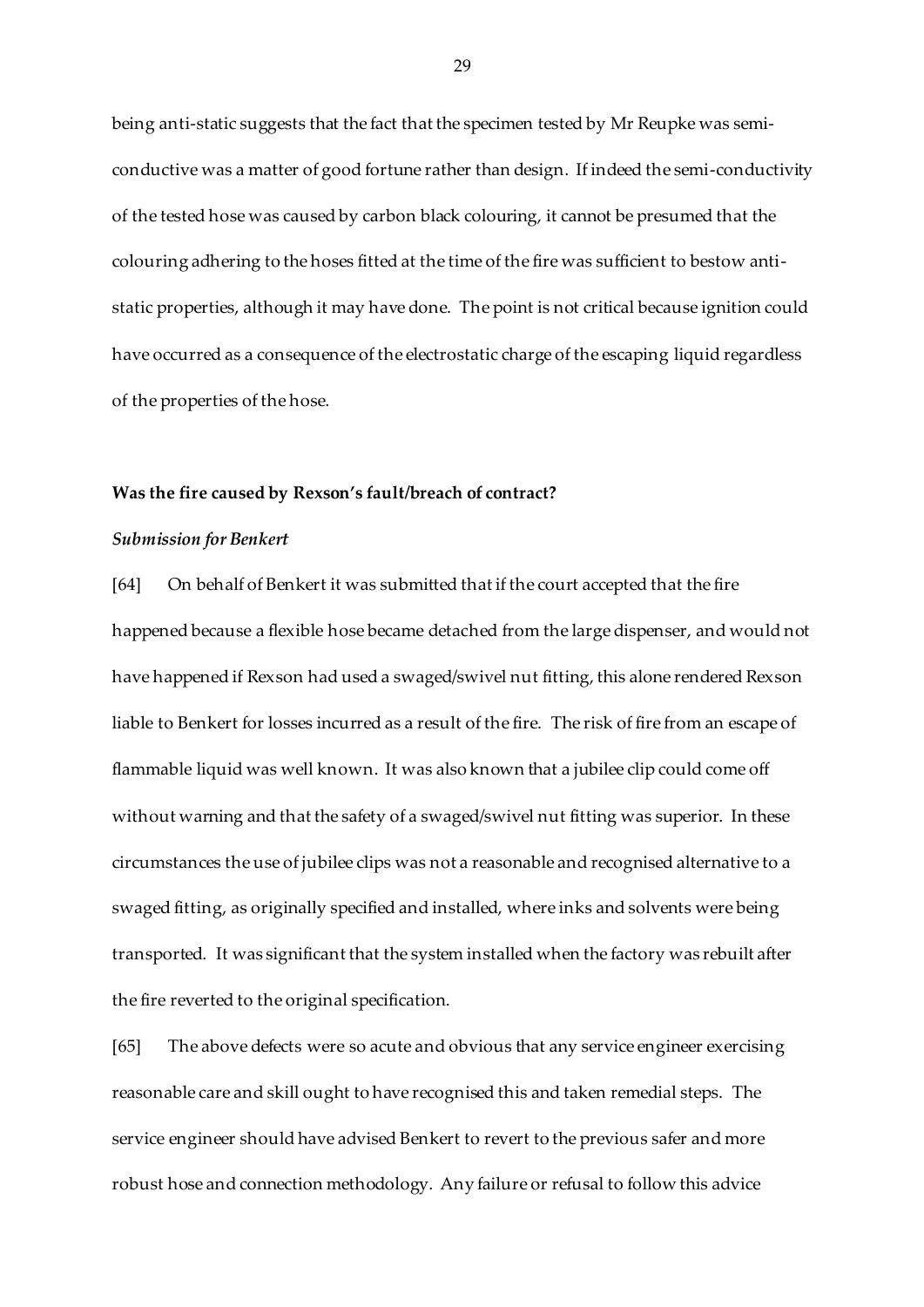would, according to Mr Brunton, have to be in writing and signed by Benkert. As a consequence of these failures, Rexson were liable to make reparation to Benkert for losses sustained as a result of the fire.

[66] Benkert's case was not one of faulty design. It was based on failure of the engineer carrying out regular maintenance to identify the avoidable risks created by the use of jubilee clips and EPDM hoses and to recommend their replacement by swaged fittings. Nor was it a case against the engineer personally: it was that Rexson had failed properly to train the engineer to identify the fire risk where the hoses were carrying highly flammable liquids, and where there was an obvious safe alternative. There was no good reason to leave the less safe alternative in place.

## *Submission for Rexson*

[67] On behalf of Rexson it was submitted that if the cause of the fire was a missing clip, the evidence did not establish that this had been the result of a failure by Mr Dunkley. He had not been challenged in his evidence that he carried out visual checks of hoses and connectors. There was evidence of Benkert employees replacing hoses in 2007 and, importantly, in May 2009 after Mr Dunkley's last visit. Benkert engineers would tighten jubilee clip connections if there was a leak at the dispenser head. The court could not therefore be satisfied that an absent clip was not due to the fault of a Benkert employee. The same applied if the fault alleged was over- or under-tightening of the clip.

[68] Benkert's case involved a comparison between the advantages of a swaged fitting over a jubilee clip connection. It was accepted that the experts agreed that a swaged fitting was less likely to detach than a jubilee clip connection, but the crucial issue was whether a reasonable maintenance engineer ought to have recommended changing the fitting. That in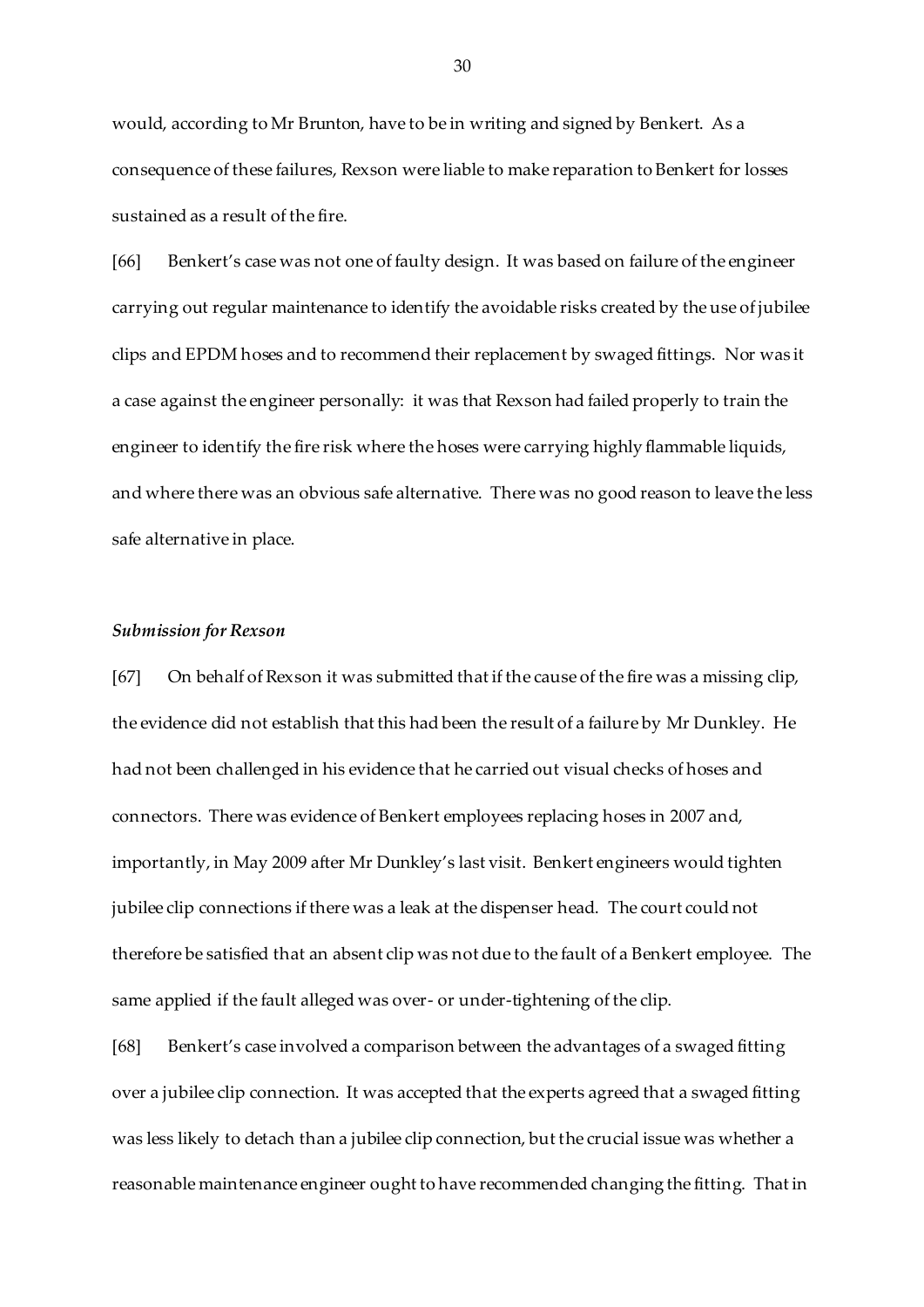turn depended on whether a reasonable maintenance engineer ought to have concluded that a jubilee clip fitting was unsafe within this system. There was no evidence that it was. No published guidance had been produced indicating that jubilee clips were not recommended for this type of connection. There was no evidence of well publicised incidents caused by failure of these types of connections. Benkert itself was content to use jubilee clips on the flexible hose sections within the drum room where the same products were being transported at the same pressure as in the dispenser head. In any event the appropriate comparison was between a properly constructed and applied swaged fitting and a properly constructed and applied jubilee clip connection. As regards the EPDM hoses, on the basis that they were semi-conductive there was no basis for the criticism that the hose was an inappropriate type which Mr Dunkley ought to have advised against using.

# *Decision*

[69] Benkert disavows any attempt to present a case based upon negligent design. Its case as pled and as argued after proof is founded upon failure by Rexson's service engineer, in the course of performing Rexson's contractual maintenance obligations, to recommend replacement of all EPDM hose/jubilee clip connections at the dispenser head with swaged fittings. In my opinion the facts and circumstances of the case allow such a case to be presented. The reasons why EPDM hoses and jubilee clips were deployed for ink lines in 2002 instead of swaged/swivel nut connections is not clear but may have been related to ease of replacement in the event of leaks. It does not appear to have been a carefullyconsidered design decision and as such was, in my opinion, a matter falling within the scope of review when routine maintenance was carried out by Rexson. I am also in no doubt that Benkert relied upon Rexson for maintenance of the dispensers and that Benkert engineers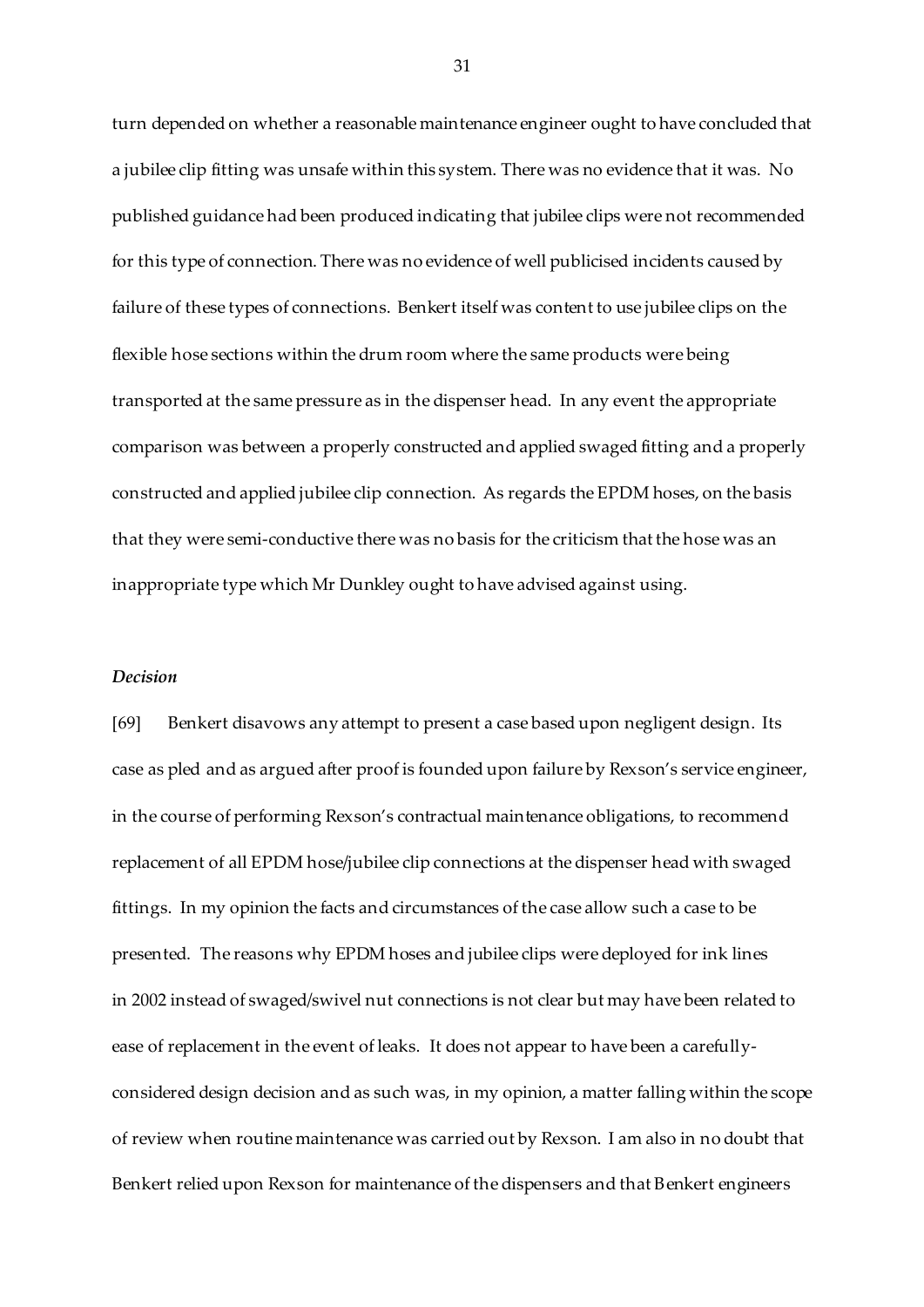were not expected to, and did not, exercise independent judgment in assessing the safety of the system installed and maintained by Rexson.

[70] I am satisfied that use of EPDM hoses and jubilee clips was, putting the matter at its lowest, sub-optimal. The difference, as I see it, between swaged/swivel nut fittings on the one hand and the use of hoses with jubilee clips on the other lies in the capacity for something to go wrong. Once correctly fitted, a swaged fitting will not be susceptible to loosening by pressure pulses from pumps or valves. While it is obviously possible for the nut on a swaged fitting to be tightened incorrectly or inadequately, this would be immediately evidenced by a leak, and could be remedied by re-fitting the connection. In contrast, an under-tightened jubilee clip might not be immediately apparent or indeed apparent at all until shortly before failure. Equally, there is no equivalent in the case of a swaged/swivel nut fitting of the risk of a clip being omitted altogether. The potentially catastrophic consequences of a hose detaching are and were at all material times well recognised. Having regard to all of these factors, I conclude that use of EPDM hoses and jubilee clips was at the time of the fire more than merely sub-optimal: it created a risk of fire sufficient to impose upon Rexson, as the entity contractually responsible for maintenance of the system, a duty to remove the risk by recommending replacement of the installed hoses and clips by swaged fittings as had been used during the period before the 2002 upgrade. [71] As to the possibility that an employee of Benkert had been responsible for creating the connection that failed, whether by under-tightening the jubilee clip or by failing to fit a clip, I accept that this possibility cannot be eliminated because there was some evidence suggesting that Benkert engineers occasionally replaced hoses to eliminate leaks from the dispenser head. However, as with all other matters I require to apply the standard of balance of probabilities. Rexson founded in particular on an entry in Benkert's maintenance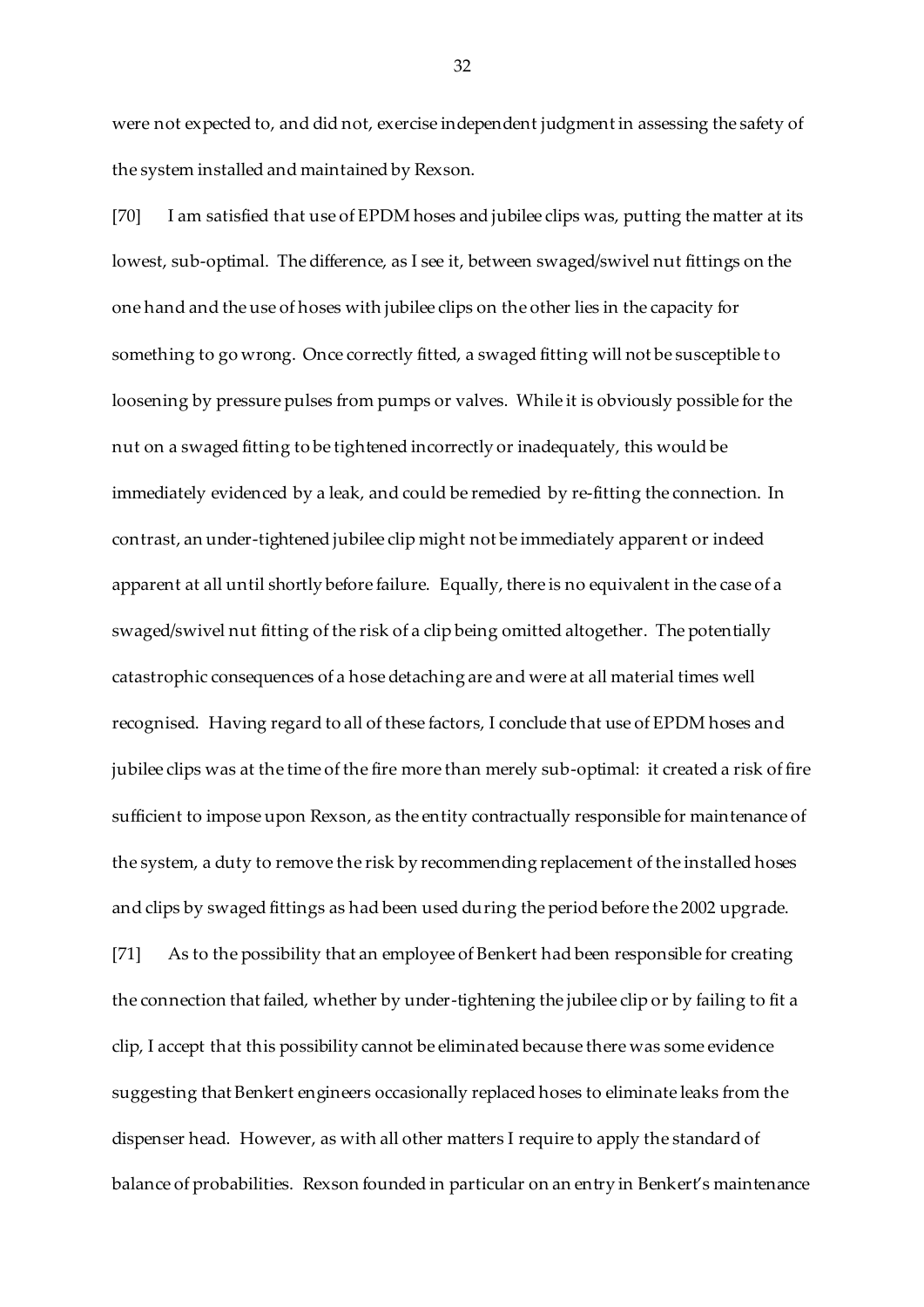record for 17 May 2009 (after Mr Dunkley's last visit) seemingly made by George Mitchell, an engineer, stating "Replaced blocked hose at dispenser for German yellow". Mr Mitchell died about four years ago without any witness statement having been taken from him. Assuming that the entry is correctly interpreted as narrating that Mr Mitchell had replaced one of the EPDM hoses secured by jubilee clips inside the large dispenser head, there is no way of knowing whether that work was carried out at the connector found to lack a clip after the fire, and no evidence from which to infer that it was. Having regard to the large number of connectors within the dispenser head, the probability must be that it was not. [72] For these reasons I hold that Rexson, through its engineer, was in breach of its contractual and common law duty to Benkert in failing to recommend to Benkert, in the course of performance of its contractual maintenance obligations, to replace the EPDM hoses and jubilee clips in the large dispenser head with metal braided hoses with swaged/swivel nut fittings, and that the fire occurred as a consequence of that breach.

## **Contributory negligence**

[73] On behalf of Rexson it was submitted that if it was liable to any extent for the fire, a substantial portion of liability lay with Benkert, in respect of its failure to carry out regular inspection of the hose connections as recommended by HSE guidance and by Rexson's user manual. The dispenser system user manual included a paragraph on "Hoses" which stated inter alia "Check that the dispensing unit hoses do not leak, become damaged or flattened". The annual standard maintenance agreement obliged Benkert to carry out routine day to day preventative maintenance measures. The monthly maintenance log required a visual check within the dispenser for leaks, and for chafing and kinks. The monthly and yearly preventative maintenance checklist also stated "Check all fluid pipe runs and fittings for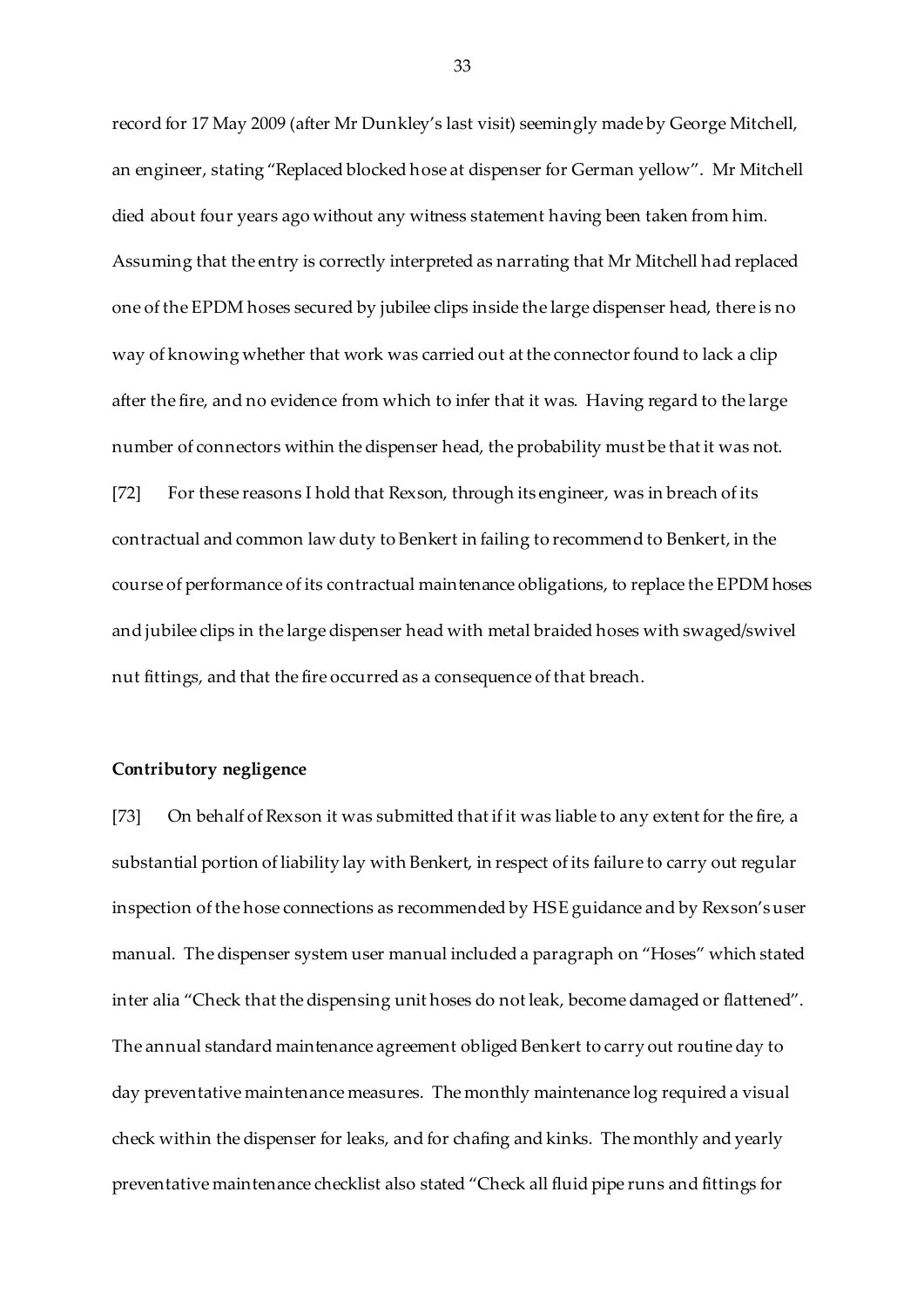obvious signs of leaks and tighten/adjust as required (Yearly)". Health and Safety Executive guidance stated in relation to flexible hoses "Inspect them on each day they are used for signs of leaks, wear and mechanical damage". There was no evidence that any such steps had been taken. Had Benkert complied with the terms of Rexson's advice and their service agreement obligations, it was likely that any absence or creeping failure of a jubilee clip would have been detected and could have been rectified. In these circumstances, a finding of contributory negligence in the range 50-75% would be appropriate. It was accepted that only failures by Benkert in the period since Mr Dunkley's last maintenance visit were relevant to the issue of contribution.

[74] In my opinion no case of contributory negligence has been established. As Rexson (in my view correctly) accepted, any failure giving rise to fault on the part of a Benkert employee would have to have occurred during the period between Mr Dunkley's visit in April 2009 and the fire in November 2009. There is no evidence to suggest either that a jubilee clip was removed – or not fitted – during that period or that a creeping failure which ought to have been obvious to an engineer with no specific training at some date during that period would not have been obvious to Mr Dunkley in April 2009. I have already found that, in so far as the maintenance record suggests that a hose was replaced by Mr Mitchell, there is no reason to conclude that this contributed to the outbreak of the fire. As regards the obligation to "check all fluid pipe runs and fittings for obvious signs of leaks and tighten/adjust as required (yearly)", Benkert were in my opinion entitled to regard this as a matter to be attended to by Rexson during their twice-yearly service visits.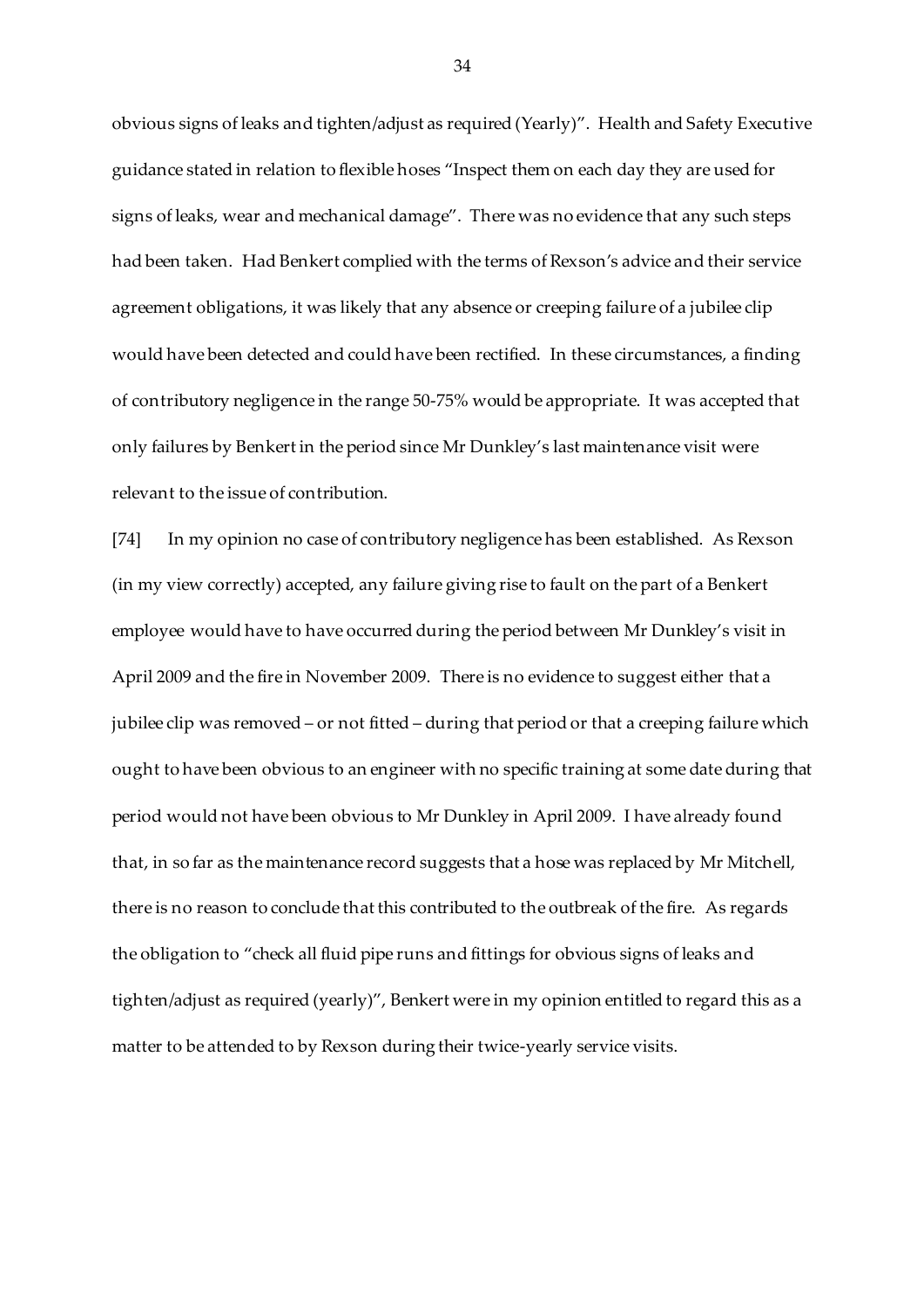## **Limitation of liability**

### *The maintenance contract*

[75] As I have already mentioned, from 2002 Benkert contracted directly with Rexson for maintenance and repair of the ink dispensers. With effect from 2005, this was put on to a more formal annual basis, in terms of which Rexson undertook to provide two routine maintenance visits per year, and to repair any defects discovered in the course of those visits or reported by Benkert. It was Rexson's practice to require the contract to be signed on behalf of Benkert before the engineer carried out any work.

[76] The maintenance contract extant at the time of the fire was entered into on 30 March 2009, immediately before Mr Dunkley's visit. It was signed on behalf of Benkert by Mr Rolf Maitland, Benkert's production manager. In all material respects it was in the same terms as the contracts entered into in each year since 2005 which had also been signed by

Mr Maitland; as before the contract provided for two service visits and the carrying out of any necessary repairs. The agreement ran to nine pages (in a normal point size) including a title page, a schedule and a signature page, and was on terms produced by Rexson.

Clause 5.3, on the sixth page, stated as follows:

# "THE CUSTOMER'S ATTENTION IS SPECIFICALLY DRAWN TO THE PROVISIONS SET OUT BELOW:

5.3.1 the Company's total liability in contract, tort, misrepresentation or otherwise arising in connection with the performance or contemplated performance of the Services shall be limited to the Basic Charge; and

5.3.2 the Company shall not be liable to the Customer for any indirect or consequential loss or damage (whether for loss of profit, loss of business or otherwise), costs, expenses or other claims for consequential compensation whatsoever and how so ever caused which arise out of or in connection with this Agreement."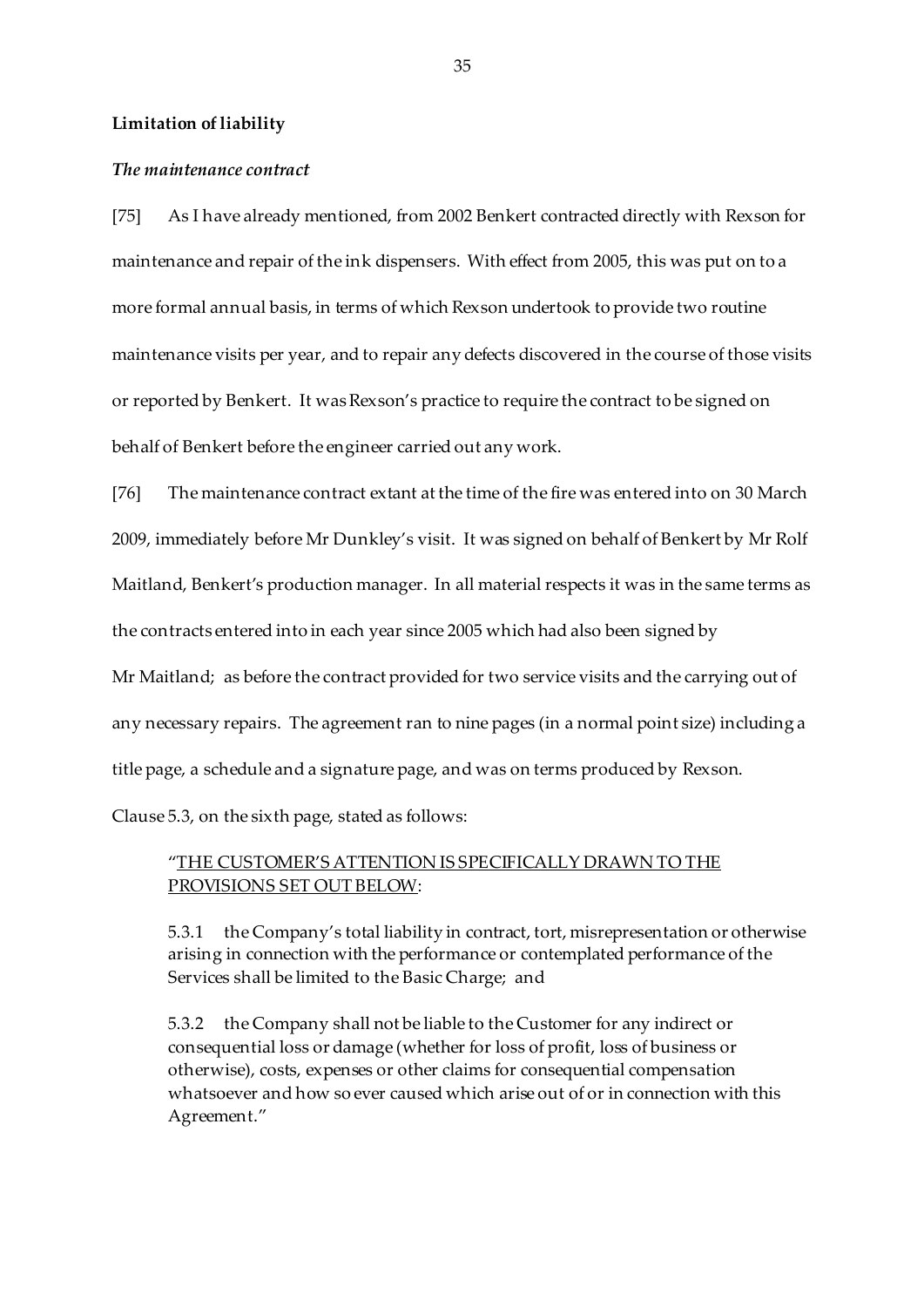The "Customer" is Benkert; the "Company" is Rexson. The Basic Charge was defined in clause 1.1 as "the annual maintenance charge to be paid by the Customer to the Company as specified in the Schedule". The Schedule specified a Basic Charge of £3,225.06, payable in two 6-monthly instalments of £1,612.53. Clause 10.1 stated that English law applied to the agreement.

[77] Mr Maitland did not read the contract in detail. He had no specific memory of reading clause 5.3. He did not refer the contract for scrutiny by anyone else or seek legal advice on its terms. At the time when the maintenance contract passed from Flint to Benkert, he had asked whether it was the same contract that Flint had had for the dispensers and was told that it was. He regarded it as Rexson's standard documentation and gave no thought to whether the terms might be open for negotiation. He had not considered the possibility of engaging a different company to carry out routine maintenance; Rexson had supplied the machines and it was appropriate for Rexson to service them.

[78] Mr Neil Sharpe, who at the material time was Benkert's financial director, confirmed that it was the company's policy to contract with the manufacturers of particular equipment to maintain that equipment. There had never been any need to attempt to find an alternative supplier for maintenance of the ink dispensers, although it would have been possible to do so. Benkert would not have thought that it was possible to negotiate the terms of the contract with Rexson; it had similar contracts in place with other suppliers who usually tried to limit their liability to the amount of income from the contract, and Benkert did not tend to discuss this. Mr Sharpe had probably looked at the 2005 contract, including the limitation of liability clause. Negotiability was never tested. It was the company's practice to ask regular contractors to provide details of their liability insurance cover, although he could not say whether this had been done in relation to Rexson before 2009.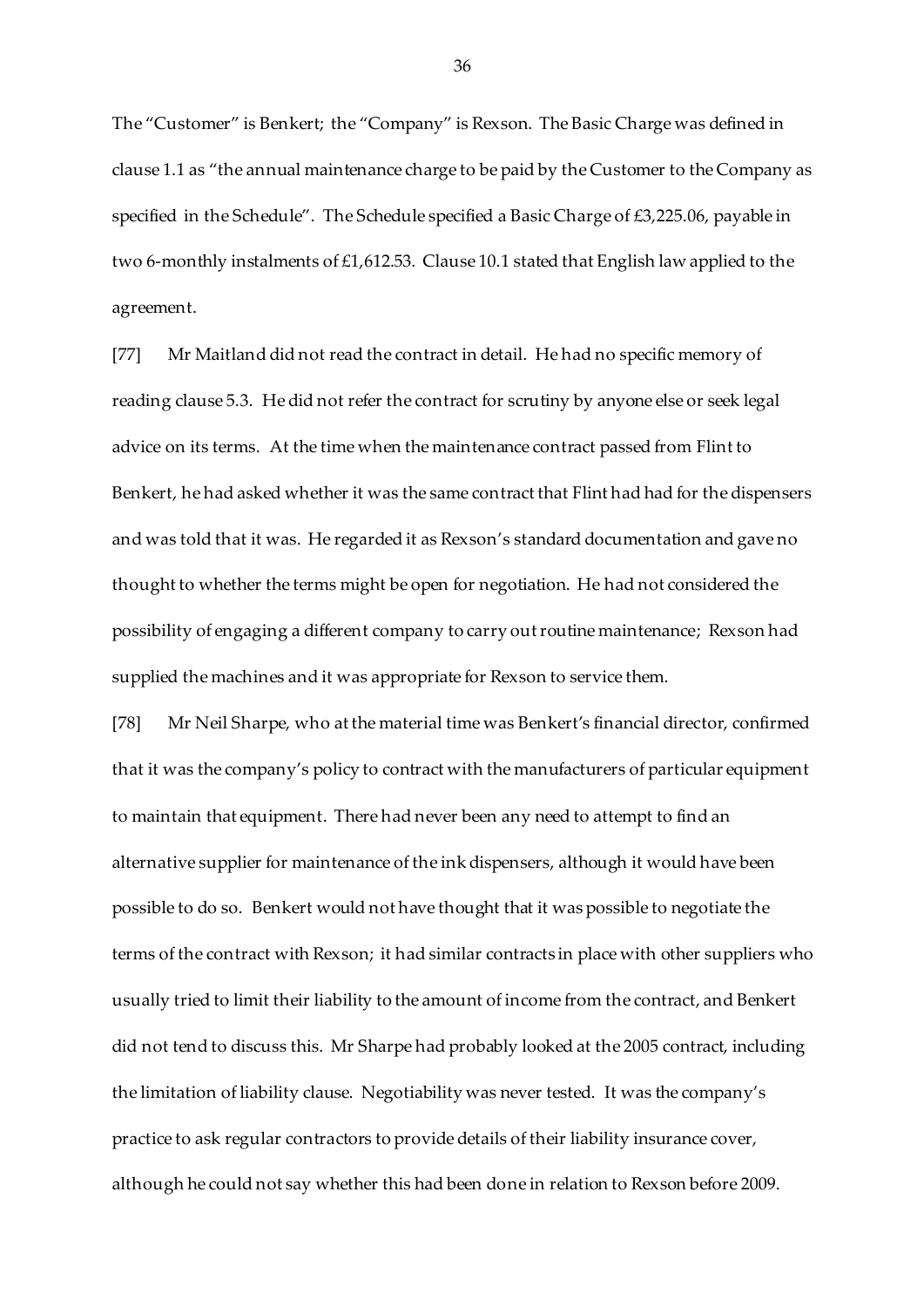The catastrophe that occurred had never been envisaged. Benkert had its own insurance in place, arranged through a broker by Mr Sharpe. At the time of the fire, Benkert's annual turnover at the Alva plant was around £25-30 million.

[79] Mr Darren Kennedy, Rexson's finance director, explained that the agreement limited Rexson's liability because indemnifying against the full extent of potential liability would have materially increased the cost of the service provided to customers such as Benkert. If, hypothetically, Benkert had sought to negotiate the terms of the contract, Rexson would have discussed them and sought to reach a modified agreement to mutual satisfaction. It would not give a flat "no" to a customer's request. In one case a contract had been amended because the customer did not wish Rexson's maintenance duties to extend to a particular part of a system supplied, and the contract price was reduced accordingly. He could not recall any other example of a negotiation of contractual terms as opposed to price.

[80] A letter "to whom it may concern" dated 1 July 2009 from a firm of insurance brokers to Rexson was produced. The letter listed all the insurances that Rexson had in force for the coming year, including public/products liability with an indemnity limit of £5,000,000 for any one occurrence.

# *The law*

[81] The Unfair Contract Terms Act 1977, as amended, contains provisions applicable only to England and Wales, provisions applicable only to Scotland, and common provisions. The applicable law in this case is English law and reference is therefore made here to the English and common provisions. It was not contended by either party that there was any material difference for present purposes from the Scottish provisions.

[82] So far as material, section 3 of the 1977 Act provided as follows: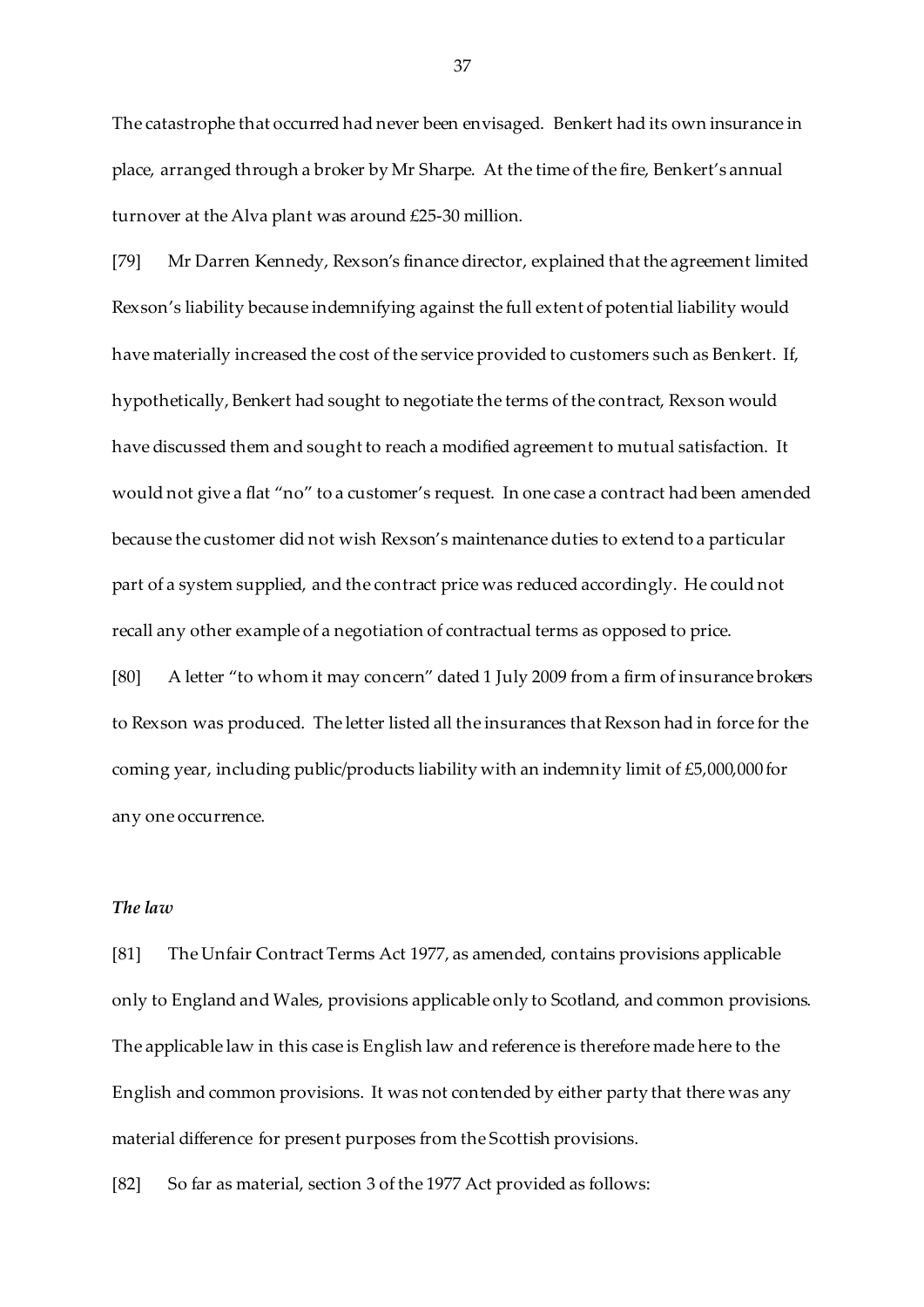" $(1)$  This section applies as between contracting parties where one of them deals … on the other's written standard terms of business.

(2) As against that party, the other cannot by reference to any contract term—

(a) when himself in breach of contract, exclude or restrict any liability of his in respect of the breach…;

except in so far as … the contract term satisfies the requirement of reasonableness."

It is not disputed that the parties contracted on Rexson's written standard terms of business,

so the condition in section 3(1) is satisfied.

[83] Section 11, entitled "The 'reasonableness' test", stated inter alia:

 $''(1)$  In relation to a contract term, the requirement of reasonableness for the purposes of this Part of this Act … is that the term shall have been a fair and reasonable one to be included having regard to the circumstances which were, or ought reasonably to have been, known to or in the contemplation of the parties when the contract was made.

(2) In determining for the purposes of section 6 or 7 above whether a contract term satisfies the requirement of reasonableness, regard shall be had in particular to the matters specified in Schedule 2 to this Act …

…

(4) Where by reference to a contract term or notice a person seeks to restrict liability to a specified sum of money, and the question arises … whether the term or notice satisfies the requirement of reasonableness, regard shall be had in particular (but without prejudice to subsection (2) above in the case of contract terms) to  $-$ 

(a) the resources which he could expect to be available to him for the purpose of meeting the liability should it arise; and

(b) how far it was open to him to cover himself by insurance.

(5) It is for those claiming that a contract term or notice satisfies the requirement of reasonableness to show that it does."

[84] Although section 11(2) above does not expressly require regard to be had to the

matters specified in Schedule 2 to the Act in determining whether a term satisfies the

requirement of reasonableness for the purposes of section 3, there is authority that they are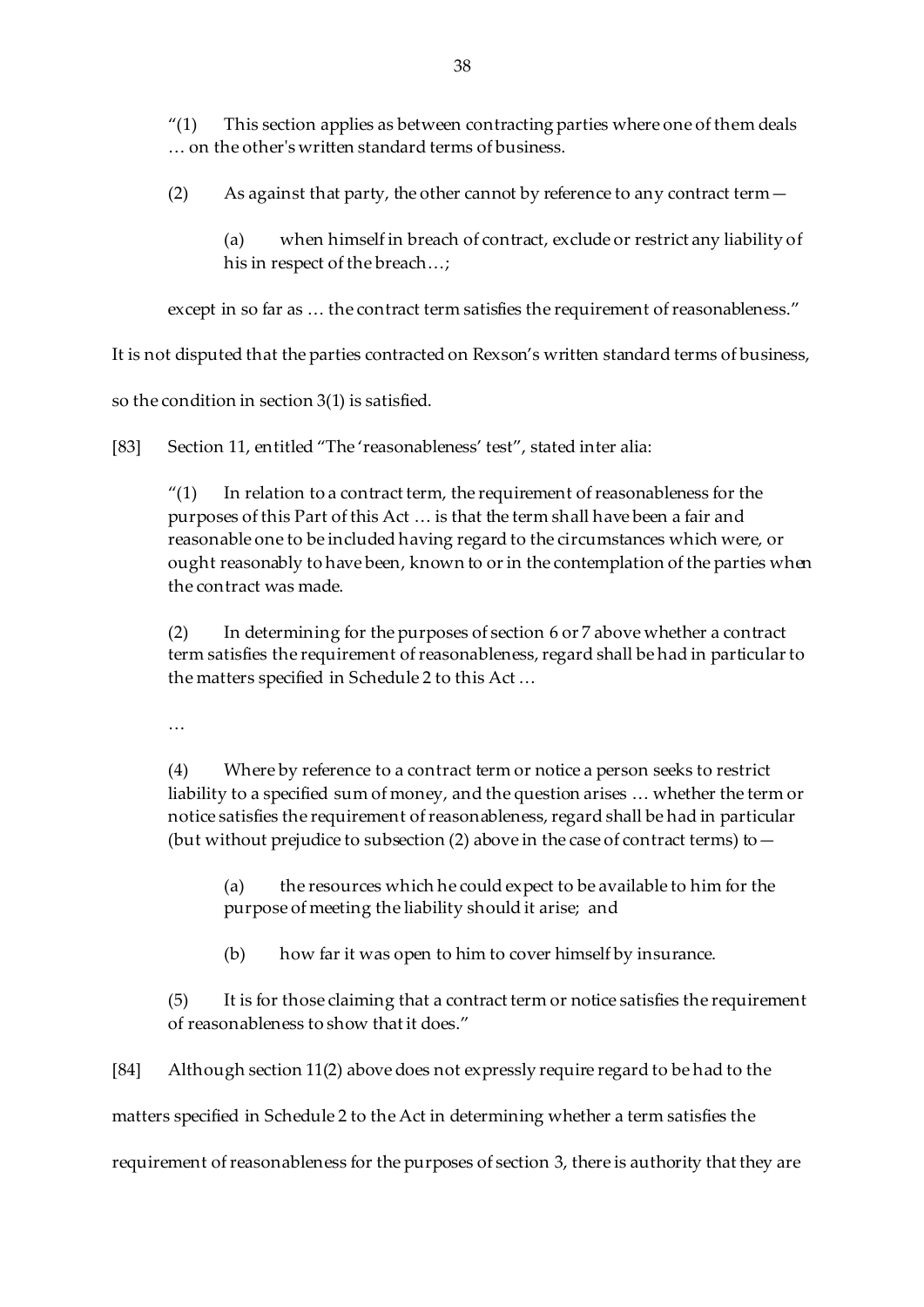relevant and ought to be taken into account: see eg *Overseas Medical Supplies Ltd* v *Orient* 

*Transport Services Ltd* [1999] 2 Lloyd's Rep 273, Potter LJ at paragraph 10. The matters in

Schedule 2 potentially applicable to the present case are:

(a) the strength of the bargaining positions of the parties relative to each other, taking into account (among other things) alternative means by which the customer's requirements could have been met;

(c) whether the customer knew or ought reasonably to have known of the existence and extent of the term (having regard, among other things, to any custom of the trade and any previous course of dealing between the parties); and

(e) whether the goods were manufactured, processed or adapted to the special order of the customer.

[85] From English case law on the 1977 Act I derive the following further guidance relevant to the circumstances of the present case:

- In applying the reasonableness test, the court must entertain a whole range of considerations, put them in the scales on one side or the other, and decide at the end of the day on which side the balance comes down: *George Mitchell (Chesterhall) Ltd* v *Finney Lock Seeds Ltd* [1983] 2 AC 803, Lord Bridge at 814-5.
- In relation to the question of equality of bargaining position, regard should be had not only to the question of whether the customer was obliged to use the services of the supplier but also to the question of how far it would have been practicable and convenient to go elsewhere: *Overseas Medical Supplies Ltd*  (above), Potter LJ at paragraph 10.
- In cases of limitation rather than exclusion of liability, the size of the limit compared with other limits in widely used standard terms may also be relevant: ibid.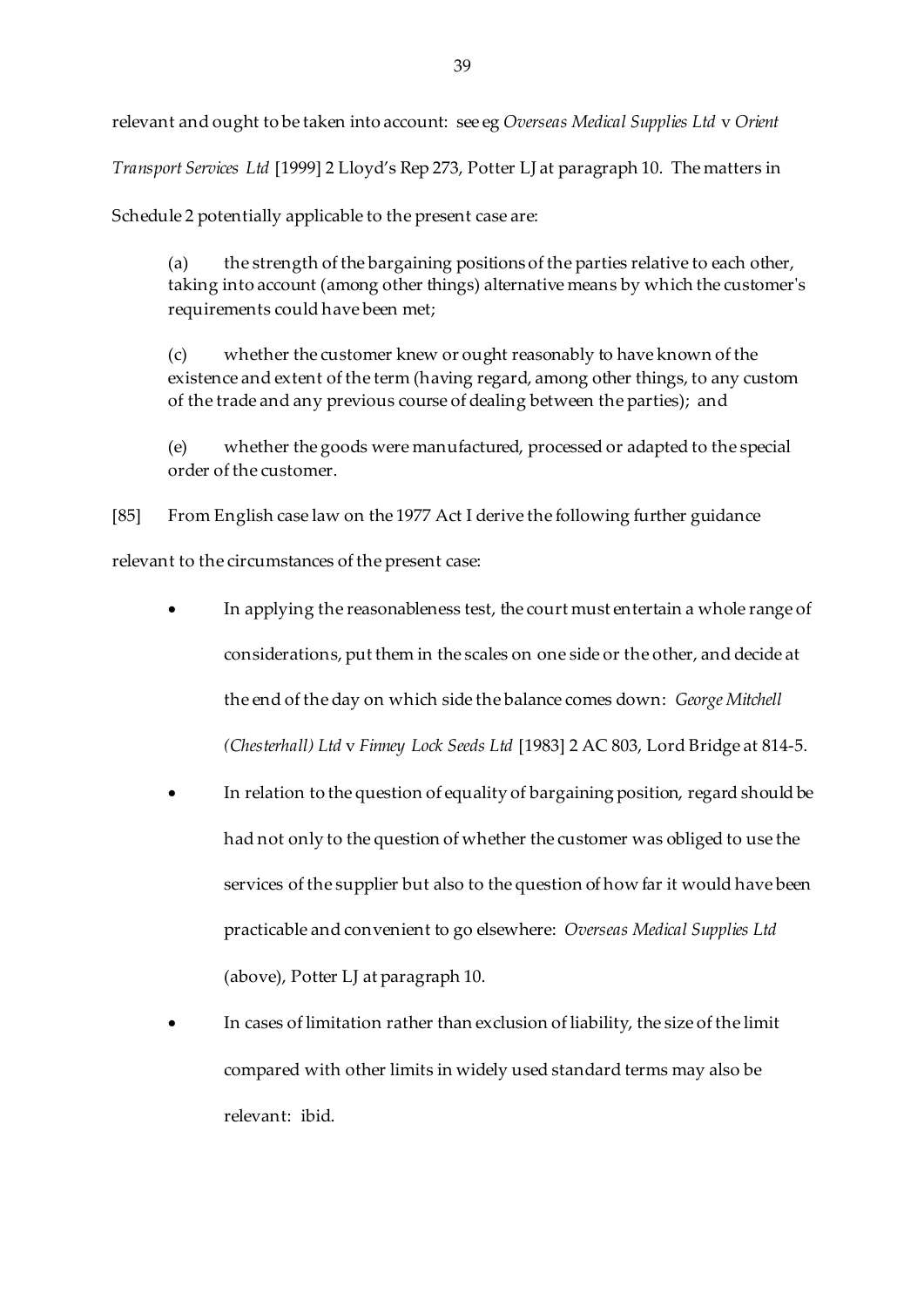The ease with which one or other of the parties could obtain insurance is an important factor: *Goodlife Foods Ltd* v *Hall Fire Protection Ltd* [2018] EWCA Civ 1371, Coulson LJ at paragraphs 64-7.

## *Arguments for the parties*

[86] On behalf of Benkert it was submitted that for the following reasons Rexson had failed to prove that the limitation of liability to the Basic Charge in clause 5.3 satisfied the requirement of reasonableness. Rexson had £5,000,000 of indemnity cover; this was notified to Benkert. It was reasonable to infer that Rexson's insurance costs would be passed on to its customers who could then benefit to the full extent of the cover. There was no evidence that Rexson had fixed the Basic Charge on the basis of deciding not to incur the cost of insurance against the risk of their negligence or breach of contract causing losses to third parties. Despite its financial position, Benkert did not have equality of bargaining position. The equipment was specialist and adapted for use by Benkert in a hazardous working environment. Benkert was reliant upon Rexson's expertise to maintain and repair the dispensers. Its ability to bargain was limited as it was sensible to take advantage of the original supplier's specialised knowledge. The contracts were routed to Mr Maitland, a production manager and not a skilled negotiator who did not read the terms, having been told that the contract was in the same terms as Rexson's previous contract with the ink supplier Flint. There was no evidence that the pursuer could have contracted with another maintenance company on terms which avoided a similar limitation of liability. There was no evidence that Benkert employed limitation of liability clauses.

[87] On behalf of Rexson it was submitted that it was fair and reasonable to incorporate and now rely on the limitation of liability clause. There was no imbalance of bargaining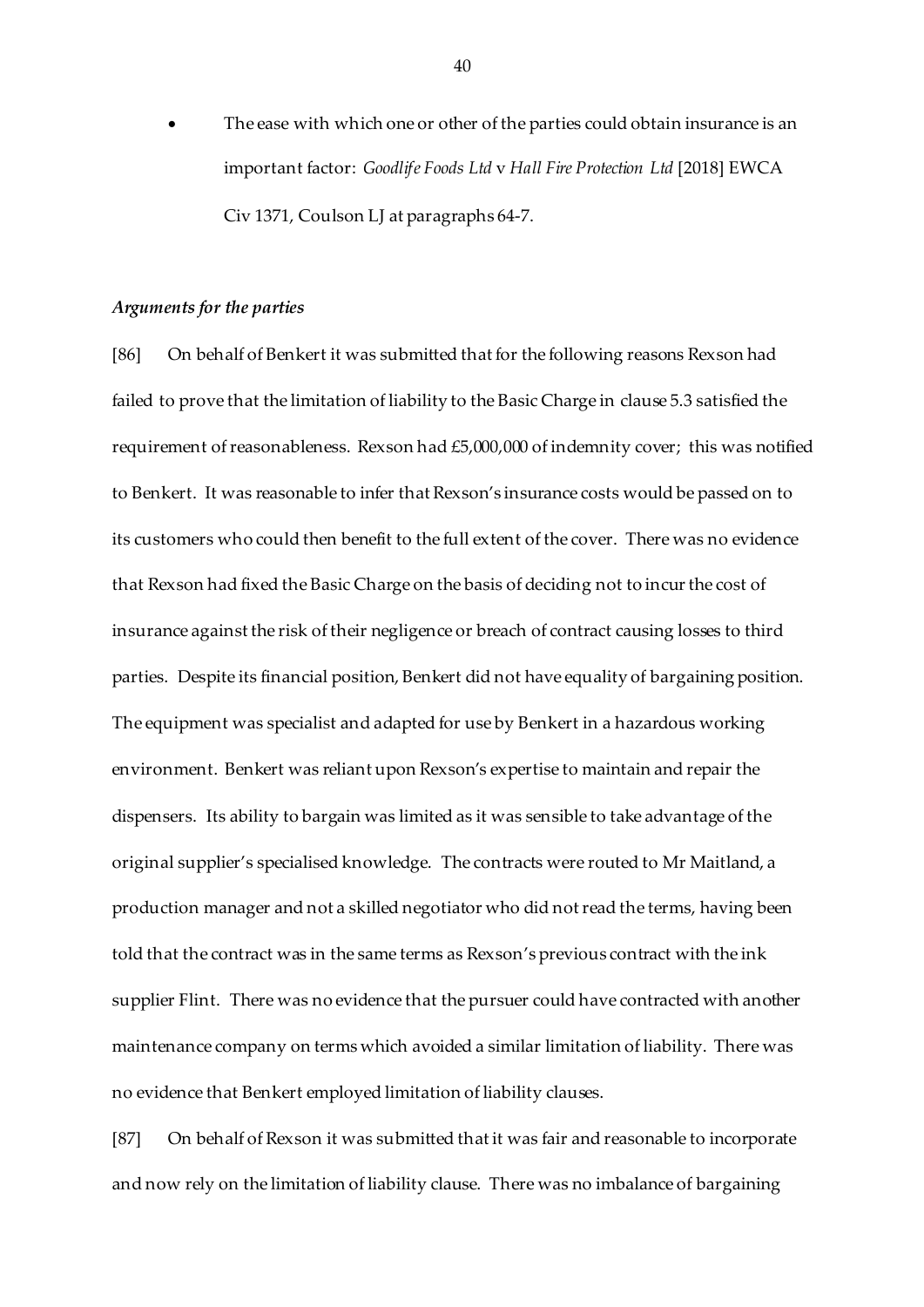power; Benkert was a substantial commercial organisation. Rexson did not have a monopoly on the servicing of these machines. While a preference to employ Rexson to service machinery which it designed was logical, Benkert had other options: it could service its own machines or employ other companies. No inducements were made to Benkert for the servicing contract. The clause was made prominent in the service agreement, with the customer's attention drawn to it. It was not hidden away in a lengthy document. There had been a course of dealing between the parties during which the terms of clause 5.3 had remained constant. There had been repeated opportunities for Benkert to indicate any unhappiness with the clause and to propose changes. Rexson had been open to negotiation if a customer had sought it. As regards insurance, Benkert benefited from a reduction of costs linked to the limitation provision. According to Mr Sharpe, Benkert was familiar with clauses in which liability was limited to the cost of services and accepted such clauses from other suppliers without challenge.

# *Decision*

[88] In *Goodlife Foods Ltd* v *Hall Fire Protection Ltd* (above) at paragraph 35, Coulson LJ, with whom the other members of the Court of Appeal agreed, drew a distinction between two separate issues, namely (i) whether a limitation of liability clause was particularly unusual or onerous and, if so, whether it had been fairly and reasonably drawn to the attention of the other contracting party, so as (at common law, applying the "ticket" cases) to be incorporated into the contract; and (ii) if the clause was incorporated into the contract, whether it failed the reasonableness test in the 1977 Act. Matters such as whether limitation of liability to a modest contract price was not regarded by the courts as particularly onerous or unusual (paragraph 35) and the prominence of the clause within the contract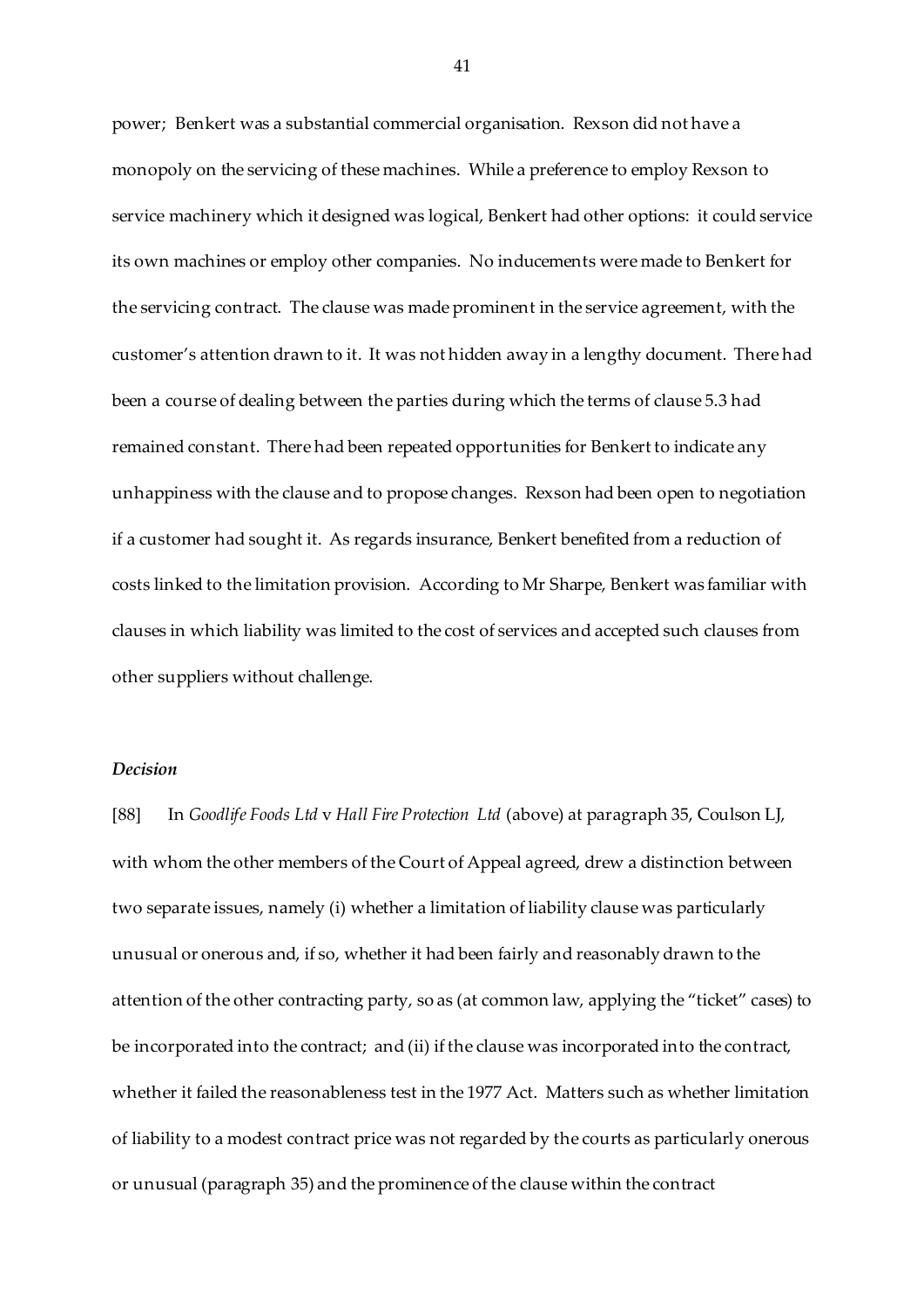(paragraph 53) were addressed in *Goodlife Foods Ltd* within the first issue. It is, however, to be recalled that the question whether the customer knew or ought reasonably to have known of the existence and extent of the term is also one of the matters mentioned in Schedule 2 as relevant to the requirement of reasonableness.

[89] In the present case no submission was made on behalf of Benkert that clause 5.3 was not incorporated into the maintenance agreement due to inadequate notice of an unusual or onerous term. Had such a submission been made, I would have rejected it. As the case law demonstrates, clauses limiting a supplier's liability to the contract price are not regarded by the courts as especially onerous or unusual. In any event the clause was in my view given sufficient prominence in the maintenance agreement which in effect ran to only six pages of normally sized and spaced print plus a short schedule, and in which clause 5.3 was prefaced by a warning in underlined capital letters.

[90] In carrying out the balancing exercise required in accordance with *George Mitchell (Chesterhall) Ltd* v *Finney Lock Seeds Ltd* (above), I have taken account of the following considerations.

## **Insurance**

Section 11(4)(b) requires me to have regard to how far it was open to Rexson to cover itself by insurance. It is not in dispute that Rexson carried public liability insurance for a sum far in excess of the limit which it sought to impose on its liability. Even that sum, however, is only a fraction of the agreed quantum of Benkert's claim. There was no evidence as to whether Rexson could have covered itself for the full amount of the present claim or, if so, on what terms and with what consequences for the price charged to customers such as Benkert. The 1977 Act does not expressly require regard to be had to the availability of insurance cover to the other party to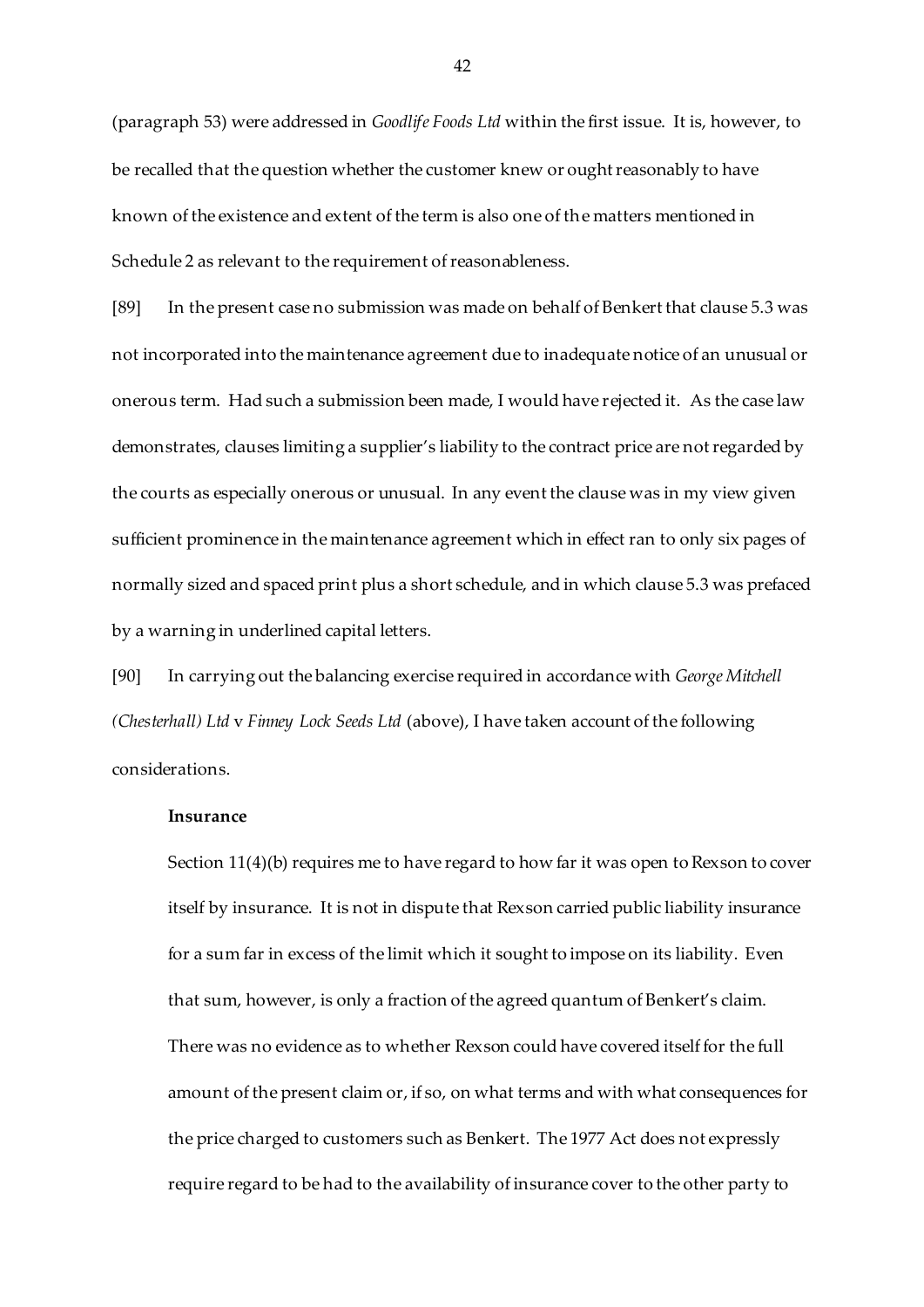the contract, but in my opinion that too is an important though not decisive consideration. As a matter of fact Benkert did carry insurance: in agreement with Coulson LJ in *Goodlife Foods Ltd* (at paragraph 81) I consider that it would be unrealistic to ignore the fact that the present claim is a subrogated claim by Benkert's insurers. Although it was foreseeable at the time when the maintenance agreement was entered into that a fire caused by a fault in the ink dispenser system could have catastrophic consequences, it seems to me that Benkert were in a much better position than Rexson to assess the size of the potential claim for losses including partial or total destruction of the factory and lengthy business interruption. In this regard the balance, in my view, favours Rexson being permitted in essence to say to Benkert: we will not accept liability for losses which for us are impossible to quantify; it is up to you to make whatever insurance arrangements you think necessary. Nor do I see any reason why there should be a match between the limitation of liability and the limit of Rexson's public liability cover; on the one hand, the public liability cover will extend to matters not addressed in contracts with its customers, and on the other there would still remain the possibility, as unfortunately happened here, that the losses incurred would far exceed the limit of the cover.

## **Customer awareness**

Although Mr Maitland gave no consideration to the limitation of liability in clause 5.3, Mr Sharpe was familiar with clauses of this type and had probably been aware that there was one in the Rexson contract.In any event, as already noted, Rexson took steps to give the clause prominence in an agreement that was neither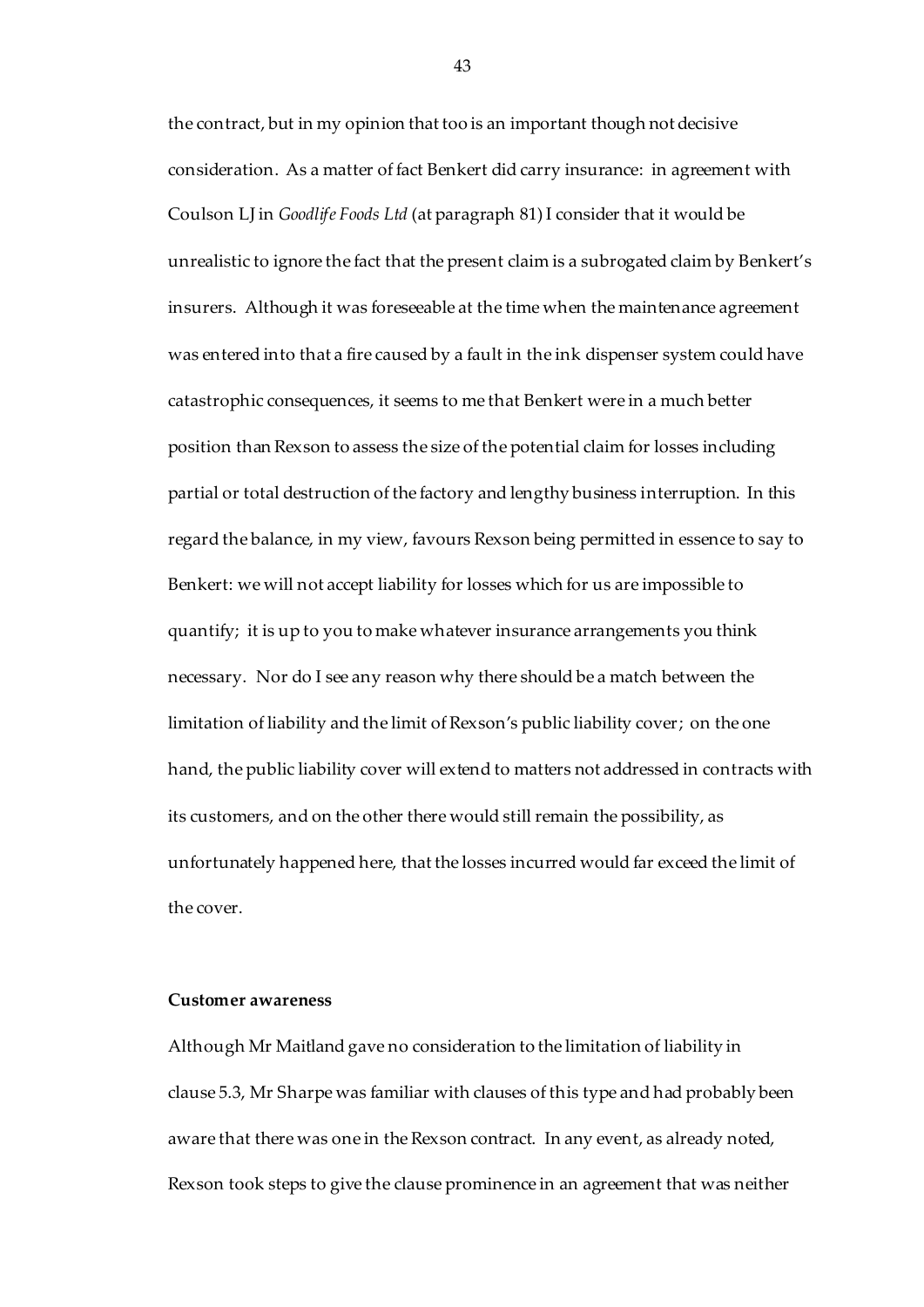lengthy nor difficult to read. It had appeared in several previous agreements between the parties and had thereby come to form part of their course of dealing. In this regard too, therefore, I consider that the balance favours the requirement of reasonableness having been satisfied.

## **Equality of bargaining power**

Although Mr Kennedy stated that Rexson was open to negotiation with customers in relation to contractual terms, the only example he could offer was price-related and not analogous with limitation of liability. In my judgment it is very doubtful that Rexson would have agreed to remove or amend the limitation of liability clause had Benkert asked them to do so. Either of these courses would have left Rexson exposed to (from its point of view) unquantifiable uninsured losses, and it seems more likely that Rexson would have declined, leaving Benkert with the choice of accepting the limitation or taking its business elsewhere. I accept that for Benkert the latter was a realistic possibility, although there were sound practical reasons for engaging the supplier of the machinery to carry out its routine maintenance and to investigate any problems arising. It would no doubt have been inconvenient to attempt to seek out an alternative supplier of maintenance services. That, however, was a commercial judgment for Benkert to make, and I do not regard the desirability of contracting with Rexson as amounting in itself to an indication of lack of equal bargaining power. There was no evidence of whether any alternative supplier would also have sought to limit its liability. In these circumstances I find bargaining power to be essentially neutral in the balancing exercise.